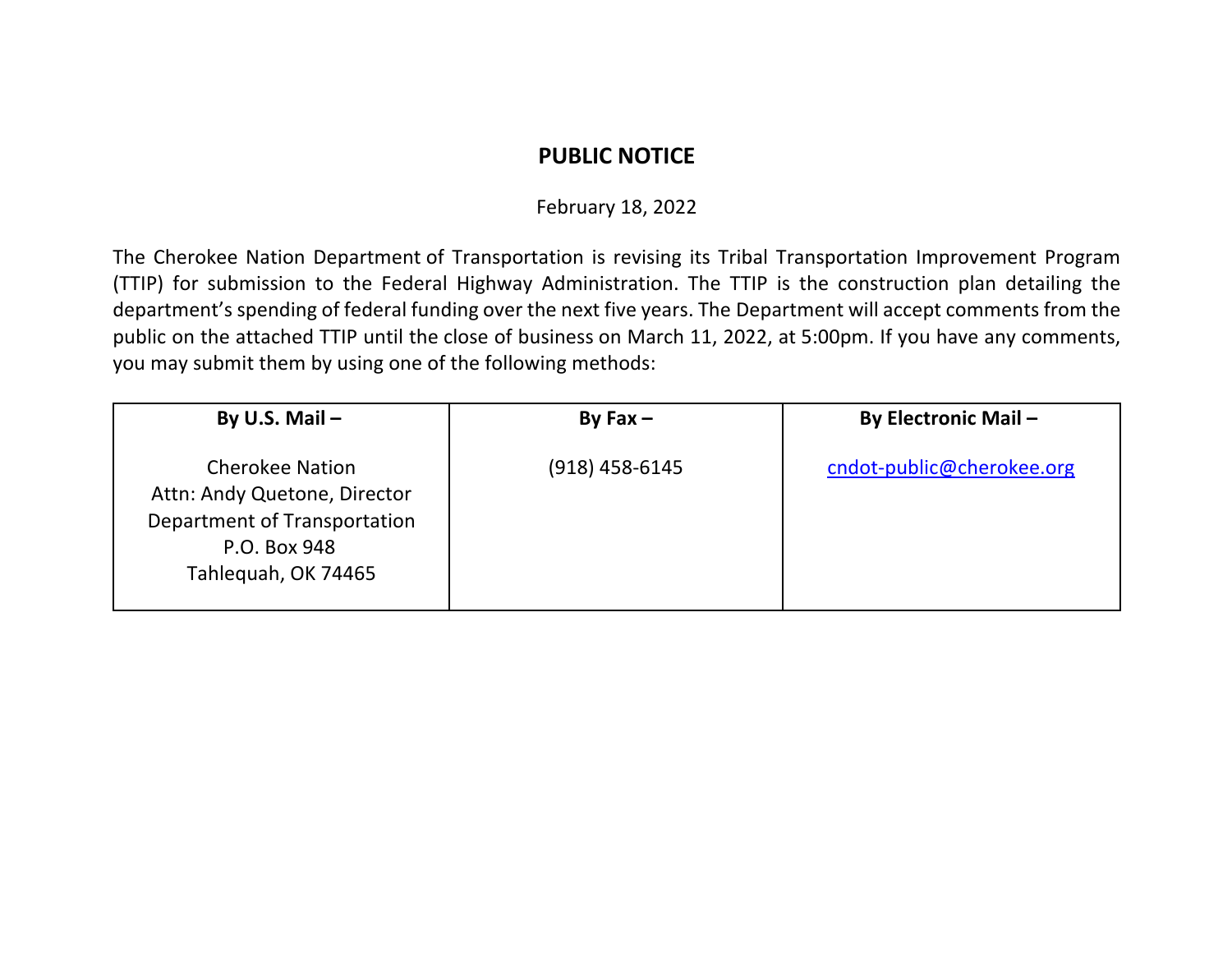| <b>Summary of Projects List</b><br><b>UNOFFICIAL</b> |                                    |           |             |                       |             | <b>Cherokee Nation</b> |             |              |
|------------------------------------------------------|------------------------------------|-----------|-------------|-----------------------|-------------|------------------------|-------------|--------------|
| <b>Project Name</b>                                  | Project No.                        | Const. Yr | 2021        | 2022                  | 2023        | 2024                   | 2025        | <b>Total</b> |
| Hulbert-Lost City                                    | CN-0914-02                         | 2021      | \$2,932,913 | \$1,153,935           | \$0         | \$0                    | \$0         | \$4,086,848  |
| Northeast Ft. Gibson and<br><b>Extension Phase I</b> | CN-0932-06-1                       | 2019      | \$1,133,440 | \$7,000               | \$0         | \$0                    | \$0         | \$1,140,440  |
| Lyon Switch                                          | CN-0827-06                         | 2022      | \$351,119   | \$1,373,809           | \$1,380,808 | \$0                    | \$0         | \$3,105,736  |
| <b>Malloy Hollow</b>                                 | CN-0831-05                         | 2022      | \$121,792   | \$6,670,442           | \$802,000   | \$0                    | \$0         | \$7,594,234  |
| Smith Hollow                                         | CN-0847-06                         | 2022      | \$842,271   | \$3,098,710           | \$3,199,710 | \$0                    | \$0         | \$7,140,691  |
| <b>Bunch Road</b>                                    | CN-0852-11                         | 2023      | \$183,700   | \$183,701             | \$1,094,000 | \$0                    | \$0         | \$1,461,401  |
| Routine Maintenance                                  | CN-Main-15                         | N/A       | \$41,843    | \$10,000              | \$10,000    | \$10,000               | \$10,000    | \$81,843     |
| Dreadfulwater Road                                   | CN-0957-07                         | 2023      | \$216,707   | \$101,000             | \$1,514,215 | \$0                    | \$0         | \$1,831,922  |
| Kansas-Dry Creek                                     | CN-0704-07                         | 2022      | \$368,116   | \$2,140,000           | \$0         | \$0                    | \$0         | \$2,508,116  |
| <b>Transit Projects</b>                              | N/A                                | N/A       | \$547,990   | \$547,990             | \$547,990   | \$547,990              | \$547,990   | \$2,739,950  |
| <b>Bell North Road</b>                               | CN-0842-09                         | 2022      | \$626,861   | \$727,861             | \$4,147,000 | \$4,075,000            | \$0         | \$9,576,722  |
| Oak Ridge Road and East<br>Extension                 | CN-0835-<br>09/CN-A867-11          | 2023      | \$802,154   | \$3,070,000           | \$3,065,000 | \$0                    | \$0         | \$6,937,154  |
| <b>Bell School South Road</b>                        | CN-0802-09                         | 2020      | \$74,058    | \$0                   | \$0         | \$0                    | \$0         | \$74,058     |
| Kansas-Bull Hollow                                   | CN-0749-09                         | 2024      | \$337,200   | \$252,000             | \$252,000   | \$3,015,972            | \$4,095,000 | \$7,952,172  |
| Lost City Road                                       | CN-0966-09                         | 2022      | \$969,330   | \$3,330,655           | \$2,300,345 | \$0                    | \$0         | \$6,600,330  |
| Sally Bull Hollow Phase I                            | CN-A800-09-1                       | 2024      | \$324,951   | \$77,268              | \$101,000   | \$2,128,000            | \$380,900   | \$3,012,119  |
| D0525 Road                                           | CN-0761-09                         | 2023      | \$811,031   | \$101,000             | \$2,919,000 | \$0                    | \$0         | \$3,831,031  |
| North Salem                                          | CN-0850-09                         | 2023      | \$395,572   | \$395,572             | \$1,585,752 | \$1,482,248            | \$0         | \$3,859,144  |
| Dahlonegah West and<br>Extension                     | $CN-$<br>0825/A810/A81<br>$4 - 09$ | 2024      | \$166,011   | \$413,696             | \$248,685   | \$1,952,540            | \$1,040,000 | \$3,820,932  |
| <b>NS-4340-Road</b>                                  | CN-0215-11                         | 2021      | \$4,020,875 | \$12,000              | \$0         | \$0                    | \$0         | \$4,032,875  |
| <b>UNOFFICIAL</b>                                    |                                    |           |             | 2/18/2022 10:14:08 AM |             |                        |             | Page 1 of 47 |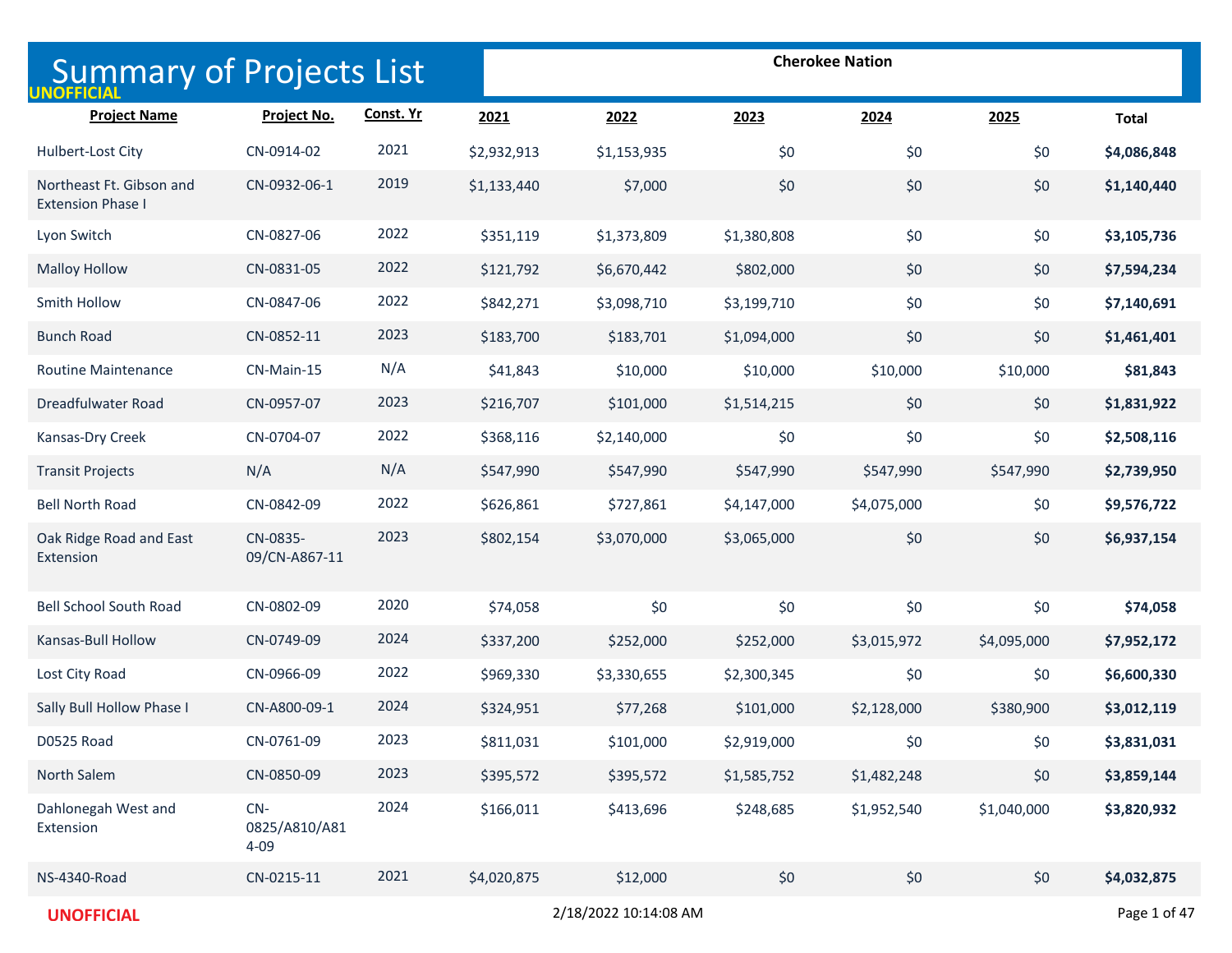| Ross Street Phase I                                      | CN-A921-11-1                          | 2019 | \$150,000   | \$0         | \$0         | \$0       | \$0         | \$150,000    |
|----------------------------------------------------------|---------------------------------------|------|-------------|-------------|-------------|-----------|-------------|--------------|
| Chimney Rock Hollow I and II                             | CN-0632/0633-<br>11                   | 2021 | \$6,125,434 | \$514,000   | \$2,000     | \$0       | \$0         | \$6,641,434  |
| Mud Valley Road                                          | CN-0902/0938-<br>13                   | 2021 | \$2,249,979 | \$8,629,803 | \$2,548,197 | \$8,000   | \$0         | \$13,435,979 |
| Bridge No. 56 and No. 57                                 | JP 28555                              | 2022 | \$0         | \$1,768,870 | \$0         | \$0       | \$0         | \$1,768,870  |
| <b>Bell School South Bridge</b>                          | CN-0802-09BR                          | 2020 | \$74,057    | \$0         | \$0         | \$0       | \$0         | \$74,057     |
| Northeast Ft. Gibson and<br><b>Extension Phase II</b>    | CN-0932-06-2                          | 2020 | \$3,315,000 | \$7,000     | \$1,000     | \$0       | \$0         | \$3,323,000  |
| Rocky Mt. Schhool Loop<br>Bridge (#36)                   | CN-0888-09-BR                         | 2022 | \$10,000    | \$1,188,730 | \$0         | \$0       | \$0         | \$1,198,730  |
| Dahlonegah South                                         | CN-0843-06                            | 2022 | \$177,042   | \$4,091,775 | \$207,000   | \$0       | \$0         | \$4,475,817  |
| Chewey North-River Road                                  | CN-0820-06                            | 2022 | \$394,750   | \$3,338,500 | \$3,338,500 | \$106,000 | \$0         | \$7,177,750  |
| Project Related Administrative<br><b>Expenses (PRAE)</b> | N/A                                   | N/A  | \$147,347   | \$52,552    | \$52,552    | \$52,552  | \$52,552    | \$357,555    |
| <b>Transportation Planning</b>                           | N/A                                   | N/A  | \$690,593   | \$690,593   | \$690,594   | \$690,594 | \$690,594   | \$3,452,968  |
| <b>NS-4410 Road</b>                                      | CN-0229-13                            | 2021 | \$1,079,732 | \$3,999,000 | \$102,000   | \$0       | \$0         | \$5,180,732  |
| Texanna Road                                             | $CN-$<br>1802/1803/180<br>$9 - 13$    | 2023 | \$404,798   | \$404,000   | \$582,247   | \$808,846 | \$3,287,592 | \$5,487,483  |
| Lyon South Road                                          | CN-A802-13                            | 2024 | \$202,000   | \$202,000   | \$202,000   | \$101,000 | \$510,000   | \$1,217,000  |
| New Life Ranch/D4703 Road                                | CN-A719/A740-<br>13                   | 2022 | \$1,357,726 | \$6,097,338 | \$3,037,662 | \$0       | \$0         | \$10,492,726 |
| <b>Bidding Springs Road</b>                              | CN-0816-13                            | 2025 | \$505,229   | \$609,541   | \$66,000    | \$101,000 | \$1,530,000 | \$2,811,770  |
| Dwight Mission/Sequoyah<br>Landing Road Phase II         | $CN-$<br>1611/1630/163<br>3/16AW-13-2 | 2019 | \$266,416   | \$7,000     | \$0         | \$0       | \$0         | \$273,416    |
| Kansas Intersection Safety<br><b>Improvement Project</b> | JP-34227(04)                          | 2022 | \$0         | \$593,252   | \$0         | \$0       | \$0         | \$593,252    |
| Bridge #225 Coody Creek                                  | JP-28516(04)                          | 2022 | \$0         | \$1,300,000 | \$0         | $$0$$     | \$0         | \$1,300,000  |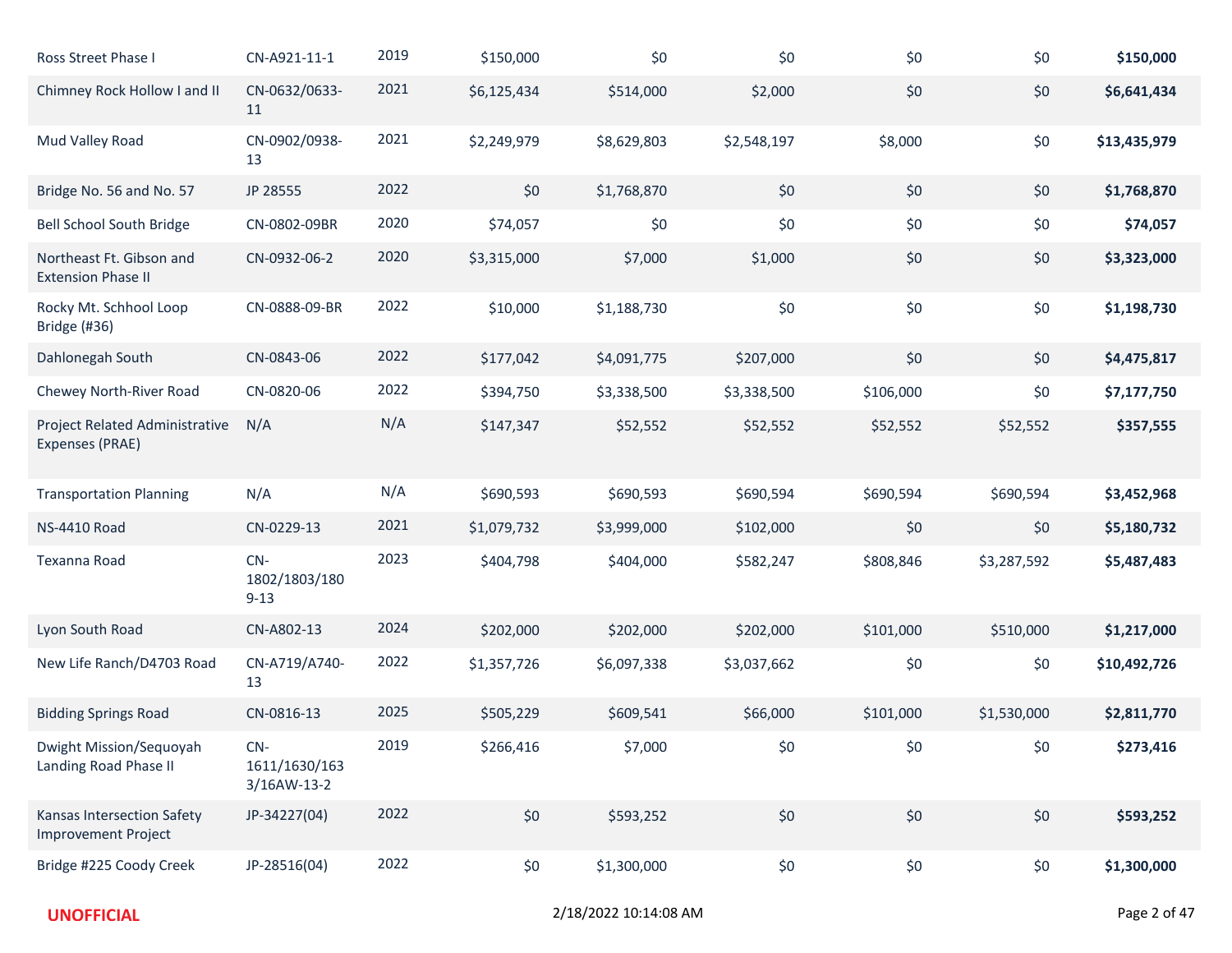| \$32,418,037<br>\$57,160,593 |
|------------------------------|
|------------------------------|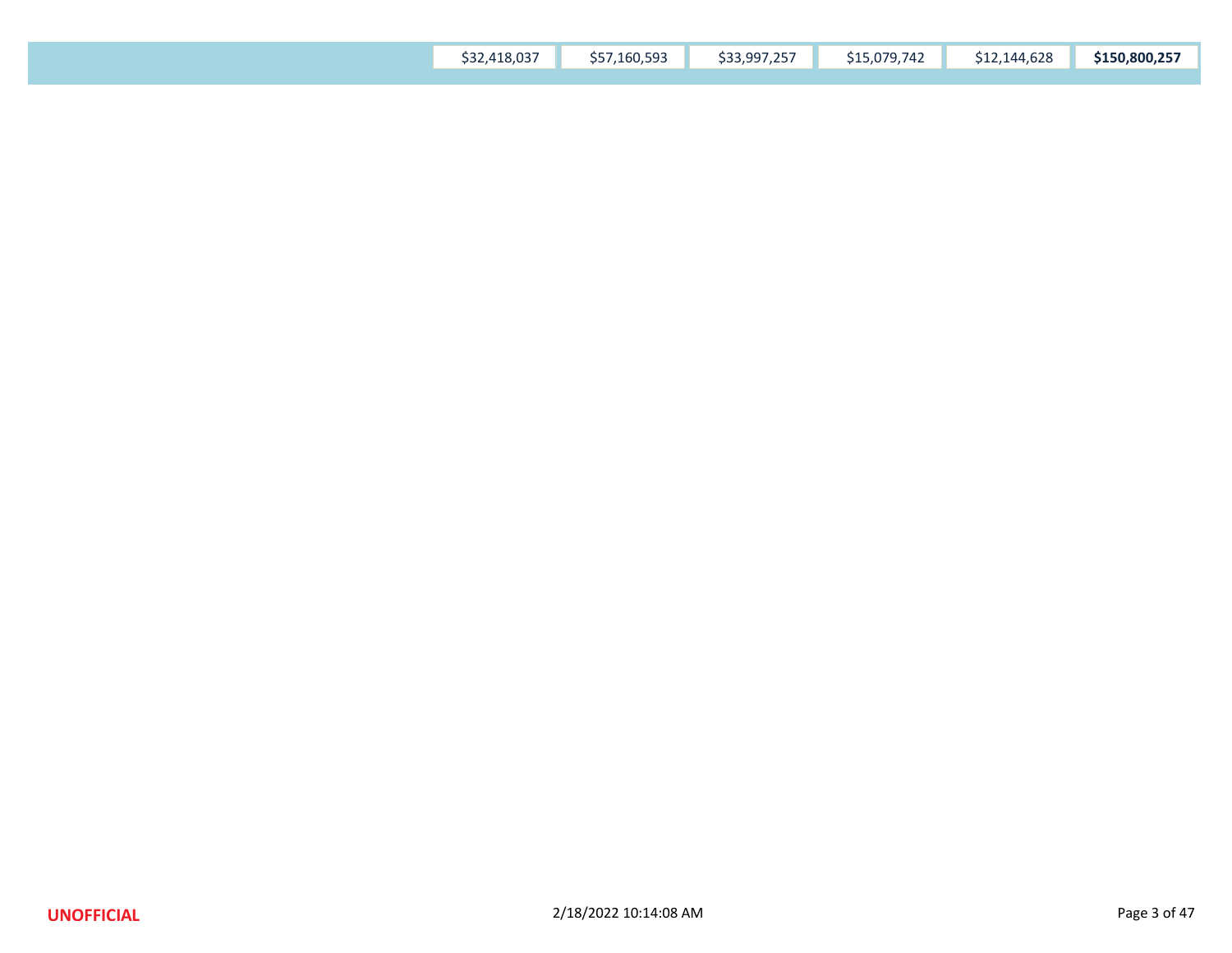|                                                        | 2021            | 2022            | 2023            | 2024            | 2025            |
|--------------------------------------------------------|-----------------|-----------------|-----------------|-----------------|-----------------|
| <b>Estimated Annual TTP Shares</b>                     | \$14,011,090.19 | \$14,011,090.19 | \$14,011,090.19 | \$14,011,090.19 | \$14,011,090.19 |
| Additional funds (Tiger, Safety, Bridge, Other Grants) | \$5,636,374.82  | \$52,552.00     | \$52,552.00     | \$52,552.00     | \$52,552.00     |
| Carryover Funds (from previous FY)                     | \$76,817,268.00 | \$64,046,696.01 | \$20,949,745.20 | \$1,016,130.39  | \$30.58         |
| TOTAL AVAILABLE FUNDS for each year:                   | \$96,464,733.01 | \$78,110,338.20 | \$35,013,387.39 | \$15,079,772.58 | \$14,063,672.77 |
| Project Totals:                                        | \$32,418,037.00 | \$57,160,593.00 | \$33,997,257.00 | \$15,079,742.00 | \$12,144,628.00 |
| Fiscal Year Remainder:                                 | \$64,046,696.01 | \$20,949,745.20 | \$1,016,130.39  | \$30.58         | \$1,919,044.77  |

| \$152,719,301.77<br><b>Total Available Funds</b><br>\$150,800,257.00<br>Total of All Projects on TIP | Summary |  |  |
|------------------------------------------------------------------------------------------------------|---------|--|--|
|                                                                                                      |         |  |  |
|                                                                                                      |         |  |  |
|                                                                                                      |         |  |  |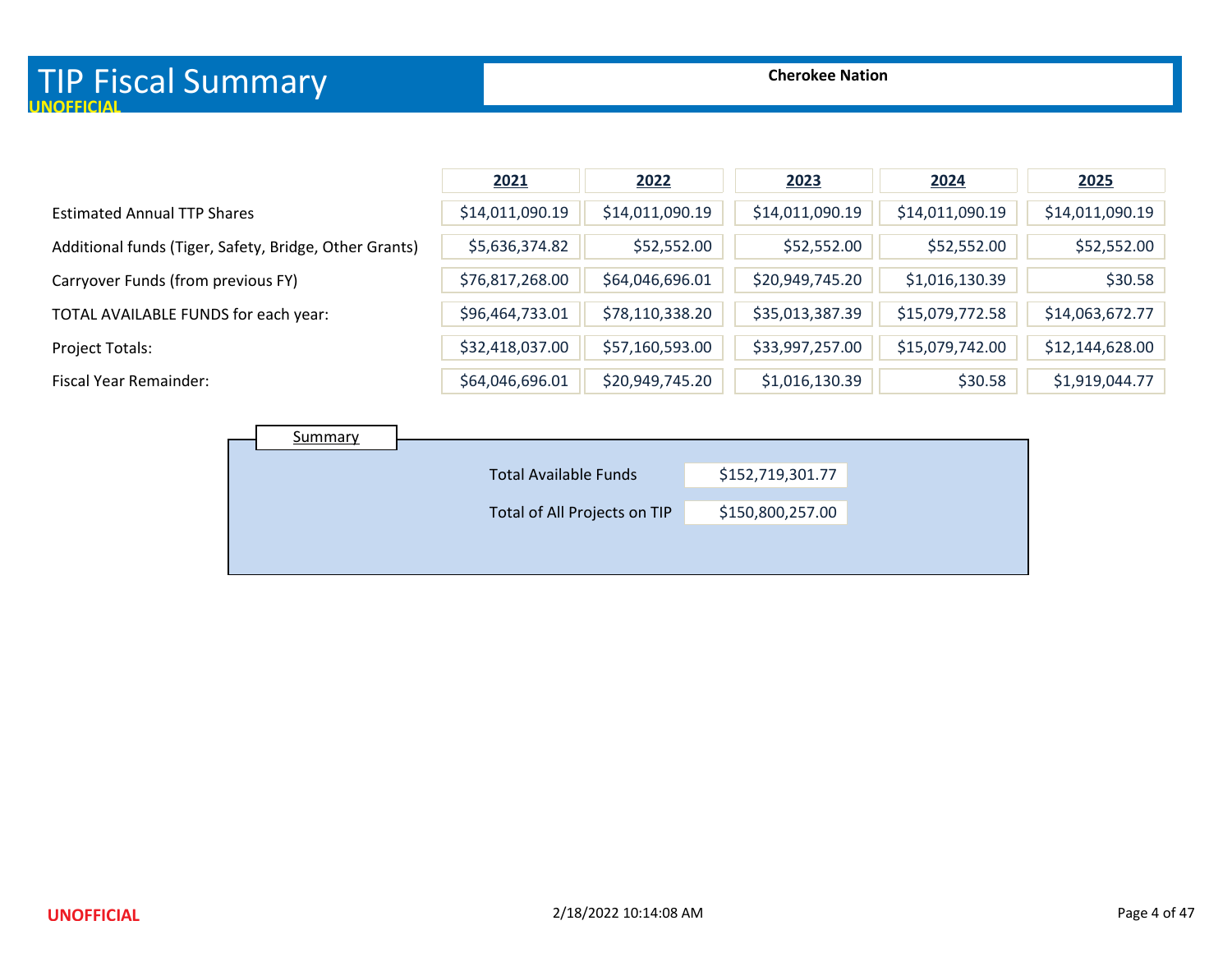|                                         |                              |                                                                          |                                |                        | <b>Tribal Transportation Program Transportation Improvement Program</b>                                                                                                                            |                   |             |                   |
|-----------------------------------------|------------------------------|--------------------------------------------------------------------------|--------------------------------|------------------------|----------------------------------------------------------------------------------------------------------------------------------------------------------------------------------------------------|-------------------|-------------|-------------------|
| <b>UNOFFICIAL</b>                       |                              |                                                                          | <b>Project Details Listing</b> |                        |                                                                                                                                                                                                    |                   |             | <b>UNOFFICIAL</b> |
| <b>Consortium:</b>                      |                              |                                                                          |                                |                        |                                                                                                                                                                                                    | <b>Tribe Code</b> |             | G08905            |
|                                         | <b>Tribe Cherokee Nation</b> |                                                                          |                                |                        |                                                                                                                                                                                                    |                   | <b>Date</b> |                   |
| PROJECT INFORMATION:                    |                              |                                                                          |                                |                        | ⊔<br><b>Illustrative List</b>                                                                                                                                                                      | <b>Current FY</b> |             | 2021              |
| <b>Funding Source TTPSF; State STP;</b> |                              |                                                                          |                                |                        | (examples: TTP, TTPBP, 2% Planning, HPPP)                                                                                                                                                          |                   |             |                   |
|                                         |                              | <b>Project Name Kansas Intersection Safety Improvement Project</b>       |                                |                        |                                                                                                                                                                                                    |                   |             |                   |
|                                         |                              | Location Intersection of US-412 Alt, US-59, and SH-10 in Kansas Oklahoma |                                |                        |                                                                                                                                                                                                    |                   |             |                   |
| <b>Type of Work Reconstruction</b>      |                              |                                                                          |                                |                        |                                                                                                                                                                                                    |                   |             |                   |
|                                         |                              |                                                                          |                                |                        |                                                                                                                                                                                                    |                   |             |                   |
| Route Number A726;1, A727;1, A733;1,    |                              |                                                                          | Project Number JP-34227(04)    |                        |                                                                                                                                                                                                    |                   |             |                   |
| Length                                  |                              | $0.27$ Miles                                                             |                                | <b>County Delaware</b> |                                                                                                                                                                                                    |                   |             |                   |
| <b>State OK</b>                         |                              |                                                                          | <b>Construction Year 2022</b>  |                        | Comments Project approved by CN administrative grant clearance on August 19, 2020 and by Council Resolution 30-                                                                                    |                   |             |                   |
|                                         |                              |                                                                          |                                |                        | 21. Cooperative project with ODOT. ODOT will conduct the PE, let the project, and conduct the CE with<br>contributing funds from the Nation in the amount of \$279,836.02. Project IDC Rate is 0%. |                   |             |                   |
|                                         | <b>Activity</b>              | 2021                                                                     | 2022                           | 2023                   | 2024                                                                                                                                                                                               | 2025              |             | <b>TOTAL</b>      |
|                                         | <b>Administration</b>        | \$0                                                                      | \$0                            | \$0                    | \$0                                                                                                                                                                                                | \$0               |             | \$0               |
|                                         | <b>Planning</b>              | \$0                                                                      | \$0                            | \$0                    | \$0                                                                                                                                                                                                | \$0               |             | \$0               |
| <b>Preliminary Engineering</b>          |                              | \$0                                                                      | \$0                            | \$0                    | \$0                                                                                                                                                                                                | \$0               |             | \$0               |
|                                         | <b>Construction</b>          | \$0                                                                      | \$559,672                      | \$0                    | \$0                                                                                                                                                                                                | \$0               |             | \$559,672         |
| <b>Construction Engineering</b>         |                              | \$0                                                                      | \$33,580                       | \$0                    | \$0                                                                                                                                                                                                | \$0               |             | \$33,580          |
|                                         | <b>Transit</b>               | \$0                                                                      | \$0                            | \$0                    | \$0                                                                                                                                                                                                | \$0               |             | \$0               |
|                                         | <b>Maintenance</b>           | \$0                                                                      | \$0                            | \$0                    | \$0                                                                                                                                                                                                | \$0               |             | \$0               |
|                                         | <b>TOTAL</b>                 | \$0                                                                      | \$593,252                      | \$0                    | \$0                                                                                                                                                                                                | \$0               |             | \$593,252         |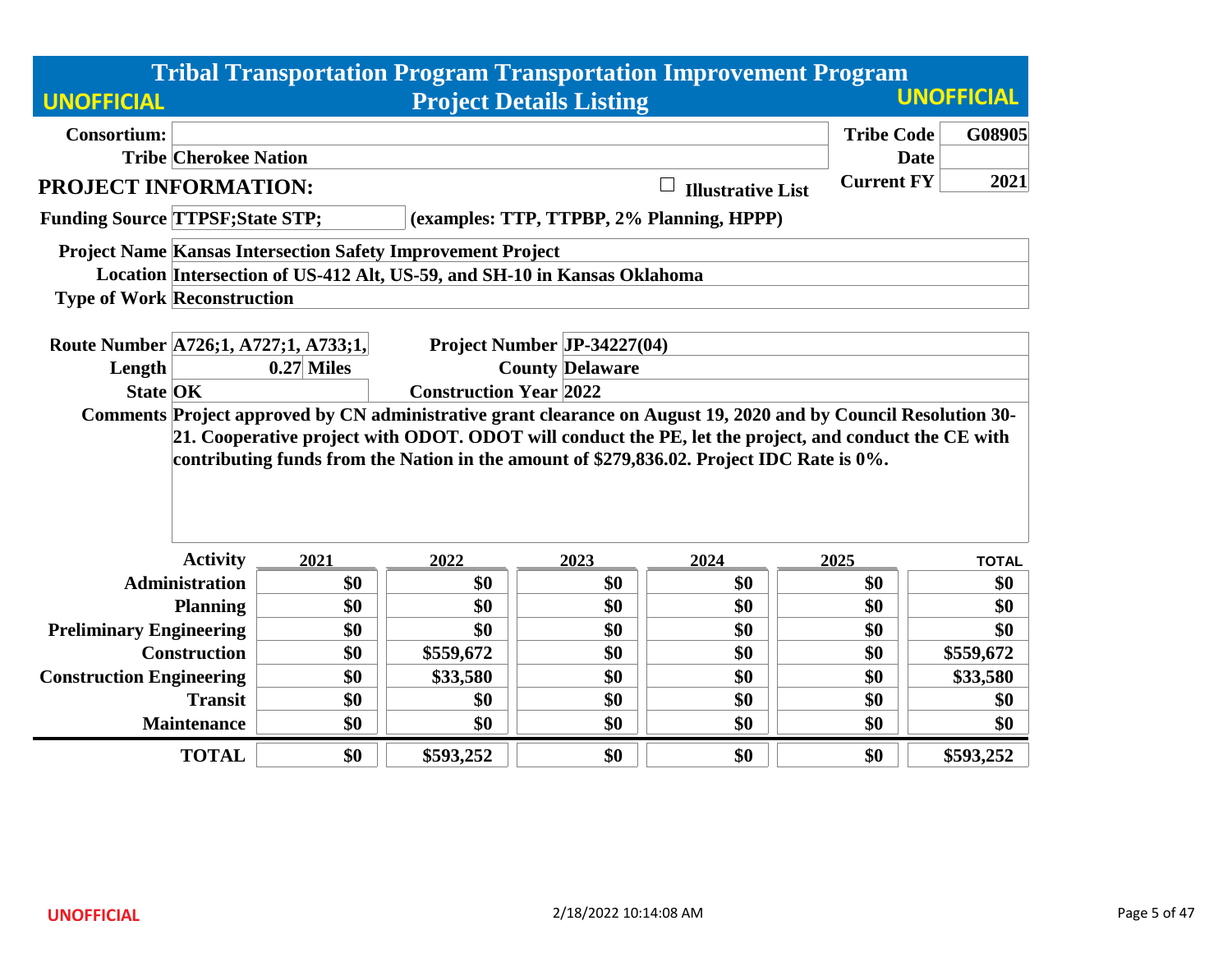|                                                                                                                                                       |                               |             |                                                       | <b>Tribal Transportation Program Transportation Improvement Program</b>                              |                   |                       |
|-------------------------------------------------------------------------------------------------------------------------------------------------------|-------------------------------|-------------|-------------------------------------------------------|------------------------------------------------------------------------------------------------------|-------------------|-----------------------|
| <b>UNOFFICIAL</b>                                                                                                                                     |                               |             | <b>Project Details Listing</b>                        |                                                                                                      |                   | <b>UNOFFICIAL</b>     |
| <b>Consortium:</b><br><b>Tribe Cherokee Nation</b>                                                                                                    |                               |             |                                                       |                                                                                                      | <b>Tribe Code</b> | G08905<br><b>Date</b> |
| <b>PROJECT INFORMATION:</b>                                                                                                                           |                               |             |                                                       | <b>Illustrative List</b>                                                                             | <b>Current FY</b> | 2021                  |
| <b>Funding Source TTP; State STP; State</b>                                                                                                           |                               |             |                                                       |                                                                                                      |                   |                       |
| <b>Project Name Bridge #225 Coody Creek</b><br>Location Approximately 1.1 miles east of SH-165 on Hancock Road.<br><b>Type of Work Reconstruction</b> |                               |             |                                                       |                                                                                                      |                   |                       |
| Route Number 1512;3<br>Length                                                                                                                         | $0.027$ Miles                 |             | Project Number JP-28516(04)<br><b>County Muskogee</b> |                                                                                                      |                   |                       |
| <b>State OK</b>                                                                                                                                       | <b>Construction Year 2022</b> |             |                                                       |                                                                                                      |                   |                       |
| Comments Project approved by the Executive Branch on 2/17/22. The PE was completed by Muskogee County and                                             |                               |             |                                                       |                                                                                                      |                   |                       |
|                                                                                                                                                       |                               |             |                                                       | ODOT with STP funding and State appropriations. ODOT will let the project and administer the CE but  |                   |                       |
| <b>Activity</b>                                                                                                                                       | 2021                          | 2022        | 2023                                                  | Cherokee Nation will cover the cost of construction and CE using TTP funds. IDC Rate = $0\%$<br>2024 | 2025              | <b>TOTAL</b>          |
| <b>Administration</b>                                                                                                                                 | \$0                           | \$0         | \$0                                                   | \$0                                                                                                  | \$0               | \$0                   |
| <b>Planning</b>                                                                                                                                       | \$0                           | \$0         | \$0                                                   | \$0                                                                                                  | \$0               | \$0                   |
| <b>Preliminary Engineering</b>                                                                                                                        | \$0                           | \$0         | \$0                                                   | \$0                                                                                                  | \$0               | \$0                   |
| <b>Construction</b>                                                                                                                                   | \$0                           | \$1,226,000 | \$0                                                   | \$0                                                                                                  | \$0               | \$1,226,000           |
| <b>Construction Engineering</b>                                                                                                                       | \$0                           | \$74,000    | \$0                                                   | \$0                                                                                                  | \$0               | \$74,000              |
| <b>Transit</b>                                                                                                                                        | \$0                           | \$0         | \$0                                                   | \$0                                                                                                  | \$0               | \$0                   |
| <b>Maintenance</b>                                                                                                                                    | \$0                           | \$0         | \$0                                                   | \$0                                                                                                  | \$0               | \$0                   |
| <b>TOTAL</b>                                                                                                                                          | \$0                           | \$1,300,000 | \$0                                                   | \$0                                                                                                  | \$0               | \$1,300,000           |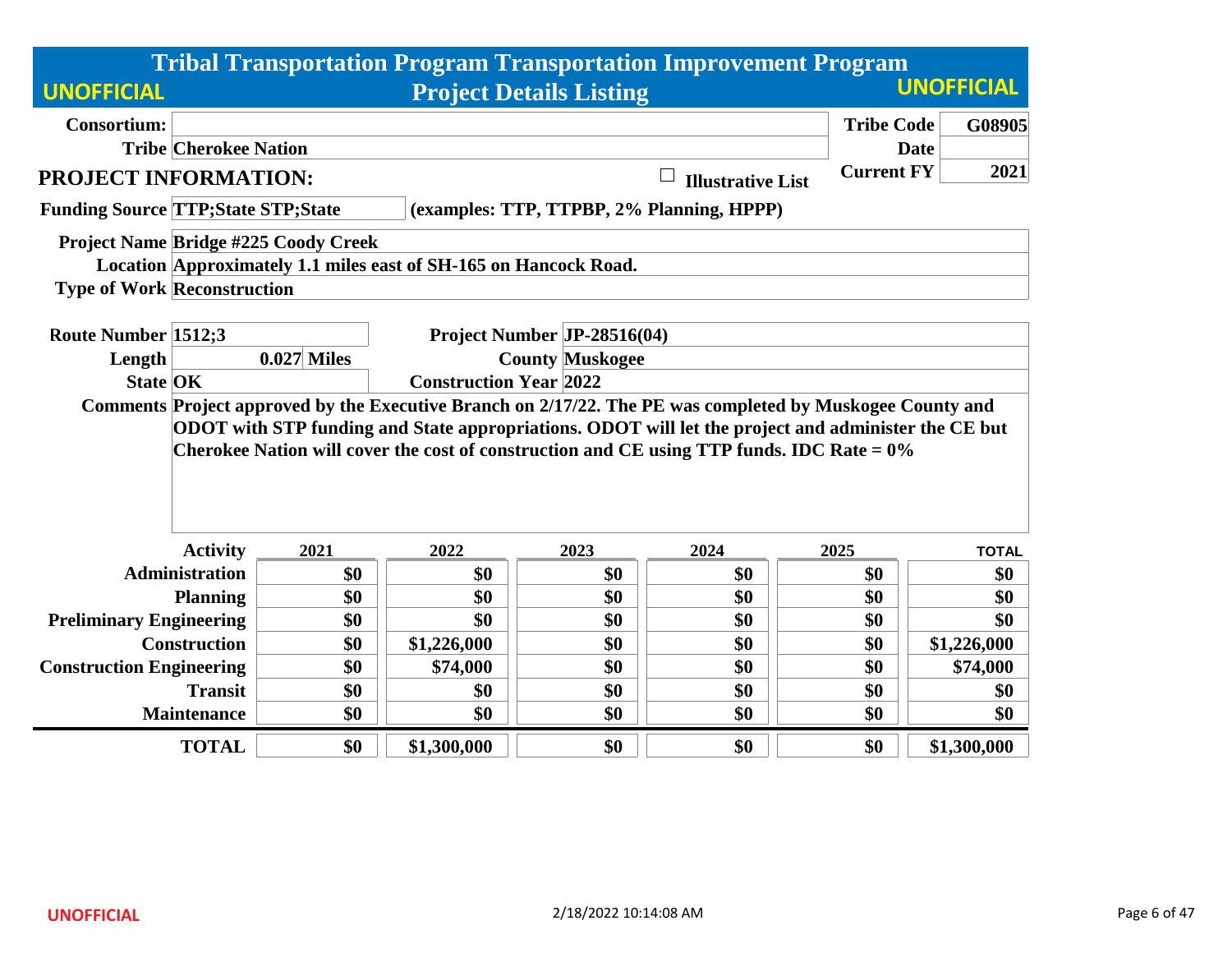| <b>Tribal Transportation Program Transportation Improvement Program</b>                    |            |                               |                                           |                          |                   |                          |  |  |  |
|--------------------------------------------------------------------------------------------|------------|-------------------------------|-------------------------------------------|--------------------------|-------------------|--------------------------|--|--|--|
| <b>UNOFFICIAL</b>                                                                          |            |                               | <b>Project Details Listing</b>            |                          |                   | <b>UNOFFICIAL</b>        |  |  |  |
| <b>Consortium:</b>                                                                         |            |                               |                                           |                          | <b>Tribe Code</b> | G08905                   |  |  |  |
| <b>Tribe Cherokee Nation</b>                                                               |            |                               |                                           |                          |                   | 10/4/2019<br><b>Date</b> |  |  |  |
| <b>PROJECT INFORMATION:</b>                                                                |            |                               |                                           | <b>Illustrative List</b> | <b>Current FY</b> | 2021                     |  |  |  |
| <b>Funding Source TTP;</b>                                                                 |            |                               | (examples: TTP, TTPBP, 2% Planning, HPPP) |                          |                   |                          |  |  |  |
| <b>Project Name Bell North Road</b>                                                        |            |                               |                                           |                          |                   |                          |  |  |  |
| Location Beginning 3 miles southeast of Stilwell on SH-100, go 3.5 miles south to the EOP. |            |                               |                                           |                          |                   |                          |  |  |  |
| <b>Type of Work Reconstruction</b>                                                         |            |                               |                                           |                          |                   |                          |  |  |  |
| <b>Route Number 0842:1 Part</b>                                                            |            |                               | <b>Project Number CN-0842-09</b>          |                          |                   |                          |  |  |  |
| Length                                                                                     | 4.39 Miles |                               | <b>County Adair</b>                       |                          |                   |                          |  |  |  |
| <b>State OK</b>                                                                            |            | <b>Construction Year 2022</b> |                                           |                          |                   |                          |  |  |  |
| Comments Adopted by Resolution 74-09. Project is in design phase. IDC Rate = 2.16%         |            |                               |                                           |                          |                   |                          |  |  |  |
|                                                                                            |            |                               |                                           |                          |                   |                          |  |  |  |
|                                                                                            |            |                               |                                           |                          |                   |                          |  |  |  |
|                                                                                            |            |                               |                                           |                          |                   |                          |  |  |  |
|                                                                                            |            |                               |                                           |                          |                   |                          |  |  |  |
| <b>Activity</b>                                                                            | 2021       | 2022                          | 2023                                      | 2024                     | 2025              | <b>TOTAL</b>             |  |  |  |
| <b>Administration</b>                                                                      | \$6,000    | \$7,000                       | \$70,000                                  | \$0                      | \$0               | \$83,000                 |  |  |  |
| <b>Planning</b>                                                                            | \$0        | \$0                           | \$0                                       | \$0                      | \$0               | \$0                      |  |  |  |
| <b>Preliminary Engineering</b>                                                             | \$620,861  | \$720,861                     | \$0                                       | \$0                      | \$0               | \$1,341,722              |  |  |  |
| <b>Construction</b>                                                                        | \$0        | \$0                           | \$4,000,000                               | \$4,000,000              | \$0               | \$8,000,000              |  |  |  |
| <b>Construction Engineering</b>                                                            | \$0        | \$0                           | \$77,000                                  | \$75,000                 | \$0               | \$152,000                |  |  |  |
| <b>Transit</b>                                                                             | \$0        | \$0                           | \$0                                       | \$0                      | \$0               | \$0                      |  |  |  |
| <b>Maintenance</b>                                                                         | \$0        | \$0                           | \$0                                       | \$0                      | \$0               | \$0                      |  |  |  |
| <b>TOTAL</b>                                                                               | \$626,861  | \$727,861                     | \$4,147,000                               | \$4,075,000              | \$0               | \$9,576,722              |  |  |  |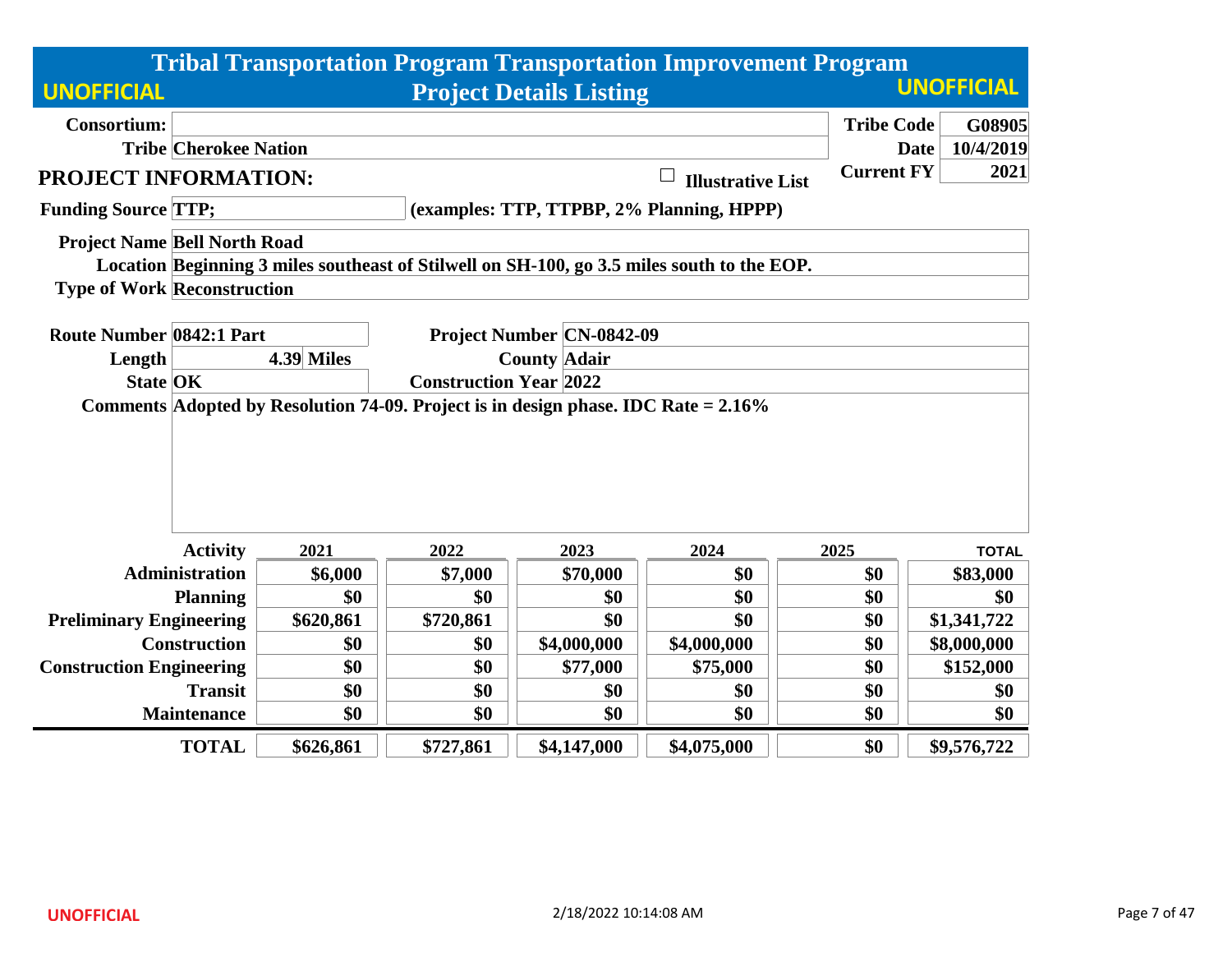|                                   |                                                                                        |                                               |                               |                                  | <b>Tribal Transportation Program Transportation Improvement Program</b>                                     |                   |                          |  |
|-----------------------------------|----------------------------------------------------------------------------------------|-----------------------------------------------|-------------------------------|----------------------------------|-------------------------------------------------------------------------------------------------------------|-------------------|--------------------------|--|
| <b>UNOFFICIAL</b>                 |                                                                                        |                                               |                               | <b>Project Details Listing</b>   |                                                                                                             | <b>UNOFFICIAL</b> |                          |  |
| <b>Consortium:</b>                |                                                                                        |                                               |                               |                                  |                                                                                                             | <b>Tribe Code</b> | G08905                   |  |
|                                   | <b>Tribe Cherokee Nation</b>                                                           |                                               |                               |                                  |                                                                                                             |                   | 10/4/2019<br><b>Date</b> |  |
| PROJECT INFORMATION:              |                                                                                        |                                               |                               |                                  | <b>Illustrative List</b>                                                                                    | <b>Current FY</b> | 2021                     |  |
| <b>Funding Source TTP</b>         |                                                                                        |                                               |                               |                                  | (examples: TTP, TTPBP, 2% Planning, HPPP)                                                                   |                   |                          |  |
| <b>Project Name Malloy Hollow</b> |                                                                                        |                                               |                               |                                  |                                                                                                             |                   |                          |  |
|                                   |                                                                                        |                                               |                               |                                  | Location Begin 1/2 mile east of the Cherokee/Adair County line on SH-100, go 5.2 miles southeast to the EOP |                   |                          |  |
|                                   |                                                                                        | <b>Type of Work Reconstruction of Roadway</b> |                               |                                  |                                                                                                             |                   |                          |  |
| Route Number 0831:1-5             |                                                                                        |                                               |                               | <b>Project Number CN-0831-05</b> |                                                                                                             |                   |                          |  |
| Length                            |                                                                                        | 5.2 Miles                                     |                               | <b>County Adair</b>              |                                                                                                             |                   |                          |  |
| <b>State OK</b>                   |                                                                                        |                                               | <b>Construction Year 2022</b> |                                  |                                                                                                             |                   |                          |  |
|                                   | Comments Adopted by Resolution 32-02. Project is in the ROW stage. IDC Rate $= 2.16\%$ |                                               |                               |                                  |                                                                                                             |                   |                          |  |
|                                   |                                                                                        |                                               |                               |                                  |                                                                                                             |                   |                          |  |
|                                   |                                                                                        |                                               |                               |                                  |                                                                                                             |                   |                          |  |
|                                   |                                                                                        |                                               |                               |                                  |                                                                                                             |                   |                          |  |
|                                   |                                                                                        |                                               |                               |                                  |                                                                                                             |                   |                          |  |
|                                   | <b>Activity</b>                                                                        | 2021                                          | 2022                          | 2023                             | 2024                                                                                                        | 2025              | <b>TOTAL</b>             |  |
|                                   | <b>Administration</b>                                                                  | \$1,000                                       | \$89,000                      | \$1,000                          | \$0                                                                                                         | \$0               | \$91,000                 |  |
|                                   | <b>Planning</b>                                                                        | \$0                                           | \$0                           | \$0                              | \$0                                                                                                         | \$0               | \$0                      |  |
| <b>Preliminary Engineering</b>    |                                                                                        | \$120,792                                     | \$0                           | \$0                              | \$0                                                                                                         | \$0               | \$120,792                |  |
|                                   | <b>Construction</b>                                                                    | \$0                                           | \$6,482,442                   | \$800,000                        | \$0                                                                                                         | \$0               | \$7,282,442              |  |
| <b>Construction Engineering</b>   |                                                                                        | \$0                                           | \$99,000                      | \$1,000                          | \$0                                                                                                         | \$0               | \$100,000                |  |
|                                   | <b>Transit</b>                                                                         | \$0                                           | \$0                           | \$0                              | \$0                                                                                                         | \$0               | \$0                      |  |
|                                   | <b>Maintenance</b>                                                                     | \$0                                           | \$0                           | \$0                              | \$0                                                                                                         | \$0               | \$0                      |  |
|                                   | <b>TOTAL</b>                                                                           | \$121,792                                     | \$6,670,442                   | \$802,000                        | \$0                                                                                                         | \$0               | \$7,594,234              |  |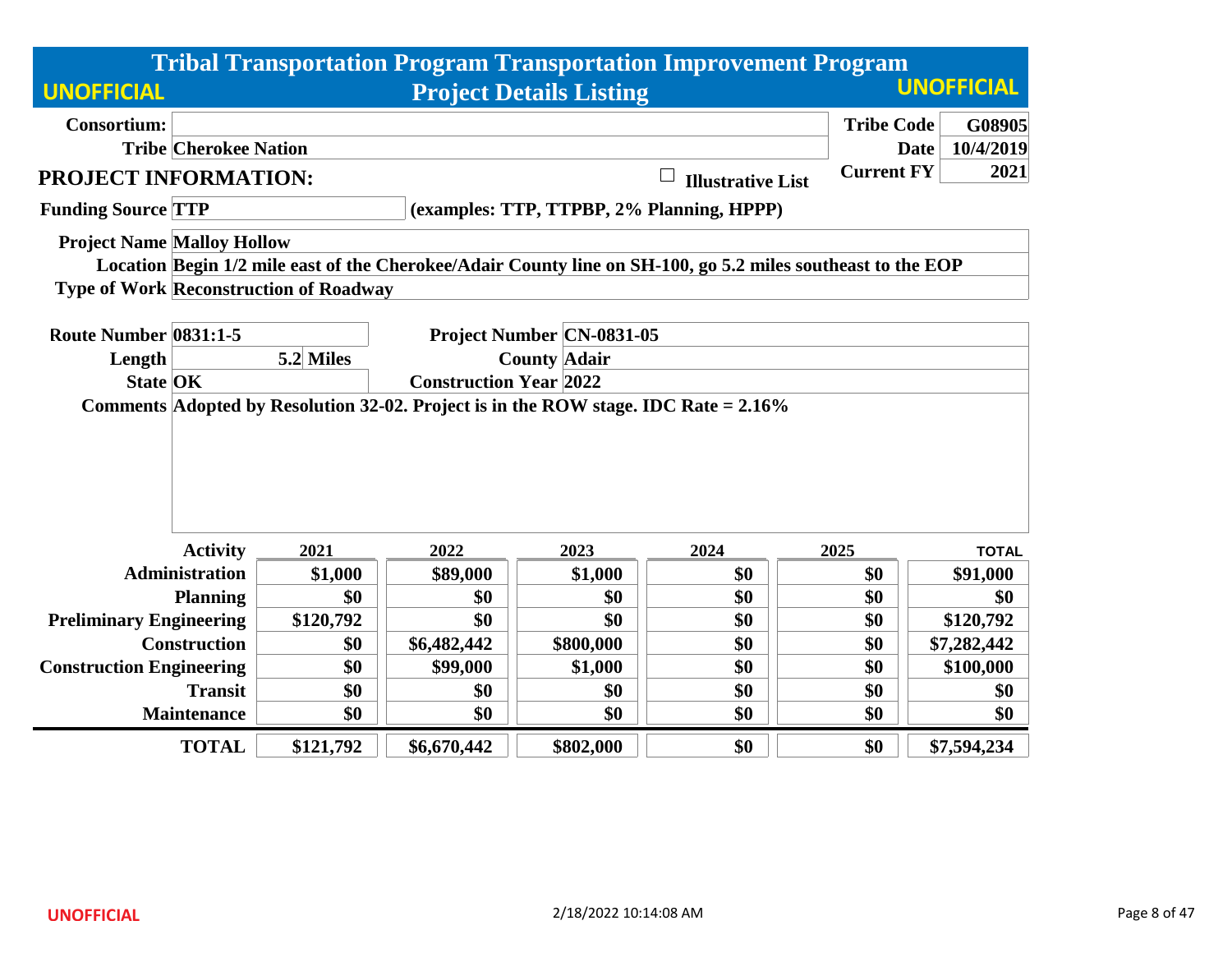|                                                                                         | <b>Tribal Transportation Program Transportation Improvement Program</b> |                                |                     |           |                                           |             |                   |                   |
|-----------------------------------------------------------------------------------------|-------------------------------------------------------------------------|--------------------------------|---------------------|-----------|-------------------------------------------|-------------|-------------------|-------------------|
| <b>UNOFFICIAL</b>                                                                       |                                                                         | <b>Project Details Listing</b> |                     |           |                                           |             |                   | <b>UNOFFICIAL</b> |
| <b>Consortium:</b>                                                                      |                                                                         |                                |                     |           |                                           |             | <b>Tribe Code</b> | G08905            |
| <b>Tribe Cherokee Nation</b>                                                            |                                                                         |                                |                     |           |                                           |             | <b>Date</b>       | 10/4/2019         |
| PROJECT INFORMATION:                                                                    |                                                                         |                                |                     |           | <b>Illustrative List</b>                  |             | <b>Current FY</b> | 2021              |
| <b>Funding Source TTP</b>                                                               |                                                                         |                                |                     |           | (examples: TTP, TTPBP, 2% Planning, HPPP) |             |                   |                   |
| <b>Project Name Dahlonegah West and Extension</b>                                       |                                                                         |                                |                     |           |                                           |             |                   |                   |
| Location From Lyon Switch, go 3.8 miles east to the EOP at Dahlonegah School.           |                                                                         |                                |                     |           |                                           |             |                   |                   |
| <b>Type of Work Reconstruction of Roadway</b>                                           |                                                                         |                                |                     |           |                                           |             |                   |                   |
|                                                                                         |                                                                         |                                |                     |           |                                           |             |                   |                   |
| Route Number 0825:2,3/A810:1,2/A814                                                     |                                                                         |                                |                     |           | Project Number CN-0825/A810/A814-09       |             |                   |                   |
| Length                                                                                  | 3.8 Miles                                                               |                                | <b>County Adair</b> |           |                                           |             |                   |                   |
| <b>State OK</b>                                                                         |                                                                         | <b>Construction Year 2024</b>  |                     |           |                                           |             |                   |                   |
| Comments Adopted by Resolution 74-09. Project is in design phase. IDC Rate = $2.16\%$ . |                                                                         |                                |                     |           |                                           |             |                   |                   |
|                                                                                         |                                                                         |                                |                     |           |                                           |             |                   |                   |
|                                                                                         |                                                                         |                                |                     |           |                                           |             |                   |                   |
|                                                                                         |                                                                         |                                |                     |           |                                           |             |                   |                   |
|                                                                                         |                                                                         |                                |                     |           |                                           |             |                   |                   |
| <b>Activity</b>                                                                         | 2021                                                                    | 2022                           |                     | 2023      | 2024                                      | 2025        |                   | <b>TOTAL</b>      |
| <b>Administration</b>                                                                   | \$2,000                                                                 | \$4,000                        |                     | \$3,000   | \$59,000                                  | \$10,000    |                   | \$78,000          |
| <b>Planning</b>                                                                         | \$0                                                                     | \$0                            |                     | \$0       | \$0                                       | \$0         |                   | \$0               |
| <b>Preliminary Engineering</b>                                                          | \$164,011                                                               | \$409,696                      |                     | \$245,685 | \$0                                       | \$0         |                   | \$819,392         |
| <b>Construction</b>                                                                     | \$0                                                                     | \$0                            |                     | \$0       | \$1,843,540                               | \$1,000,000 |                   | \$2,843,540       |
| <b>Construction Engineering</b>                                                         | \$0                                                                     | \$0                            |                     | \$0       | \$50,000                                  | \$30,000    |                   | \$80,000          |
| <b>Transit</b>                                                                          | \$0                                                                     | \$0                            |                     | \$0       | \$0                                       | \$0         |                   | \$0               |
| <b>Maintenance</b>                                                                      | \$0                                                                     | \$0                            |                     | \$0       | \$0                                       | \$0         |                   | \$0               |
| <b>TOTAL</b>                                                                            | \$166,011                                                               | \$413,696                      |                     | \$248,685 | \$1,952,540                               | \$1,040,000 |                   | \$3,820,932       |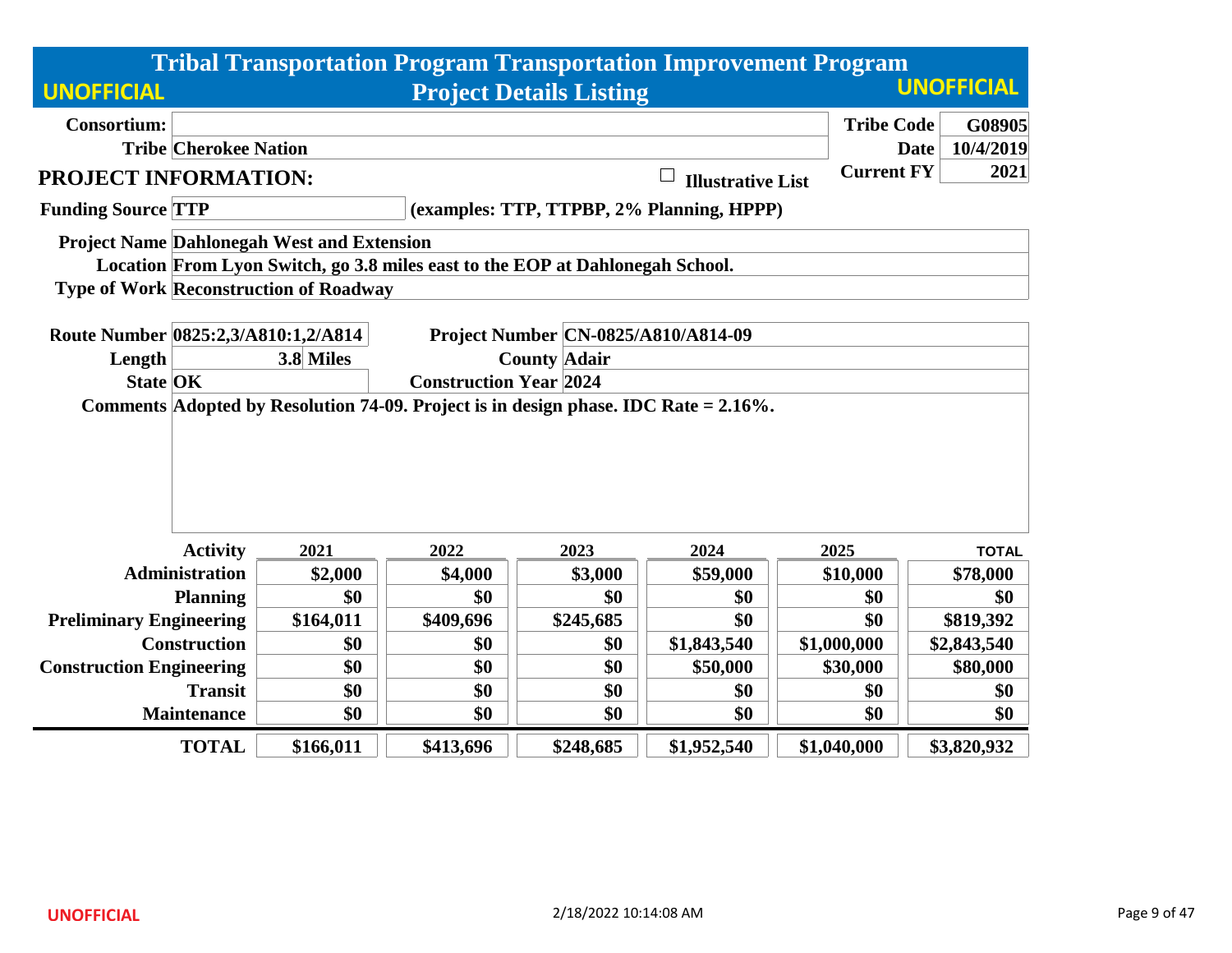|                                         |                              |                                               |                               | <b>Tribal Transportation Program Transportation Improvement Program</b>                                       |                          |                   |                          |  |  |
|-----------------------------------------|------------------------------|-----------------------------------------------|-------------------------------|---------------------------------------------------------------------------------------------------------------|--------------------------|-------------------|--------------------------|--|--|
| <b>UNOFFICIAL</b>                       |                              |                                               |                               | <b>Project Details Listing</b>                                                                                |                          |                   | <b>UNOFFICIAL</b>        |  |  |
| <b>Consortium:</b>                      |                              |                                               |                               |                                                                                                               |                          | <b>Tribe Code</b> | G08905                   |  |  |
|                                         | <b>Tribe Cherokee Nation</b> |                                               |                               |                                                                                                               |                          |                   | 10/4/2019<br><b>Date</b> |  |  |
| PROJECT INFORMATION:                    |                              |                                               |                               |                                                                                                               | <b>Illustrative List</b> | <b>Current FY</b> | 2021                     |  |  |
| <b>Funding Source TTP</b>               |                              |                                               |                               | (examples: TTP, TTPBP, 2% Planning, HPPP)                                                                     |                          |                   |                          |  |  |
| <b>Project Name Ross Street Phase I</b> |                              |                                               |                               |                                                                                                               |                          |                   |                          |  |  |
|                                         |                              |                                               |                               | Location Beginning at the junction of Ross Street and US-62, go east 0.824 miles to the EOP                   |                          |                   |                          |  |  |
|                                         |                              | <b>Type of Work Reconstruction of Roadway</b> |                               |                                                                                                               |                          |                   |                          |  |  |
|                                         |                              |                                               |                               |                                                                                                               |                          |                   |                          |  |  |
| <b>Route Number A921:1 Part</b>         |                              |                                               |                               | Project Number CN-A921-11-1                                                                                   |                          |                   |                          |  |  |
| Length                                  |                              | <b>0.824 Miles</b>                            |                               | <b>County Cherokee</b>                                                                                        |                          |                   |                          |  |  |
| <b>State OK</b>                         |                              |                                               | <b>Construction Year 2019</b> |                                                                                                               |                          |                   |                          |  |  |
|                                         |                              | occur in 2021. IDC Rate = $2.16\%$            |                               | Comments Adopted by Resolution 59-11. Project is complete with final expenses for condemnation anticipated to |                          |                   |                          |  |  |
|                                         | <b>Activity</b>              | 2021                                          | 2022                          | 2023                                                                                                          | 2024                     | 2025              | <b>TOTAL</b>             |  |  |
|                                         | <b>Administration</b>        | \$0                                           | \$0                           | \$0                                                                                                           | \$0                      | \$0               | \$0                      |  |  |
|                                         | <b>Planning</b>              | \$0                                           | \$0                           | \$0                                                                                                           | \$0                      | \$0               | \$0                      |  |  |
| <b>Preliminary Engineering</b>          |                              | \$150,000                                     | \$0                           | \$0                                                                                                           | \$0                      | \$0               | \$150,000                |  |  |
|                                         | <b>Construction</b>          | \$0                                           | \$0                           | \$0                                                                                                           | \$0                      | \$0               | \$0                      |  |  |
| <b>Construction Engineering</b>         |                              | \$0                                           | \$0                           | \$0                                                                                                           | \$0                      | \$0               | \$0                      |  |  |
|                                         | <b>Transit</b>               | \$0                                           | \$0                           | \$0                                                                                                           | \$0                      | \$0               | \$0                      |  |  |
|                                         | <b>Maintenance</b>           | \$0                                           | \$0                           | \$0                                                                                                           | \$0                      | \$0               | \$0                      |  |  |
|                                         | <b>TOTAL</b>                 | \$150,000                                     | \$0                           | \$0                                                                                                           | \$0                      | \$0               | \$150,000                |  |  |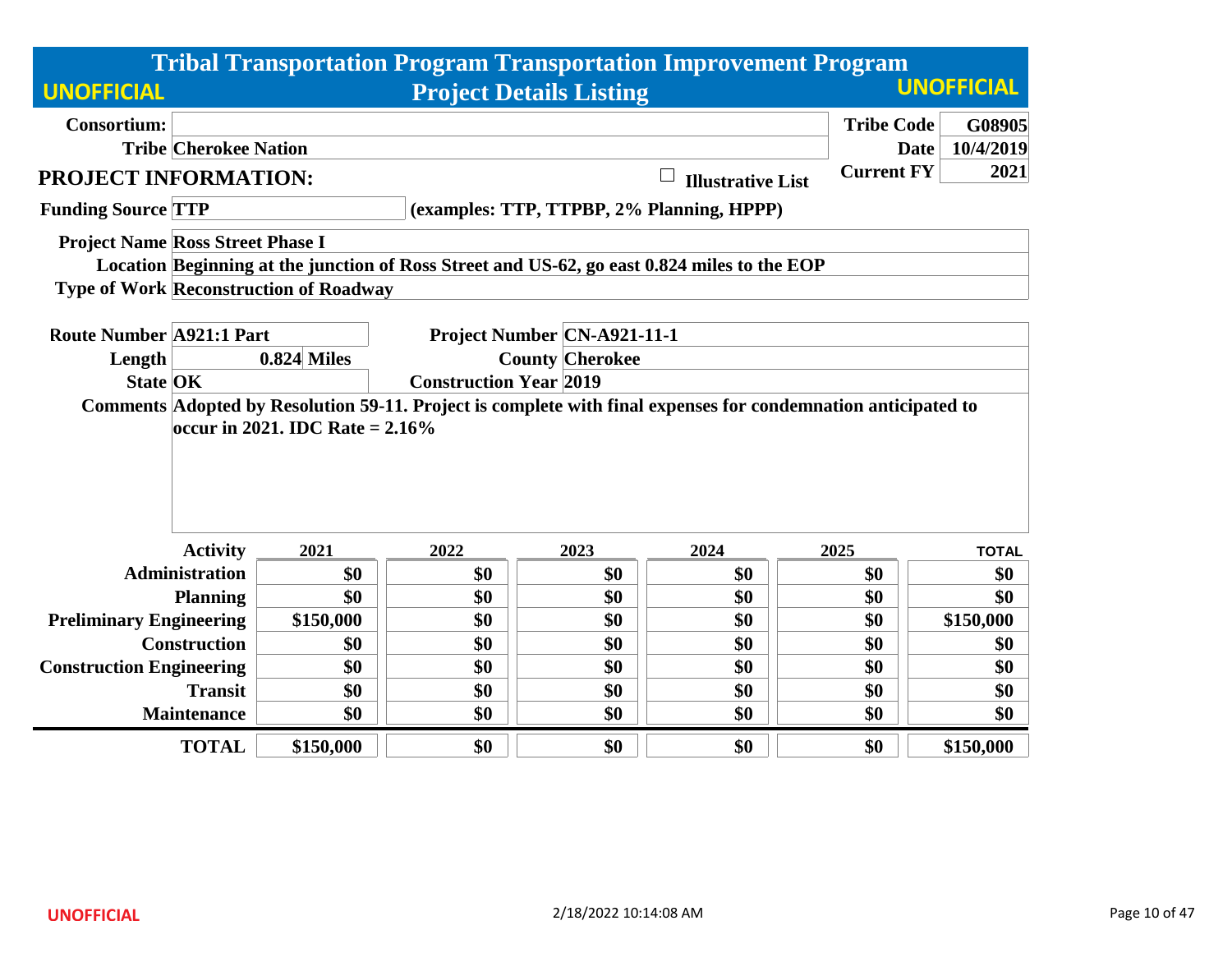|                                         |                                                                                                                 |                                               |          |                                  | <b>Tribal Transportation Program Transportation Improvement Program</b>                 |                   |                          |  |  |
|-----------------------------------------|-----------------------------------------------------------------------------------------------------------------|-----------------------------------------------|----------|----------------------------------|-----------------------------------------------------------------------------------------|-------------------|--------------------------|--|--|
| <b>UNOFFICIAL</b>                       |                                                                                                                 |                                               |          | <b>Project Details Listing</b>   |                                                                                         |                   | <b>UNOFFICIAL</b>        |  |  |
| <b>Consortium:</b>                      |                                                                                                                 |                                               |          |                                  |                                                                                         | <b>Tribe Code</b> | G08905                   |  |  |
|                                         | <b>Tribe Cherokee Nation</b>                                                                                    |                                               |          |                                  |                                                                                         |                   | 10/4/2019<br><b>Date</b> |  |  |
| PROJECT INFORMATION:                    |                                                                                                                 |                                               |          |                                  | <b>Illustrative List</b>                                                                | <b>Current FY</b> | 2021                     |  |  |
| <b>Funding Source TTP; County funds</b> |                                                                                                                 |                                               |          |                                  | (examples: TTP, TTPBP, 2% Planning, HPPP)                                               |                   |                          |  |  |
| <b>Project Name NS-4340-Road</b>        |                                                                                                                 |                                               |          |                                  |                                                                                         |                   |                          |  |  |
|                                         |                                                                                                                 |                                               |          |                                  | Location Beginning at US-60 and NS-4340 Road, go south 4.3 miles ending at EW-300 Road. |                   |                          |  |  |
|                                         |                                                                                                                 | <b>Type of Work Reconstruction of Roadway</b> |          |                                  |                                                                                         |                   |                          |  |  |
|                                         |                                                                                                                 |                                               |          |                                  |                                                                                         |                   |                          |  |  |
| Route Number 0215:1-6                   |                                                                                                                 |                                               |          | <b>Project Number CN-0215-11</b> |                                                                                         |                   |                          |  |  |
| Length                                  |                                                                                                                 | 4.3 Miles<br><b>County Craig</b>              |          |                                  |                                                                                         |                   |                          |  |  |
|                                         | <b>State OK</b><br><b>Construction Year 2021</b>                                                                |                                               |          |                                  |                                                                                         |                   |                          |  |  |
|                                         | Comments Adopted by Resolution 59-11. Cooperative project with Craig County. Project is under construction. IDC |                                               |          |                                  |                                                                                         |                   |                          |  |  |
|                                         | Rate = $2.16%$ .                                                                                                |                                               |          |                                  |                                                                                         |                   |                          |  |  |
|                                         |                                                                                                                 |                                               |          |                                  |                                                                                         |                   |                          |  |  |
|                                         |                                                                                                                 |                                               |          |                                  |                                                                                         |                   |                          |  |  |
|                                         |                                                                                                                 |                                               |          |                                  |                                                                                         |                   |                          |  |  |
|                                         |                                                                                                                 |                                               |          |                                  |                                                                                         |                   |                          |  |  |
|                                         | <b>Activity</b>                                                                                                 | 2021                                          | 2022     | 2023                             | 2024                                                                                    | 2025              | <b>TOTAL</b>             |  |  |
|                                         | <b>Administration</b>                                                                                           | \$38,000                                      | \$1,000  | \$0                              | \$0                                                                                     | \$0               | \$39,000                 |  |  |
|                                         | <b>Planning</b>                                                                                                 | \$0                                           | \$0      | \$0                              | \$0                                                                                     | \$0               | \$0                      |  |  |
| <b>Preliminary Engineering</b>          |                                                                                                                 | \$0                                           | \$0      | \$0                              | \$0                                                                                     | \$0               | \$0                      |  |  |
|                                         | <b>Construction</b>                                                                                             | \$3,927,875                                   | \$10,000 | \$0                              | \$0                                                                                     | \$0               | \$3,937,875              |  |  |
| <b>Construction Engineering</b>         |                                                                                                                 | \$55,000                                      | \$1,000  | \$0                              | \$0                                                                                     | \$0               | \$56,000                 |  |  |
|                                         | <b>Transit</b>                                                                                                  | \$0<br>\$0<br>\$0<br>\$0<br>\$0<br>\$0        |          |                                  |                                                                                         |                   |                          |  |  |
|                                         | <b>Maintenance</b>                                                                                              | \$0                                           | \$0      | \$0                              | \$0                                                                                     | \$0               | \$0                      |  |  |
|                                         | <b>TOTAL</b>                                                                                                    | \$4,020,875                                   | \$12,000 | \$0                              | \$0                                                                                     | \$0               | \$4,032,875              |  |  |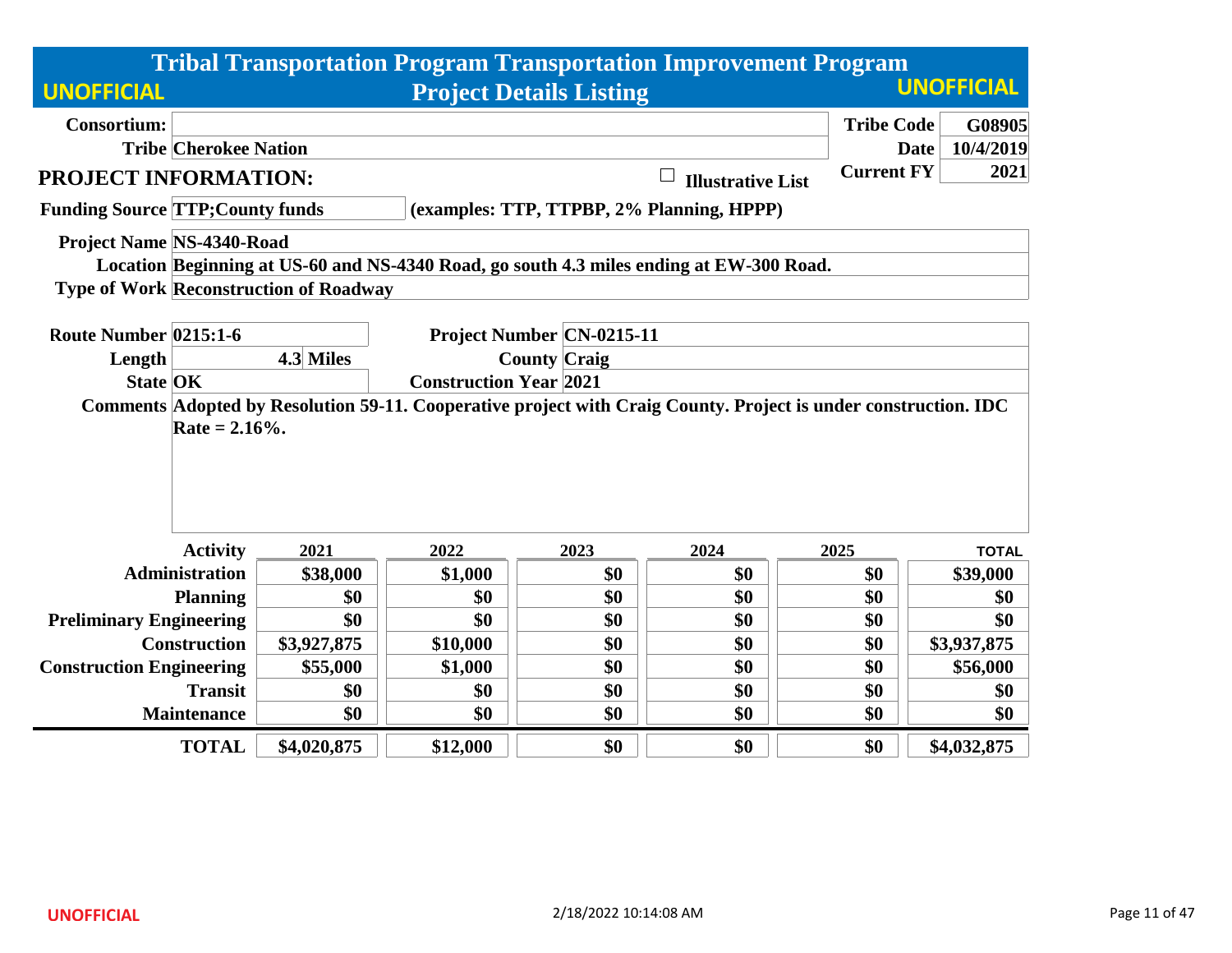|                                        |                                                                                 |                                               |                               |                                | <b>Tribal Transportation Program Transportation Improvement Program</b>                            |                   |                          |  |  |
|----------------------------------------|---------------------------------------------------------------------------------|-----------------------------------------------|-------------------------------|--------------------------------|----------------------------------------------------------------------------------------------------|-------------------|--------------------------|--|--|
| <b>UNOFFICIAL</b>                      |                                                                                 |                                               |                               | <b>Project Details Listing</b> |                                                                                                    |                   | <b>UNOFFICIAL</b>        |  |  |
| <b>Consortium:</b>                     |                                                                                 |                                               |                               |                                |                                                                                                    | <b>Tribe Code</b> | G08905                   |  |  |
|                                        | <b>Tribe Cherokee Nation</b>                                                    |                                               |                               |                                |                                                                                                    |                   | 10/4/2019<br><b>Date</b> |  |  |
| <b>PROJECT INFORMATION:</b>            |                                                                                 |                                               |                               |                                | <b>Illustrative List</b>                                                                           | <b>Current FY</b> | 2021                     |  |  |
| <b>Funding Source TTP</b>              |                                                                                 |                                               |                               |                                | (examples: TTP, TTPBP, 2% Planning, HPPP)                                                          |                   |                          |  |  |
| <b>Project Name Kansas-Bull Hollow</b> |                                                                                 |                                               |                               |                                |                                                                                                    |                   |                          |  |  |
|                                        |                                                                                 |                                               |                               |                                | Location From 1 mile west of Kansas Town on US-412 Scenic, go 6.1 miles north and west to the EOP. |                   |                          |  |  |
|                                        |                                                                                 | <b>Type of Work Reconstruction of Roadway</b> |                               |                                |                                                                                                    |                   |                          |  |  |
| Route Number 0749:1,2,3,4              |                                                                                 |                                               |                               | Project Number CN-0749-09      |                                                                                                    |                   |                          |  |  |
| Length                                 |                                                                                 | 6.1 Miles                                     |                               | <b>County Delaware</b>         |                                                                                                    |                   |                          |  |  |
| <b>State OK</b>                        |                                                                                 |                                               | <b>Construction Year 2024</b> |                                |                                                                                                    |                   |                          |  |  |
|                                        | Comments Adopted by Resolution 74-09. Project in design phase. IDC Rate = 2.16% |                                               |                               |                                |                                                                                                    |                   |                          |  |  |
|                                        |                                                                                 |                                               |                               |                                |                                                                                                    |                   |                          |  |  |
|                                        |                                                                                 |                                               |                               |                                |                                                                                                    |                   |                          |  |  |
|                                        |                                                                                 |                                               |                               |                                |                                                                                                    |                   |                          |  |  |
|                                        |                                                                                 |                                               |                               |                                |                                                                                                    |                   |                          |  |  |
|                                        |                                                                                 |                                               |                               |                                |                                                                                                    |                   |                          |  |  |
|                                        | <b>Activity</b>                                                                 | 2021                                          | 2022                          | 2023                           | 2024                                                                                               | 2025              | <b>TOTAL</b>             |  |  |
|                                        | <b>Administration</b>                                                           | \$3,000                                       | \$2,000                       | \$2,000                        | \$47,000                                                                                           | \$40,000          | \$94,000                 |  |  |
|                                        | <b>Planning</b>                                                                 | \$0                                           | \$0                           | \$0                            | \$0                                                                                                | \$0               | \$0                      |  |  |
| <b>Preliminary Engineering</b>         |                                                                                 | \$334,200                                     | \$250,000                     | \$250,000                      | \$0                                                                                                | \$0               | \$834,200                |  |  |
|                                        | <b>Construction</b>                                                             | \$0                                           | \$0                           | \$0                            | \$2,923,972                                                                                        | \$4,000,000       | \$6,923,972              |  |  |
| <b>Construction Engineering</b>        |                                                                                 | \$0                                           | \$0                           | \$0                            | \$45,000                                                                                           | \$55,000          | \$100,000                |  |  |
|                                        | <b>Transit</b>                                                                  | \$0                                           | \$0                           | \$0                            | \$0                                                                                                | \$0               | \$0                      |  |  |
|                                        | <b>Maintenance</b>                                                              | \$0                                           | \$0                           | \$0                            | \$0                                                                                                | \$0               | \$0                      |  |  |
|                                        | <b>TOTAL</b>                                                                    | \$337,200                                     | \$252,000                     | \$252,000                      | \$3,015,972                                                                                        | \$4,095,000       | \$7,952,172              |  |  |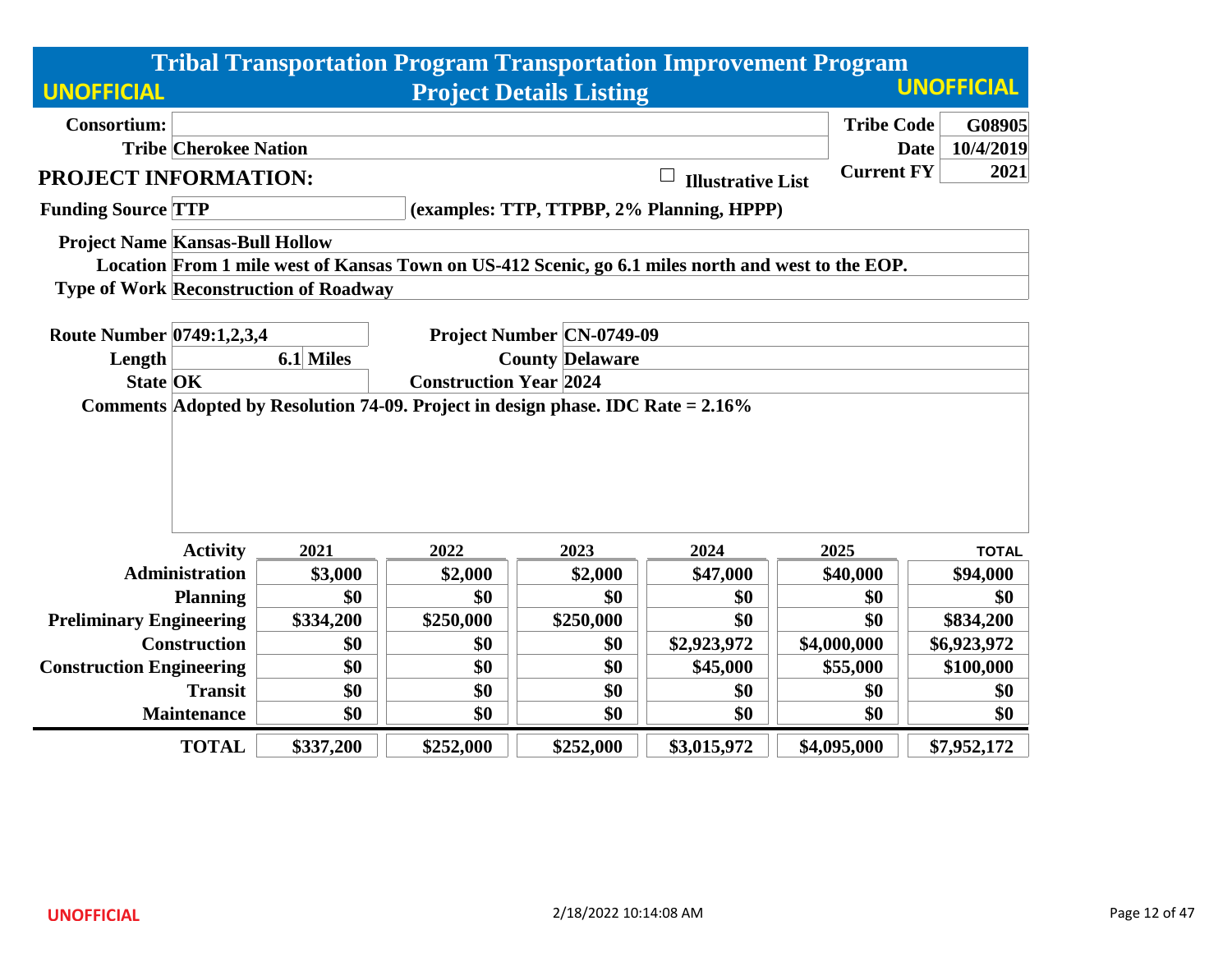|                                            |                              |           |                               |                                                         | <b>Tribal Transportation Program Transportation Improvement Program</b>                                       |                   |                          |
|--------------------------------------------|------------------------------|-----------|-------------------------------|---------------------------------------------------------|---------------------------------------------------------------------------------------------------------------|-------------------|--------------------------|
| <b>UNOFFICIAL</b>                          |                              |           |                               | <b>Project Details Listing</b>                          |                                                                                                               |                   | <b>UNOFFICIAL</b>        |
| <b>Consortium:</b>                         |                              |           |                               |                                                         |                                                                                                               | <b>Tribe Code</b> | G08905                   |
|                                            | <b>Tribe Cherokee Nation</b> |           |                               |                                                         |                                                                                                               |                   | 10/4/2019<br><b>Date</b> |
| PROJECT INFORMATION:                       |                              |           |                               |                                                         | <b>Illustrative List</b>                                                                                      | <b>Current FY</b> | 2021                     |
| <b>Funding Source TTP</b>                  |                              |           |                               |                                                         | (examples: TTP, TTPBP, 2% Planning, HPPP)                                                                     |                   |                          |
| <b>Project Name Bell School South Road</b> |                              |           |                               |                                                         |                                                                                                               |                   |                          |
|                                            |                              |           |                               |                                                         | Location Begin approximately 1 mile south of Bell and go 2.4 miles northwest to the EOP                       |                   |                          |
| <b>Type of Work Reconstruction</b>         |                              |           |                               |                                                         |                                                                                                               |                   |                          |
|                                            |                              |           |                               |                                                         |                                                                                                               |                   |                          |
| Route Number 0802:2-6                      |                              | 2.4 Miles |                               | <b>Project Number CN-0802-09</b><br><b>County Adair</b> |                                                                                                               |                   |                          |
| Length<br><b>State OK</b>                  |                              |           | <b>Construction Year 2020</b> |                                                         |                                                                                                               |                   |                          |
|                                            |                              |           |                               |                                                         | Comments Adopted by Resolution 74-09. Roadway project is complete and awaiting final claims. IDC Rate = 2.16% |                   |                          |
|                                            |                              |           |                               |                                                         |                                                                                                               |                   |                          |
|                                            | <b>Activity</b>              | 2021      | 2022                          | 2023                                                    | 2024                                                                                                          | 2025              | <b>TOTAL</b>             |
|                                            | <b>Administration</b>        | \$1,000   | \$0                           | \$0                                                     | \$0                                                                                                           | \$0               | \$1,000                  |
|                                            | <b>Planning</b>              | \$0       | \$0                           | \$0                                                     | \$0                                                                                                           | \$0               | \$0                      |
| <b>Preliminary Engineering</b>             |                              | \$0       | \$0                           | \$0                                                     | \$0                                                                                                           | \$0               | \$0                      |
|                                            | <b>Construction</b>          | \$72,058  | \$0                           | \$0                                                     | \$0                                                                                                           | \$0               | \$72,058                 |
| <b>Construction Engineering</b>            |                              | \$1,000   | \$0                           | \$0                                                     | \$0                                                                                                           | \$0               | \$1,000                  |
|                                            | <b>Transit</b>               | \$0       | \$0                           | \$0                                                     | \$0                                                                                                           | \$0               | \$0                      |
|                                            | <b>Maintenance</b>           | \$0       | \$0                           | \$0                                                     | \$0                                                                                                           | \$0               | \$0                      |
|                                            | <b>TOTAL</b>                 | \$74,058  | \$0                           | \$0                                                     | \$0                                                                                                           | \$0               | \$74,058                 |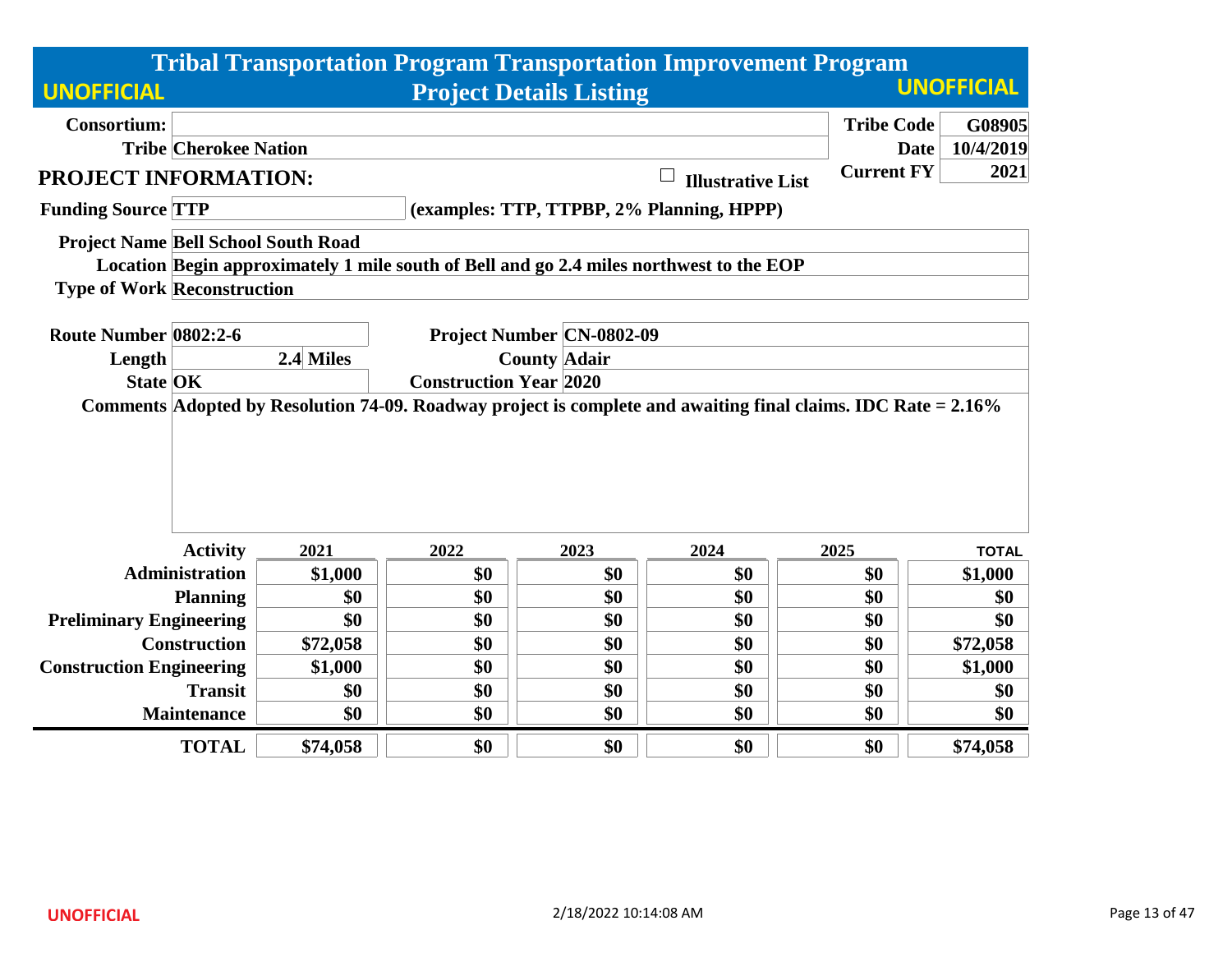|                                 |                               |                                                       |                                                                          |                                | <b>Tribal Transportation Program Transportation Improvement Program</b>                                            |                   |                   |  |
|---------------------------------|-------------------------------|-------------------------------------------------------|--------------------------------------------------------------------------|--------------------------------|--------------------------------------------------------------------------------------------------------------------|-------------------|-------------------|--|
| <b>UNOFFICIAL</b>               |                               |                                                       |                                                                          | <b>Project Details Listing</b> |                                                                                                                    |                   | <b>UNOFFICIAL</b> |  |
| <b>Consortium:</b>              |                               |                                                       |                                                                          |                                |                                                                                                                    | <b>Tribe Code</b> | G08905            |  |
|                                 | <b>Tribe Cherokee Nation</b>  |                                                       |                                                                          |                                |                                                                                                                    | <b>Date</b>       | 10/4/2019         |  |
| PROJECT INFORMATION:            |                               |                                                       |                                                                          |                                | <b>Illustrative List</b>                                                                                           | <b>Current FY</b> | 2021              |  |
| <b>Funding Source TTP</b>       |                               |                                                       |                                                                          |                                | (examples: TTP, TTPBP, 2% Planning, HPPP)                                                                          |                   |                   |  |
|                                 |                               | <b>Project Name Oak Ridge Road and East Extension</b> |                                                                          |                                |                                                                                                                    |                   |                   |  |
|                                 |                               |                                                       |                                                                          |                                | Location Begin approximately 1 mile south of Bell and go 6.0 miles east to the Oklahoma/Arkansas stateline         |                   |                   |  |
|                                 |                               | <b>Type of Work Reconstruction of Roadway</b>         |                                                                          |                                |                                                                                                                    |                   |                   |  |
|                                 |                               |                                                       |                                                                          |                                |                                                                                                                    |                   |                   |  |
| Route Number 0835:1, 2/A867:1   |                               |                                                       |                                                                          |                                | Project Number CN-0835-09/CN-A867-11                                                                               |                   |                   |  |
| Length                          |                               | <b>6</b> Miles                                        |                                                                          | <b>County Adair</b>            |                                                                                                                    |                   |                   |  |
| <b>State OK</b>                 | <b>Construction Year 2023</b> |                                                       |                                                                          |                                |                                                                                                                    |                   |                   |  |
|                                 |                               |                                                       | project. The project is in the design phase. Project IDC Rate $= 2.16\%$ |                                | Comments Adopted by Resolution 74-09 & 59-11 combining the original alignment and extension into a single 6.0-mile |                   |                   |  |
|                                 |                               |                                                       |                                                                          |                                |                                                                                                                    |                   |                   |  |
|                                 |                               |                                                       |                                                                          |                                |                                                                                                                    |                   |                   |  |
|                                 |                               |                                                       |                                                                          |                                |                                                                                                                    |                   |                   |  |
|                                 |                               |                                                       |                                                                          |                                |                                                                                                                    |                   |                   |  |
|                                 | <b>Activity</b>               | 2021                                                  | 2022                                                                     | 2023                           | 2024                                                                                                               | 2025              | <b>TOTAL</b>      |  |
|                                 | <b>Administration</b>         | \$8,000                                               | \$32,000                                                                 | \$27,000                       | \$0                                                                                                                | \$0               | \$67,000          |  |
|                                 | <b>Planning</b>               | \$0                                                   | \$0                                                                      | \$0                            | \$0                                                                                                                | \$0               | \$0               |  |
| <b>Preliminary Engineering</b>  |                               | \$794,154                                             | \$0                                                                      | \$0                            | \$0                                                                                                                | \$0               | \$794,154         |  |
|                                 | <b>Construction</b>           | \$0                                                   | \$3,000,000                                                              | \$3,000,000                    | \$0                                                                                                                | \$0               | \$6,000,000       |  |
| <b>Construction Engineering</b> |                               | \$0                                                   | \$38,000                                                                 | \$38,000                       | \$0                                                                                                                | \$0               | \$76,000          |  |
|                                 | <b>Transit</b>                | \$0                                                   | \$0                                                                      | \$0                            | \$0                                                                                                                | \$0               | \$0               |  |
|                                 | <b>Maintenance</b>            | \$0                                                   | \$0                                                                      | \$0                            | \$0                                                                                                                | \$0               | \$0               |  |
|                                 | <b>TOTAL</b>                  | \$802,154                                             | \$3,070,000                                                              | \$3,065,000                    | \$0                                                                                                                | \$0               | \$6,937,154       |  |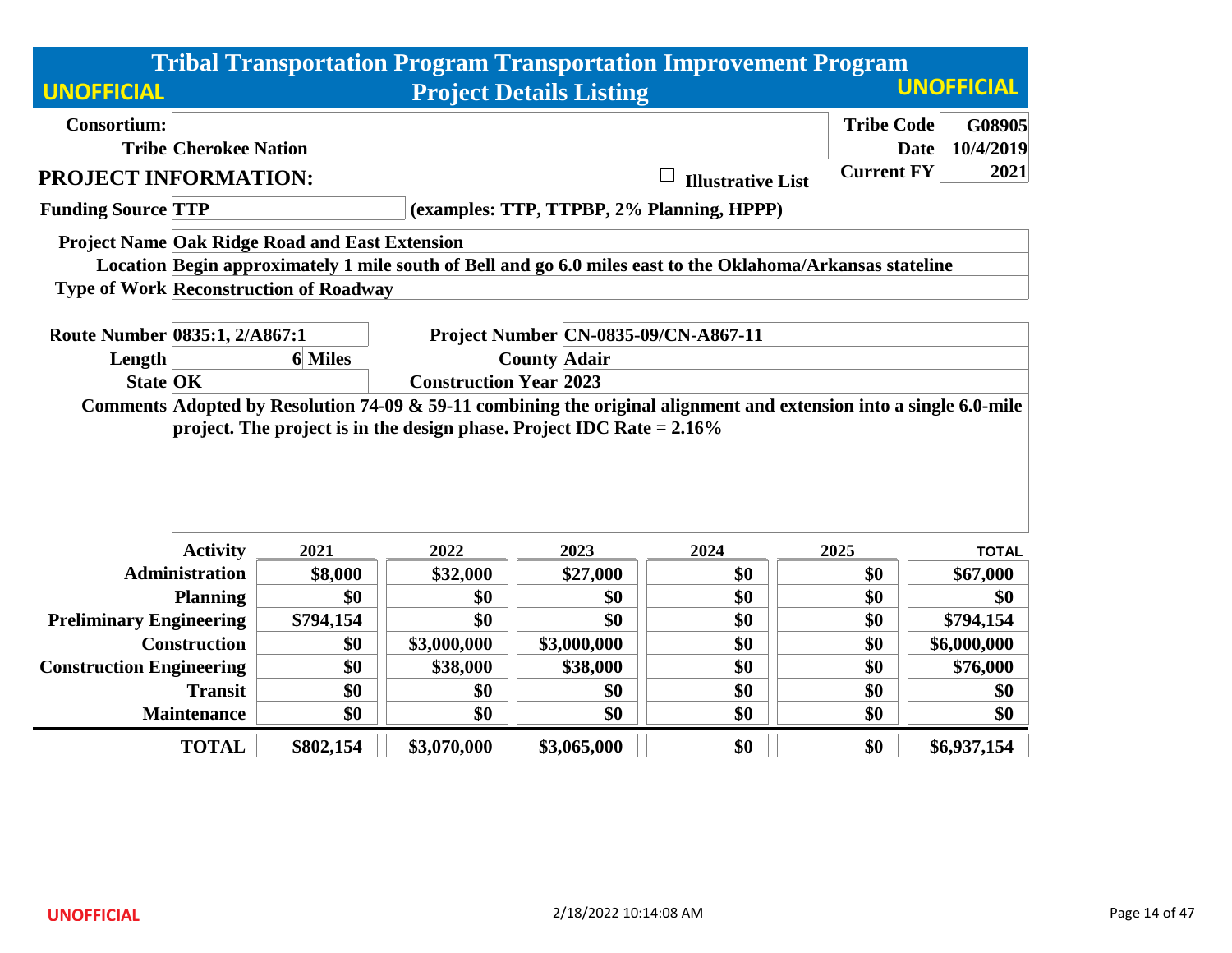|                                      |                                                                                                                     |                                                   |           | <b>Tribal Transportation Program Transportation Improvement Program</b>                                      |                                    |                   |                          |  |  |
|--------------------------------------|---------------------------------------------------------------------------------------------------------------------|---------------------------------------------------|-----------|--------------------------------------------------------------------------------------------------------------|------------------------------------|-------------------|--------------------------|--|--|
| <b>UNOFFICIAL</b>                    |                                                                                                                     |                                                   |           | <b>Project Details Listing</b>                                                                               |                                    |                   | <b>UNOFFICIAL</b>        |  |  |
| <b>Consortium:</b>                   |                                                                                                                     |                                                   |           |                                                                                                              |                                    | <b>Tribe Code</b> | G08905                   |  |  |
|                                      | <b>Tribe Cherokee Nation</b>                                                                                        |                                                   |           |                                                                                                              |                                    |                   | 10/4/2019<br><b>Date</b> |  |  |
| PROJECT INFORMATION:                 |                                                                                                                     |                                                   |           |                                                                                                              | $\Box$<br><b>Illustrative List</b> | <b>Current FY</b> | 2021                     |  |  |
| <b>Funding Source TTP</b>            |                                                                                                                     |                                                   |           | (examples: TTP, TTPBP, 2% Planning, HPPP)                                                                    |                                    |                   |                          |  |  |
|                                      | <b>Project Name Texanna Road</b>                                                                                    |                                                   |           |                                                                                                              |                                    |                   |                          |  |  |
|                                      |                                                                                                                     |                                                   |           | Location From 2.7 miles east of the Cherokee/Creek Treaty line, proceed 12.8 miles east to the Town of Porum |                                    |                   |                          |  |  |
|                                      |                                                                                                                     | <b>Type of Work Reconstruction of Roadway</b>     |           |                                                                                                              |                                    |                   |                          |  |  |
|                                      |                                                                                                                     |                                                   |           |                                                                                                              |                                    |                   |                          |  |  |
| Route Number 1802:1/1803:2,3,4/1809: |                                                                                                                     |                                                   |           | Project Number CN-1802/1803/1809-13                                                                          |                                    |                   |                          |  |  |
| Length                               |                                                                                                                     | 12.8 Miles<br><b>County McIntosh and Muskogee</b> |           |                                                                                                              |                                    |                   |                          |  |  |
| <b>State OK</b>                      | <b>Construction Year 2023</b>                                                                                       |                                                   |           |                                                                                                              |                                    |                   |                          |  |  |
|                                      | Comments Adopted by Resolution 56-13. Project is in preliminary design. Total planning estimate is \$13,000,000.00. |                                                   |           |                                                                                                              |                                    |                   |                          |  |  |
|                                      | <b>IDC</b> Rate = $2.16\%$ .                                                                                        |                                                   |           |                                                                                                              |                                    |                   |                          |  |  |
|                                      |                                                                                                                     |                                                   |           |                                                                                                              |                                    |                   |                          |  |  |
|                                      |                                                                                                                     |                                                   |           |                                                                                                              |                                    |                   |                          |  |  |
|                                      |                                                                                                                     |                                                   |           |                                                                                                              |                                    |                   |                          |  |  |
|                                      |                                                                                                                     |                                                   |           |                                                                                                              |                                    |                   |                          |  |  |
|                                      | <b>Activity</b>                                                                                                     | 2021                                              | 2022      | 2023                                                                                                         | 2024                               | 2025              | <b>TOTAL</b>             |  |  |
|                                      | <b>Administration</b>                                                                                               | \$4,000                                           | \$4,000   | \$5,000                                                                                                      | \$7,000                            | \$25,000          | \$45,000                 |  |  |
|                                      | <b>Planning</b>                                                                                                     | \$0                                               | \$0       | \$0                                                                                                          | \$0                                | \$0               | \$0                      |  |  |
| <b>Preliminary Engineering</b>       |                                                                                                                     | \$400,798                                         | \$400,000 | \$0                                                                                                          | \$0                                | \$0               | \$800,798                |  |  |
|                                      | <b>Construction</b>                                                                                                 | \$0                                               | \$0       | \$572,247                                                                                                    | \$794,846                          | \$3,222,592       | \$4,589,685              |  |  |
| <b>Construction Engineering</b>      |                                                                                                                     | \$0                                               | \$0       | \$5,000                                                                                                      | \$7,000                            | \$40,000          | \$52,000                 |  |  |
|                                      | <b>Transit</b>                                                                                                      | \$0                                               | \$0       | \$0                                                                                                          | \$0                                | \$0               | \$0                      |  |  |
|                                      | <b>Maintenance</b>                                                                                                  | \$0                                               | \$0       | \$0                                                                                                          | \$0                                | \$0               | \$0                      |  |  |
|                                      | <b>TOTAL</b>                                                                                                        | \$404,798                                         | \$404,000 | \$582,247                                                                                                    | \$808,846                          | \$3,287,592       | \$5,487,483              |  |  |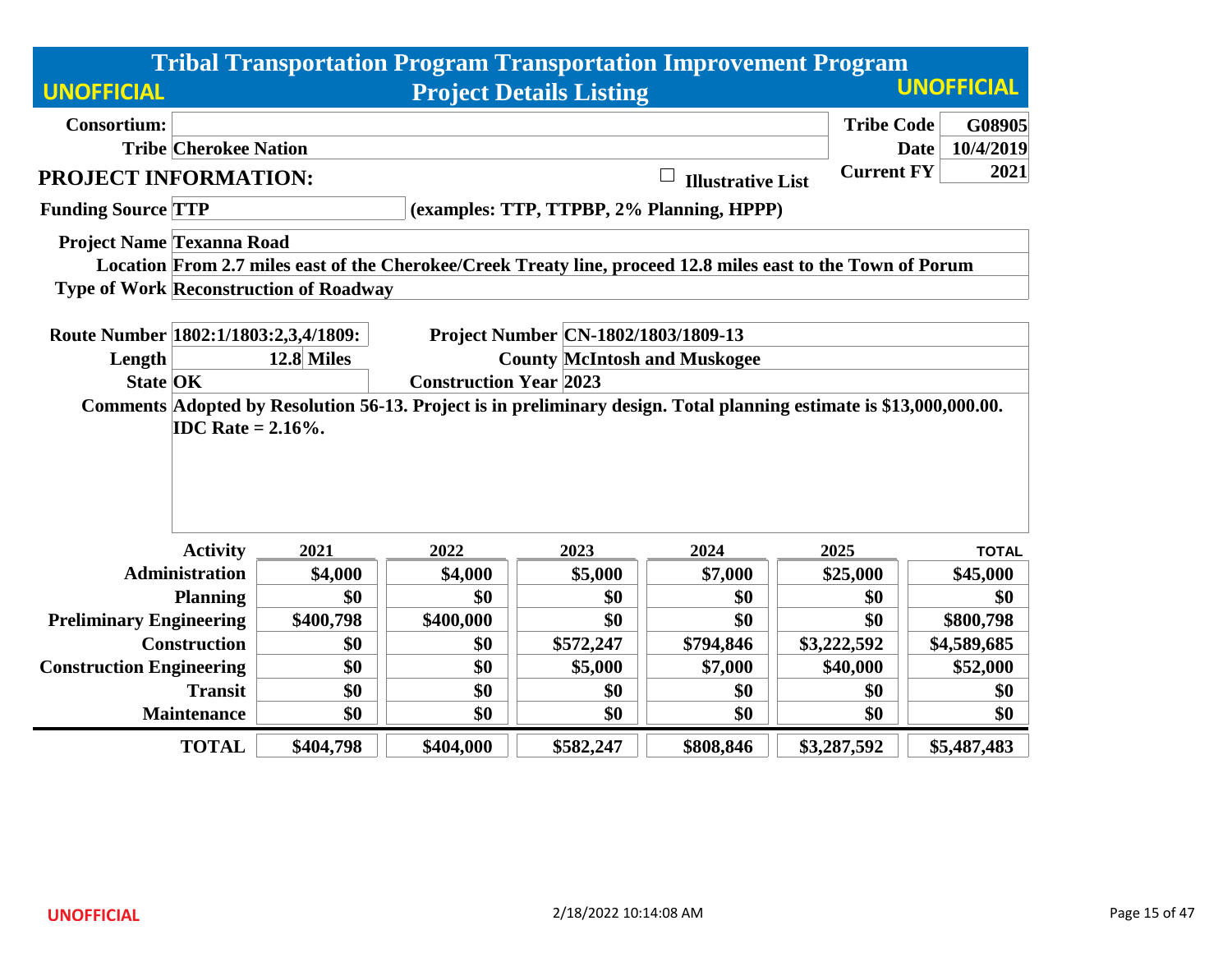|                                                                                                                |                                                     |             |                                | <b>Tribal Transportation Program Transportation Improvement Program</b>                           |                   |                          |  |  |  |
|----------------------------------------------------------------------------------------------------------------|-----------------------------------------------------|-------------|--------------------------------|---------------------------------------------------------------------------------------------------|-------------------|--------------------------|--|--|--|
| <b>UNOFFICIAL</b>                                                                                              | <b>UNOFFICIAL</b><br><b>Project Details Listing</b> |             |                                |                                                                                                   |                   |                          |  |  |  |
| <b>Consortium:</b>                                                                                             |                                                     |             |                                |                                                                                                   | <b>Tribe Code</b> | G08905                   |  |  |  |
| <b>Tribe Cherokee Nation</b>                                                                                   |                                                     |             |                                |                                                                                                   |                   | 10/4/2019<br><b>Date</b> |  |  |  |
| <b>PROJECT INFORMATION:</b>                                                                                    |                                                     |             |                                | <b>Illustrative List</b>                                                                          | <b>Current FY</b> | 2021                     |  |  |  |
| <b>Funding Source TTP; County funds</b>                                                                        |                                                     |             |                                | (examples: TTP, TTPBP, 2% Planning, HPPP)                                                         |                   |                          |  |  |  |
| <b>Project Name New Life Ranch/D4703 Road</b>                                                                  |                                                     |             |                                |                                                                                                   |                   |                          |  |  |  |
| Location From the JCT of US-412 Scenic and S700 Road, proceed 7.0 miles north to SH-116                        |                                                     |             |                                |                                                                                                   |                   |                          |  |  |  |
| <b>Type of Work Reconstruction of Roadway</b>                                                                  |                                                     |             |                                |                                                                                                   |                   |                          |  |  |  |
|                                                                                                                |                                                     |             |                                |                                                                                                   |                   |                          |  |  |  |
| Route Number A719:1,2/A740:1                                                                                   |                                                     |             | Project Number CN-A719/A740-13 |                                                                                                   |                   |                          |  |  |  |
| Length                                                                                                         | 7 Miles<br><b>County Delaware</b>                   |             |                                |                                                                                                   |                   |                          |  |  |  |
|                                                                                                                | <b>State OK</b><br><b>Construction Year 2022</b>    |             |                                |                                                                                                   |                   |                          |  |  |  |
| Comments Adopted by Resolution 56-13. Cooperative project with Delaware County. County will perform the design |                                                     |             |                                |                                                                                                   |                   |                          |  |  |  |
|                                                                                                                |                                                     |             |                                | with funds from the county and CN. ODOT will let the project and perform the CE with contributing |                   |                          |  |  |  |
|                                                                                                                |                                                     |             |                                | shares from CN and the county. Project is awaiting ODOT approval of the EA in order to begin ROW  |                   |                          |  |  |  |
|                                                                                                                | acquisition. Project IDC Rate $= 2.16\%$ .          |             |                                |                                                                                                   |                   |                          |  |  |  |
|                                                                                                                |                                                     |             |                                |                                                                                                   |                   |                          |  |  |  |
|                                                                                                                |                                                     |             |                                |                                                                                                   |                   |                          |  |  |  |
| <b>Activity</b>                                                                                                | 2021                                                | 2022        | 2023                           | 2024                                                                                              | 2025              | <b>TOTAL</b>             |  |  |  |
| <b>Administration</b>                                                                                          | \$13,000                                            | \$30,000    | \$30,000                       | \$0                                                                                               | \$0               | \$73,000                 |  |  |  |
| <b>Planning</b>                                                                                                | \$0                                                 | \$0         | \$0                            | \$0                                                                                               | \$0               | \$0                      |  |  |  |
| <b>Preliminary Engineering</b>                                                                                 | \$1,344,726                                         | \$0         | \$0                            | \$0                                                                                               | \$0               | \$1,344,726              |  |  |  |
| <b>Construction</b>                                                                                            | \$0                                                 | \$6,029,838 | \$2,970,162                    | \$0                                                                                               | \$0               | \$9,000,000              |  |  |  |
| <b>Construction Engineering</b>                                                                                | \$0                                                 | \$37,500    | \$37,500                       | \$0                                                                                               | \$0               | \$75,000                 |  |  |  |
| <b>Transit</b>                                                                                                 | \$0                                                 | \$0         | \$0                            | \$0                                                                                               | \$0               | \$0                      |  |  |  |
| <b>Maintenance</b>                                                                                             | \$0                                                 | \$0         | \$0                            | \$0                                                                                               | \$0               | \$0                      |  |  |  |
| <b>TOTAL</b>                                                                                                   | \$1,357,726                                         | \$6,097,338 | \$3,037,662                    | \$0                                                                                               | \$0               | \$10,492,726             |  |  |  |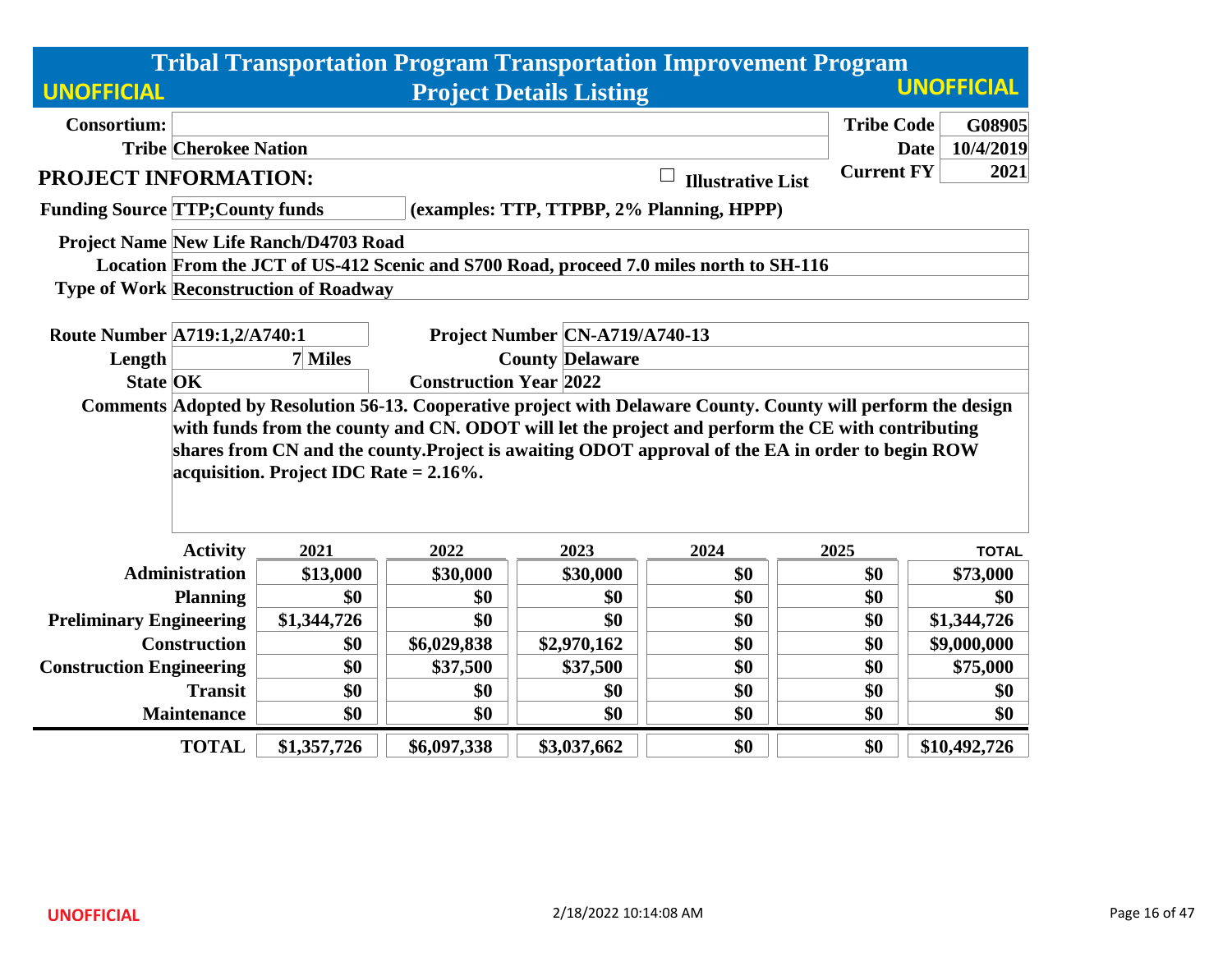|                                 |                              |                                                                  |                                                              |                                           |                          | <b>Tribal Transportation Program Transportation Improvement Program</b>                                        |              |  |  |  |
|---------------------------------|------------------------------|------------------------------------------------------------------|--------------------------------------------------------------|-------------------------------------------|--------------------------|----------------------------------------------------------------------------------------------------------------|--------------|--|--|--|
| <b>UNOFFICIAL</b>               |                              | <b>UNOFFICIAL</b><br><b>Project Details Listing</b>              |                                                              |                                           |                          |                                                                                                                |              |  |  |  |
| <b>Consortium:</b>              |                              |                                                                  |                                                              |                                           |                          | <b>Tribe Code</b>                                                                                              | G08905       |  |  |  |
|                                 | <b>Tribe Cherokee Nation</b> |                                                                  |                                                              |                                           |                          | <b>Date</b>                                                                                                    | 10/4/2019    |  |  |  |
| PROJECT INFORMATION:            |                              |                                                                  |                                                              |                                           | <b>Illustrative List</b> | <b>Current FY</b>                                                                                              | 2021         |  |  |  |
| <b>Funding Source TTP</b>       |                              |                                                                  |                                                              | (examples: TTP, TTPBP, 2% Planning, HPPP) |                          |                                                                                                                |              |  |  |  |
|                                 |                              |                                                                  | Project Name Northeast Ft. Gibson and Extension Phase I      |                                           |                          |                                                                                                                |              |  |  |  |
|                                 |                              |                                                                  |                                                              |                                           |                          | Location From 6 miles east of Ft. Gibson on US-62, go 4.94 miles north and west to the EOP at 4-Mile Road.     |              |  |  |  |
|                                 |                              |                                                                  | Type of Work Reconstruction of Roadway and a New Bridge Span |                                           |                          |                                                                                                                |              |  |  |  |
| Route Number 0932:4,5,9,10,11   |                              |                                                                  |                                                              | Project Number CN-0932-06-1               |                          |                                                                                                                |              |  |  |  |
| Length                          |                              | 4.94 Miles                                                       |                                                              |                                           |                          |                                                                                                                |              |  |  |  |
| <b>State OK</b>                 |                              | <b>County Cherokee/Muskogee</b><br><b>Construction Year 2019</b> |                                                              |                                           |                          |                                                                                                                |              |  |  |  |
|                                 | 2.16%.                       |                                                                  |                                                              |                                           |                          | Comments Adopted by Resolutions 32-02 and 65-07. Project is under construction and near completion. IDC Rate = |              |  |  |  |
|                                 | <b>Activity</b>              | 2021                                                             | 2022                                                         | 2023                                      | 2024                     | 2025                                                                                                           | <b>TOTAL</b> |  |  |  |
|                                 | <b>Administration</b>        | \$15,000                                                         | \$1,000                                                      | \$0                                       | \$0                      | \$0                                                                                                            | \$16,000     |  |  |  |
|                                 | <b>Planning</b>              | \$0                                                              | \$0                                                          | \$0                                       | \$0                      | \$0                                                                                                            | \$0          |  |  |  |
| <b>Preliminary Engineering</b>  |                              | \$0                                                              | \$0                                                          | \$0                                       | \$0                      | \$0                                                                                                            | \$0          |  |  |  |
|                                 | <b>Construction</b>          | \$1,103,440                                                      | \$5,000                                                      | \$0                                       | \$0                      | \$0                                                                                                            | \$1,108,440  |  |  |  |
| <b>Construction Engineering</b> |                              | \$15,000                                                         | \$1,000                                                      | \$0                                       | \$0                      | \$0                                                                                                            | \$16,000     |  |  |  |
|                                 | <b>Transit</b>               | \$0                                                              | \$0                                                          | \$0                                       | \$0                      | \$0                                                                                                            | \$0          |  |  |  |
|                                 | <b>Maintenance</b>           | \$0                                                              | \$0                                                          | \$0                                       | \$0                      | \$0                                                                                                            | \$0          |  |  |  |
|                                 | <b>TOTAL</b>                 | \$1,133,440                                                      | \$7,000                                                      | \$0                                       | \$0                      | \$0                                                                                                            | \$1,140,440  |  |  |  |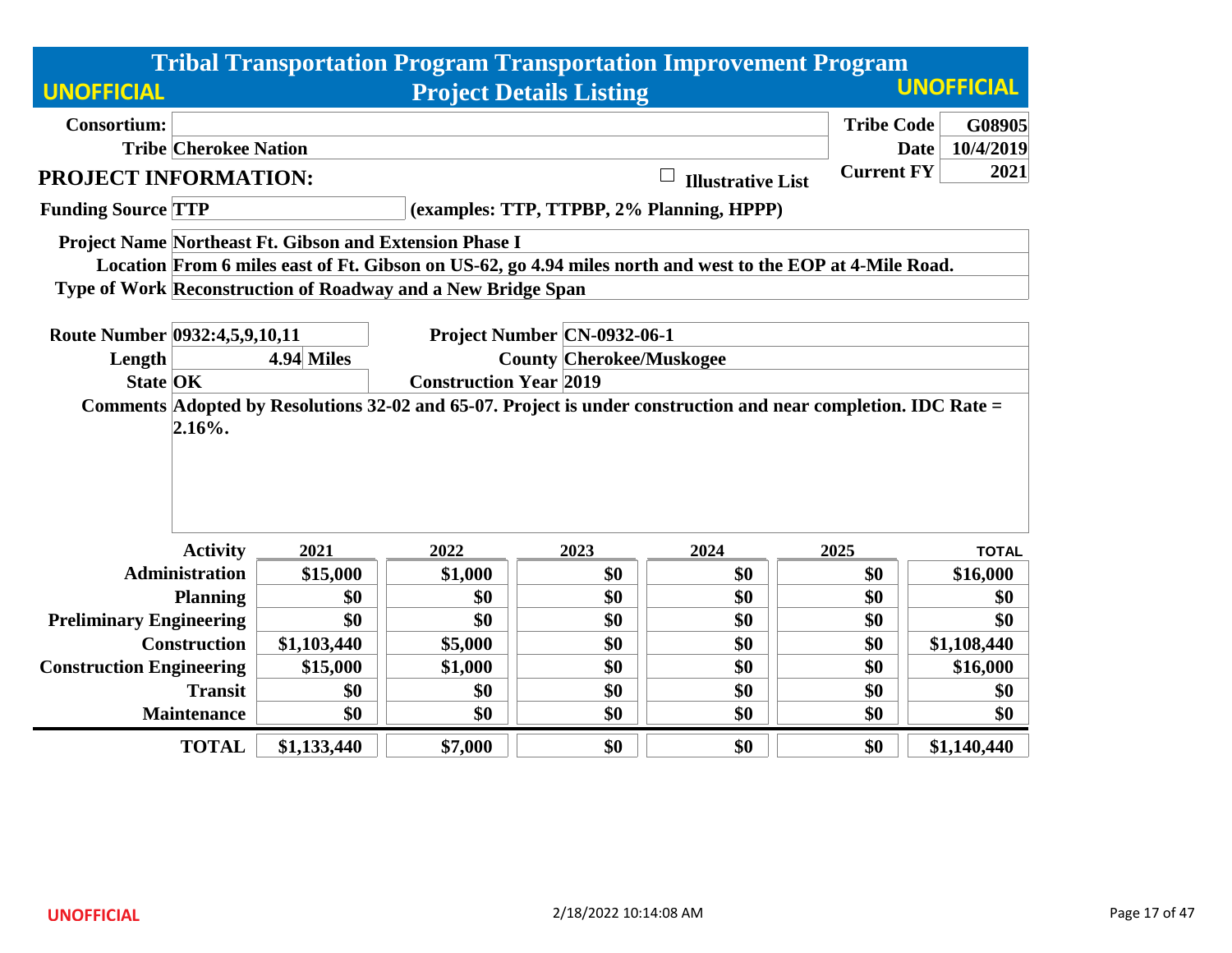|                                    |                                                          |                                                      |             |                                | <b>Tribal Transportation Program Transportation Improvement Program</b>                    |                   |                          |  |
|------------------------------------|----------------------------------------------------------|------------------------------------------------------|-------------|--------------------------------|--------------------------------------------------------------------------------------------|-------------------|--------------------------|--|
| <b>UNOFFICIAL</b>                  |                                                          |                                                      |             | <b>Project Details Listing</b> |                                                                                            |                   | <b>UNOFFICIAL</b>        |  |
| <b>Consortium:</b>                 |                                                          |                                                      |             |                                |                                                                                            | <b>Tribe Code</b> | G08905                   |  |
|                                    | <b>Tribe Cherokee Nation</b>                             |                                                      |             |                                |                                                                                            |                   | 10/4/2019<br><b>Date</b> |  |
| <b>PROJECT INFORMATION:</b>        |                                                          |                                                      |             |                                | $\Box$<br><b>Illustrative List</b>                                                         | <b>Current FY</b> | 2021                     |  |
| <b>Funding Source TTP</b>          |                                                          |                                                      |             |                                | (examples: TTP, TTPBP, 2% Planning, HPPP)                                                  |                   |                          |  |
| <b>Project Name Lost City Road</b> |                                                          |                                                      |             |                                |                                                                                            |                   |                          |  |
|                                    |                                                          |                                                      |             |                                | Location Beginning 1 mile south of Lost City Road, go 5.3 miles north and east to the EOP. |                   |                          |  |
|                                    |                                                          | Type of Work Reconstruction of Roadway & Bridges (4) |             |                                |                                                                                            |                   |                          |  |
|                                    |                                                          |                                                      |             |                                |                                                                                            |                   |                          |  |
| <b>Route Number 0966:1,2,3</b>     |                                                          |                                                      |             | Project Number   CN-0966-09    |                                                                                            |                   |                          |  |
| Length                             |                                                          | <b>County Cherokee</b><br>5.3 Miles                  |             |                                |                                                                                            |                   |                          |  |
|                                    | <b>State OK</b><br><b>Construction Year 2022</b>         |                                                      |             |                                |                                                                                            |                   |                          |  |
|                                    |                                                          |                                                      |             |                                | Comments Adopted by Resolution 74-09. Project is in design phase. IDC Rate = $2.16\%$ .    |                   |                          |  |
|                                    | <b>Activity</b>                                          | 2021                                                 | 2022        | 2023                           | 2024                                                                                       | 2025              | <b>TOTAL</b>             |  |
|                                    | <b>Administration</b>                                    | \$9,000                                              | \$33,000    | \$23,000                       | \$0                                                                                        | \$0               | \$65,000                 |  |
|                                    | <b>Planning</b>                                          | \$0                                                  | \$0         | \$0                            | \$0                                                                                        | \$0               | \$0                      |  |
| <b>Preliminary Engineering</b>     |                                                          | \$960,330                                            | \$0         | \$0                            | \$0                                                                                        | \$0               | \$960,330                |  |
|                                    | <b>Construction</b>                                      | \$0                                                  | \$3,252,655 | \$2,247,345                    | \$0                                                                                        | \$0               | \$5,500,000              |  |
| <b>Construction Engineering</b>    |                                                          | \$0                                                  | \$45,000    | \$30,000                       | \$0                                                                                        | \$0               | \$75,000                 |  |
|                                    | \$0<br>\$0<br>\$0<br><b>Transit</b><br>\$0<br>\$0<br>\$0 |                                                      |             |                                |                                                                                            |                   |                          |  |
|                                    | <b>Maintenance</b>                                       | \$0                                                  | \$0         | \$0                            | \$0                                                                                        | \$0               | \$0                      |  |
|                                    | <b>TOTAL</b>                                             | \$969,330                                            | \$3,330,655 | \$2,300,345                    | \$0                                                                                        | \$0               | \$6,600,330              |  |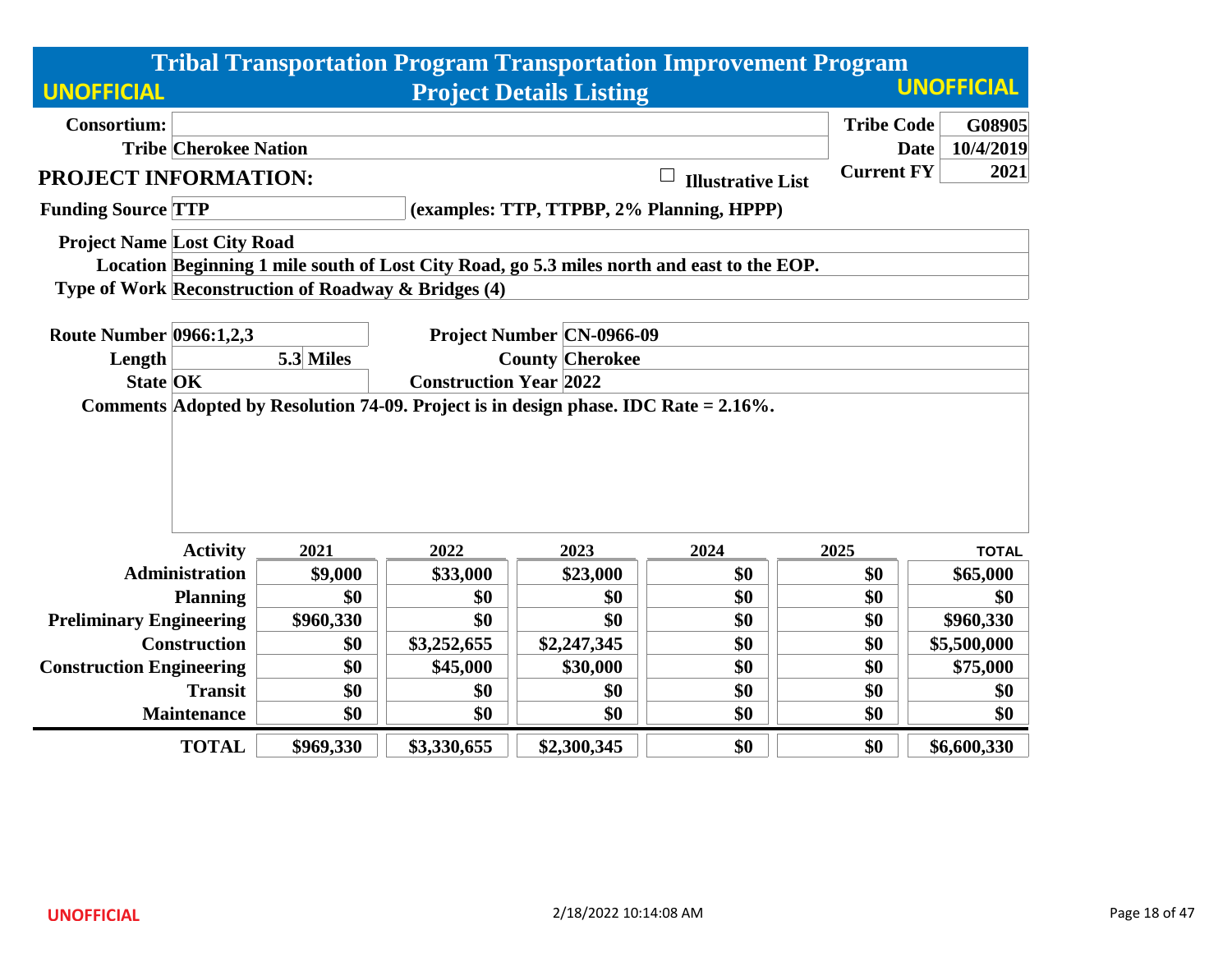|                                 |                              |                                               |                                                                      |                                | <b>Tribal Transportation Program Transportation Improvement Program</b>                                            |                   |                          |  |  |
|---------------------------------|------------------------------|-----------------------------------------------|----------------------------------------------------------------------|--------------------------------|--------------------------------------------------------------------------------------------------------------------|-------------------|--------------------------|--|--|
| <b>UNOFFICIAL</b>               |                              |                                               |                                                                      | <b>Project Details Listing</b> |                                                                                                                    |                   | <b>UNOFFICIAL</b>        |  |  |
| <b>Consortium:</b>              |                              |                                               |                                                                      |                                |                                                                                                                    | <b>Tribe Code</b> | G08905                   |  |  |
|                                 | <b>Tribe Cherokee Nation</b> |                                               |                                                                      |                                |                                                                                                                    |                   | 10/4/2019<br><b>Date</b> |  |  |
| <b>PROJECT INFORMATION:</b>     |                              |                                               |                                                                      |                                | $\blacktriangledown$<br><b>Illustrative List</b>                                                                   | <b>Current FY</b> | 2021                     |  |  |
| <b>Funding Source TTP</b>       |                              |                                               |                                                                      |                                | (examples: TTP, TTPBP, 2% Planning, HPPP)                                                                          |                   |                          |  |  |
| <b>Project Name 4-Mile Road</b> |                              |                                               |                                                                      |                                |                                                                                                                    |                   |                          |  |  |
|                                 |                              |                                               |                                                                      |                                | Location From US-62 in Muskogee County, take 4-Mile Road 9.5 miles north to the JCT of SH-80 in Cherokee Coun      |                   |                          |  |  |
|                                 |                              | <b>Type of Work Reconstruction of Roadway</b> |                                                                      |                                |                                                                                                                    |                   |                          |  |  |
| Route Number 1536:1/A929:1-5    |                              |                                               |                                                                      |                                |                                                                                                                    |                   |                          |  |  |
| Length                          |                              | 9.5 Miles                                     |                                                                      | Project Number CN-1536/A929-13 |                                                                                                                    |                   |                          |  |  |
| <b>State OK</b>                 |                              |                                               | <b>County Muskogee and Cherokee</b><br><b>Construction Year 2026</b> |                                |                                                                                                                    |                   |                          |  |  |
|                                 | 0%                           |                                               |                                                                      |                                | Comments Adopted by Resolution 56-13. PE will start in 2025. Total planning Estimate is \$9,620,000.00. IDC Rate = |                   |                          |  |  |
|                                 | <b>Activity</b>              | 2021                                          | 2022                                                                 | 2023                           | 2024                                                                                                               | 2025              | <b>TOTAL</b>             |  |  |
|                                 | <b>Administration</b>        | \$0                                           | \$0                                                                  | \$0                            | \$0                                                                                                                | \$0               | \$0                      |  |  |
|                                 | <b>Planning</b>              | \$0                                           | \$0                                                                  | \$0                            | \$0                                                                                                                | \$0               | \$0                      |  |  |
| <b>Preliminary Engineering</b>  |                              | \$0                                           | \$0                                                                  | \$0                            | \$0                                                                                                                | \$2,805           | \$2,805                  |  |  |
|                                 | <b>Construction</b>          | \$0                                           | \$0                                                                  | \$0                            | \$0                                                                                                                | \$0               | \$0                      |  |  |
| <b>Construction Engineering</b> |                              | \$0                                           | \$0                                                                  | \$0                            | \$0                                                                                                                | \$0               | \$0                      |  |  |
|                                 | <b>Transit</b>               | \$0                                           | \$0                                                                  | \$0                            | \$0                                                                                                                | \$0               | \$0                      |  |  |
|                                 | <b>Maintenance</b>           | \$0                                           | \$0                                                                  | \$0                            | \$0                                                                                                                | \$0               | \$0                      |  |  |
|                                 | <b>TOTAL</b>                 | \$0                                           | \$0                                                                  | \$0                            | \$0                                                                                                                | \$2,805           | \$2,805                  |  |  |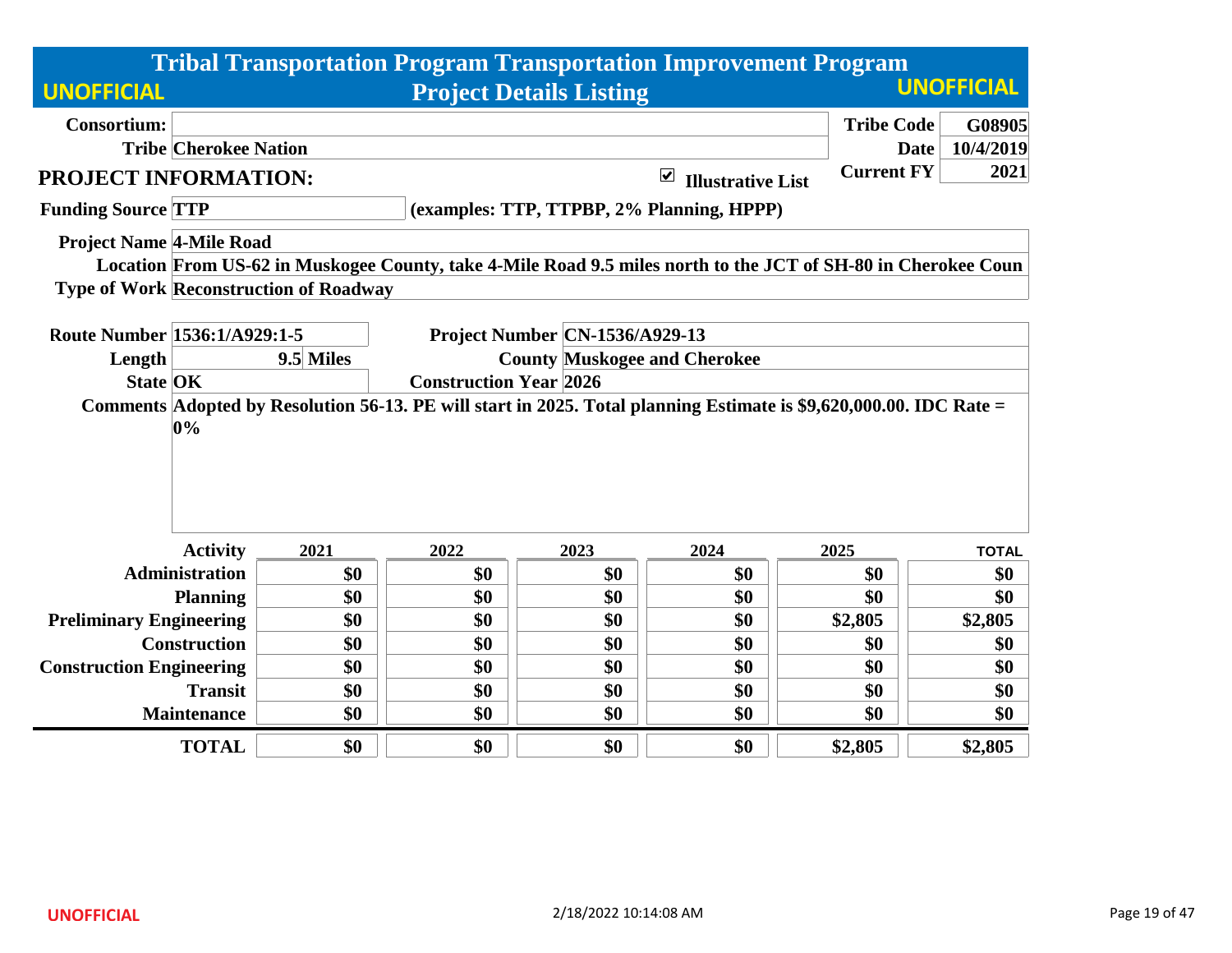|                                          |                              |                                               |                               |                                                                                    |                                    | <b>Tribal Transportation Program Transportation Improvement Program</b>                                            |                          |  |  |
|------------------------------------------|------------------------------|-----------------------------------------------|-------------------------------|------------------------------------------------------------------------------------|------------------------------------|--------------------------------------------------------------------------------------------------------------------|--------------------------|--|--|
| <b>UNOFFICIAL</b>                        |                              |                                               |                               | <b>Project Details Listing</b>                                                     |                                    |                                                                                                                    | <b>UNOFFICIAL</b>        |  |  |
| <b>Consortium:</b>                       |                              |                                               |                               |                                                                                    |                                    | <b>Tribe Code</b>                                                                                                  | G08905                   |  |  |
|                                          | <b>Tribe Cherokee Nation</b> |                                               |                               |                                                                                    |                                    |                                                                                                                    | 10/4/2019<br><b>Date</b> |  |  |
| PROJECT INFORMATION:                     |                              |                                               |                               |                                                                                    | $\Box$<br><b>Illustrative List</b> | <b>Current FY</b>                                                                                                  | 2021                     |  |  |
| <b>Funding Source TTP</b>                |                              |                                               |                               | (examples: TTP, TTPBP, 2% Planning, HPPP)                                          |                                    |                                                                                                                    |                          |  |  |
| <b>Project Name Bidding Springs Road</b> |                              |                                               |                               |                                                                                    |                                    |                                                                                                                    |                          |  |  |
|                                          |                              |                                               |                               |                                                                                    |                                    | Location From SH-51, go 2.5 miles south to BOP, then proceed 5.6 miles south and east completing a loop back to SH |                          |  |  |
|                                          |                              | <b>Type of Work Reconstruction of Roadway</b> |                               |                                                                                    |                                    |                                                                                                                    |                          |  |  |
|                                          |                              |                                               |                               |                                                                                    |                                    |                                                                                                                    |                          |  |  |
| Route Number 0816: Part of 1, 2          |                              |                                               |                               | Project Number   CN-0816-13                                                        |                                    |                                                                                                                    |                          |  |  |
| Length                                   |                              | <b>County Adair</b><br>5.6 Miles              |                               |                                                                                    |                                    |                                                                                                                    |                          |  |  |
| <b>State OK</b>                          |                              |                                               | <b>Construction Year 2025</b> | Comments Adopted by Resolution 56-13. Project is in design phase. IDC Rate = 2.16% |                                    |                                                                                                                    |                          |  |  |
|                                          |                              |                                               |                               |                                                                                    |                                    |                                                                                                                    |                          |  |  |
|                                          | <b>Activity</b>              | 2021                                          | 2022                          | 2023                                                                               | 2024                               | 2025                                                                                                               | <b>TOTAL</b>             |  |  |
|                                          | <b>Administration</b>        | \$5,229                                       | \$6,000                       | \$1,000                                                                            | \$1,000                            | \$15,000                                                                                                           | \$28,229                 |  |  |
|                                          | <b>Planning</b>              | \$0                                           | \$0                           | \$0                                                                                | \$0                                | \$0                                                                                                                | \$0                      |  |  |
| <b>Preliminary Engineering</b>           |                              | \$500,000                                     | \$603,541                     | \$65,000                                                                           | \$100,000                          | \$0                                                                                                                | \$1,268,541              |  |  |
|                                          | <b>Construction</b>          | \$0                                           | \$0                           | \$0                                                                                | \$0                                | \$1,500,000                                                                                                        | \$1,500,000              |  |  |
| <b>Construction Engineering</b>          |                              | \$0                                           | \$0                           | \$0                                                                                | \$0                                | \$15,000                                                                                                           | \$15,000                 |  |  |
|                                          | <b>Transit</b>               | \$0                                           | \$0                           | \$0                                                                                | \$0                                | \$0                                                                                                                | \$0                      |  |  |
|                                          | <b>Maintenance</b>           | \$0                                           | \$0                           | \$0                                                                                | \$0                                | \$0                                                                                                                | \$0                      |  |  |
|                                          | <b>TOTAL</b>                 | \$505,229                                     | \$609,541                     | \$66,000                                                                           | \$101,000                          | \$1,530,000                                                                                                        | \$2,811,770              |  |  |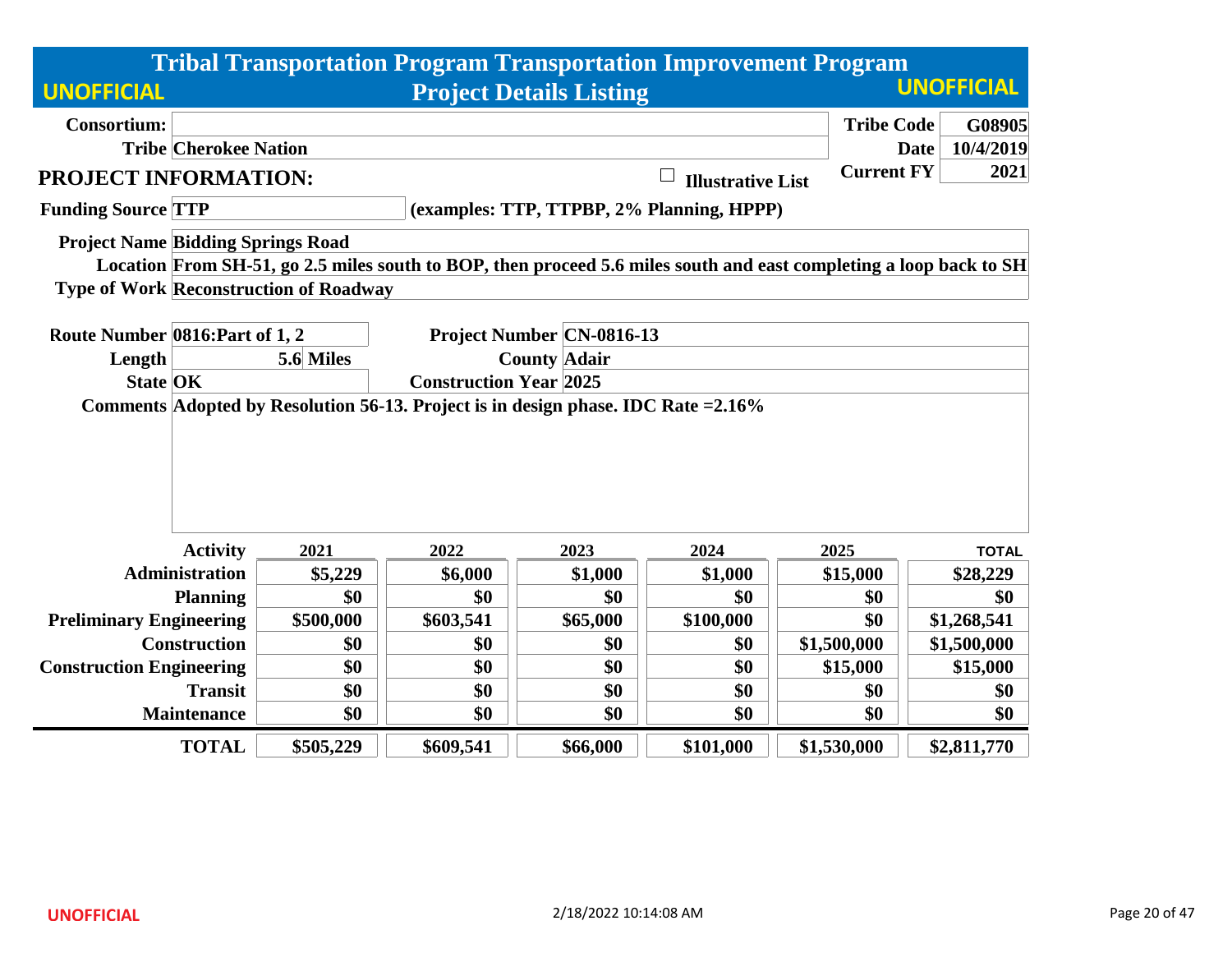|                                                                                                                |                                        |                               |                                       | <b>Tribal Transportation Program Transportation Improvement Program</b>                                    |                   |                   |  |  |
|----------------------------------------------------------------------------------------------------------------|----------------------------------------|-------------------------------|---------------------------------------|------------------------------------------------------------------------------------------------------------|-------------------|-------------------|--|--|
| <b>UNOFFICIAL</b>                                                                                              |                                        |                               | <b>Project Details Listing</b>        |                                                                                                            |                   | <b>UNOFFICIAL</b> |  |  |
| <b>Consortium:</b>                                                                                             |                                        |                               |                                       |                                                                                                            | <b>Tribe Code</b> | G08905            |  |  |
| <b>Tribe Cherokee Nation</b>                                                                                   |                                        |                               |                                       |                                                                                                            | Date              | 10/4/2019         |  |  |
| PROJECT INFORMATION:                                                                                           |                                        |                               |                                       | <b>Illustrative List</b>                                                                                   | <b>Current FY</b> | 2021              |  |  |
| <b>Funding Source TTP;HIP-CRRSSAA</b>                                                                          |                                        |                               |                                       | (examples: TTP, TTPBP, 2% Planning, HPPP)                                                                  |                   |                   |  |  |
| <b>Project Name Mud Valley Road</b>                                                                            |                                        |                               |                                       |                                                                                                            |                   |                   |  |  |
|                                                                                                                |                                        |                               |                                       | Location From S. Coos Thompson Road, proceed east 4.7 miles on EW-0770 Road to the SH-51 Spur in Tahlequah |                   |                   |  |  |
| <b>Type of Work Reconstruction of Roadway</b>                                                                  |                                        |                               |                                       |                                                                                                            |                   |                   |  |  |
|                                                                                                                |                                        |                               |                                       |                                                                                                            |                   |                   |  |  |
| Route Number 0902:1,2/0938:13                                                                                  |                                        |                               | <b>Project Number CN-0902/0938-13</b> |                                                                                                            |                   |                   |  |  |
| Length                                                                                                         | <b>County Cherokee</b><br>4.7 Miles    |                               |                                       |                                                                                                            |                   |                   |  |  |
| <b>State OK</b>                                                                                                |                                        | <b>Construction Year 2021</b> |                                       |                                                                                                            |                   |                   |  |  |
| Comments Adopted by Resolution 56-13. Project in the ROW stage. Total estimate includes \$4,401,802.80 in HIP- | <b>CRRSSAA funds. IDC Rate = 2.16%</b> |                               |                                       |                                                                                                            |                   |                   |  |  |
|                                                                                                                |                                        |                               |                                       |                                                                                                            |                   |                   |  |  |
|                                                                                                                |                                        |                               |                                       |                                                                                                            |                   |                   |  |  |
|                                                                                                                |                                        |                               |                                       |                                                                                                            |                   |                   |  |  |
|                                                                                                                |                                        |                               |                                       |                                                                                                            |                   |                   |  |  |
| <b>Activity</b>                                                                                                | 2021                                   | 2022                          | 2023                                  | 2024                                                                                                       | 2025              | <b>TOTAL</b>      |  |  |
| <b>Administration</b>                                                                                          | \$26,000                               | \$48,000                      | \$25,000                              | \$0                                                                                                        | \$0               | \$99,000          |  |  |
| <b>Planning</b>                                                                                                | \$0                                    | \$0                           | \$0                                   | \$0                                                                                                        | \$0               | \$0               |  |  |
| <b>Preliminary Engineering</b>                                                                                 | \$2,223,979                            | \$0                           | \$0                                   | \$0                                                                                                        | \$0               | \$2,223,979       |  |  |
| <b>Construction</b>                                                                                            | \$0                                    | \$8,501,803                   | \$2,498,197                           | \$0                                                                                                        | \$0               | \$11,000,000      |  |  |
| <b>Construction Engineering</b>                                                                                | \$0                                    | \$80,000                      | \$25,000                              | \$8,000                                                                                                    | \$0               | \$113,000         |  |  |
| <b>Transit</b>                                                                                                 | \$0                                    | \$0                           | \$0                                   | \$0                                                                                                        | \$0               | \$0               |  |  |
| <b>Maintenance</b>                                                                                             | \$0<br>\$0<br>\$0<br>\$0<br>\$0<br>\$0 |                               |                                       |                                                                                                            |                   |                   |  |  |
| <b>TOTAL</b>                                                                                                   | \$2,249,979                            | \$8,629,803                   | \$2,548,197                           | \$8,000                                                                                                    | \$0               | \$13,435,979      |  |  |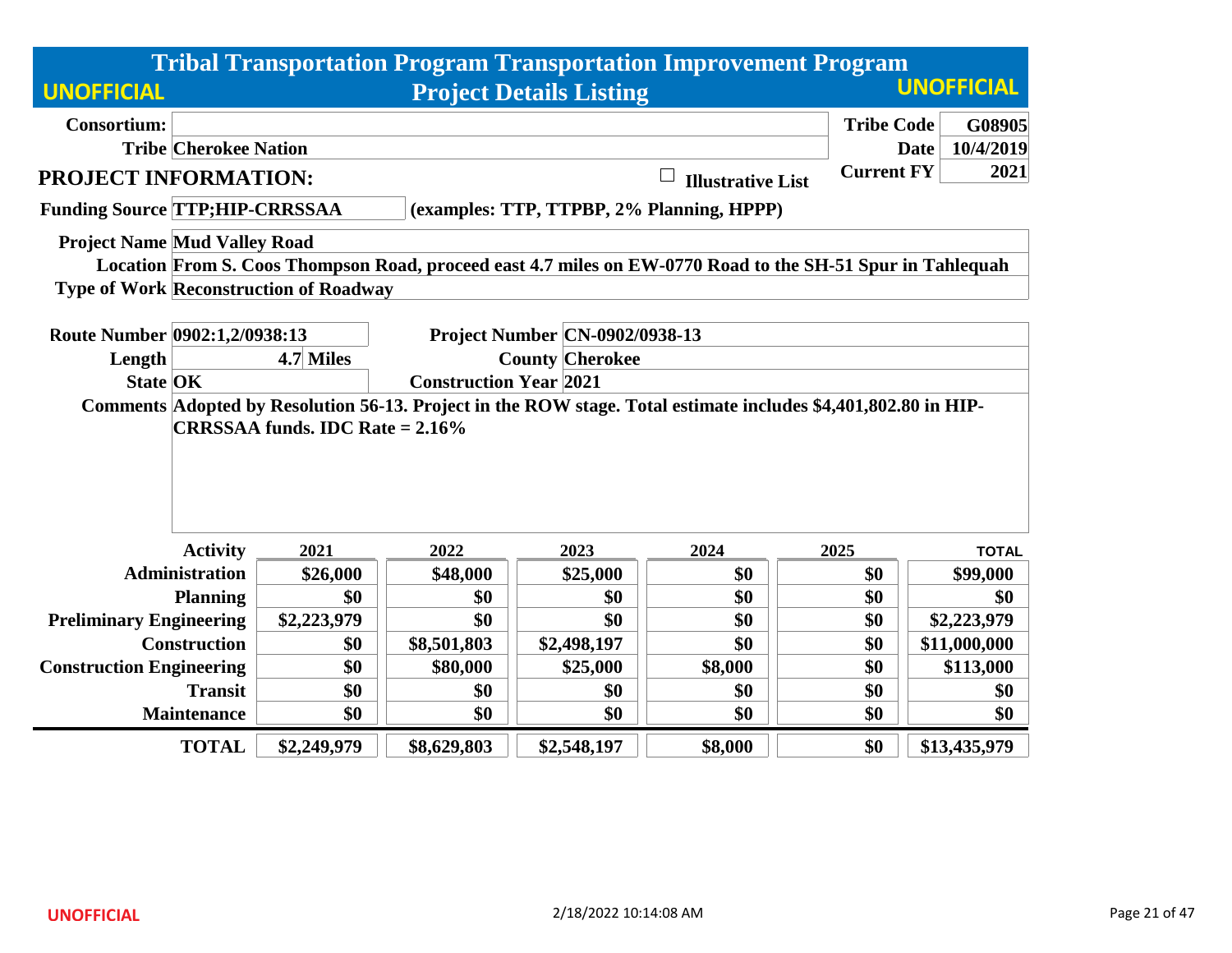|                                 |                              |                                               |                                                                   |                                | <b>Tribal Transportation Program Transportation Improvement Program</b>                                        |                   |                          |  |  |
|---------------------------------|------------------------------|-----------------------------------------------|-------------------------------------------------------------------|--------------------------------|----------------------------------------------------------------------------------------------------------------|-------------------|--------------------------|--|--|
| <b>UNOFFICIAL</b>               |                              |                                               |                                                                   | <b>Project Details Listing</b> |                                                                                                                |                   | <b>UNOFFICIAL</b>        |  |  |
| <b>Consortium:</b>              |                              |                                               |                                                                   |                                |                                                                                                                | <b>Tribe Code</b> | G08905                   |  |  |
|                                 | <b>Tribe Cherokee Nation</b> |                                               |                                                                   |                                |                                                                                                                |                   | 10/4/2019<br><b>Date</b> |  |  |
| PROJECT INFORMATION:            |                              |                                               |                                                                   |                                | <b>Illustrative List</b>                                                                                       | <b>Current FY</b> | 2021                     |  |  |
|                                 |                              |                                               |                                                                   |                                | Funding Source TTP; State STP; County fund (examples: TTP, TTPBP, 2% Planning, HPPP)                           |                   |                          |  |  |
|                                 |                              |                                               | <b>Project Name Dwight Mission/Sequoyah Landing Road Phase II</b> |                                |                                                                                                                |                   |                          |  |  |
|                                 |                              |                                               |                                                                   |                                | Location From Pinhook Corners, proceed 5.6 miles south on Dwight Mission Road to I-40                          |                   |                          |  |  |
|                                 |                              | <b>Type of Work Reconstruction of Roadway</b> |                                                                   |                                |                                                                                                                |                   |                          |  |  |
|                                 |                              |                                               |                                                                   |                                |                                                                                                                |                   |                          |  |  |
| Route Number 1611:1/1630:1,2,3  |                              |                                               |                                                                   |                                | Project Number CN-1611/1630/1633/16AW-13-2                                                                     |                   |                          |  |  |
| Length                          |                              | 5.6 Miles<br><b>County Sequovah</b>           |                                                                   |                                |                                                                                                                |                   |                          |  |  |
| <b>State OK</b>                 |                              | <b>Construction Year 2019</b>                 |                                                                   |                                |                                                                                                                |                   |                          |  |  |
|                                 |                              |                                               |                                                                   |                                | Comments Adopted by Resolution 56-13. Cooperative project with Sequoyah County. Project is under construction. |                   |                          |  |  |
|                                 |                              |                                               | ODOT is performing the CE. IDC Rate = 2.16%                       |                                |                                                                                                                |                   |                          |  |  |
|                                 |                              |                                               |                                                                   |                                |                                                                                                                |                   |                          |  |  |
|                                 |                              |                                               |                                                                   |                                |                                                                                                                |                   |                          |  |  |
|                                 |                              |                                               |                                                                   |                                |                                                                                                                |                   |                          |  |  |
|                                 |                              |                                               |                                                                   |                                |                                                                                                                |                   |                          |  |  |
|                                 | <b>Activity</b>              | 2021                                          | 2022                                                              | 2023                           | 2024                                                                                                           | 2025              | <b>TOTAL</b>             |  |  |
|                                 | <b>Administration</b>        | \$2,000                                       | \$1,000                                                           | \$0                            | \$0                                                                                                            | \$0               | \$3,000                  |  |  |
|                                 | <b>Planning</b>              | \$0                                           | \$0                                                               | \$0                            | \$0                                                                                                            | \$0               | \$0                      |  |  |
| <b>Preliminary Engineering</b>  |                              | \$0                                           | \$0                                                               | \$0                            | \$0                                                                                                            | \$0               | \$0                      |  |  |
|                                 | <b>Construction</b>          | \$262,416                                     | \$5,000                                                           | \$0                            | \$0                                                                                                            | \$0               | \$267,416                |  |  |
| <b>Construction Engineering</b> |                              | \$2,000                                       | \$1,000                                                           | \$0                            | \$0                                                                                                            | \$0               | \$3,000                  |  |  |
|                                 | <b>Transit</b>               | \$0                                           | \$0                                                               | \$0                            | \$0                                                                                                            | \$0               | \$0                      |  |  |
|                                 | <b>Maintenance</b>           | \$0                                           | \$0                                                               | \$0                            | \$0                                                                                                            | \$0               | \$0                      |  |  |
|                                 | <b>TOTAL</b>                 | \$266,416                                     | \$7,000                                                           | \$0                            | \$0                                                                                                            | \$0               | \$273,416                |  |  |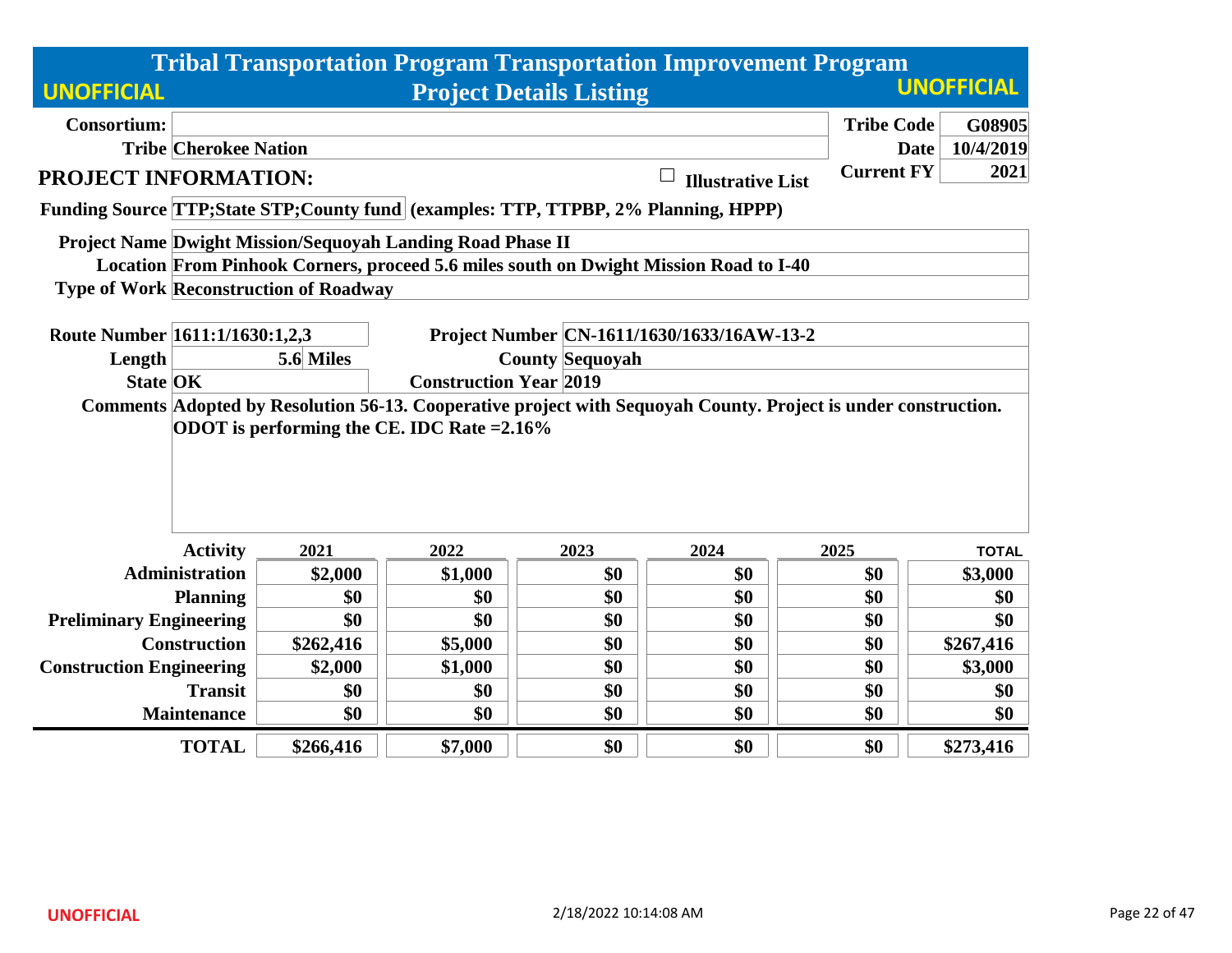|                                                                                    |                                                  |                                               |           |                                | <b>Tribal Transportation Program Transportation Improvement Program</b>                                |                   |                   |  |
|------------------------------------------------------------------------------------|--------------------------------------------------|-----------------------------------------------|-----------|--------------------------------|--------------------------------------------------------------------------------------------------------|-------------------|-------------------|--|
| <b>UNOFFICIAL</b>                                                                  |                                                  |                                               |           | <b>Project Details Listing</b> |                                                                                                        |                   | <b>UNOFFICIAL</b> |  |
| <b>Consortium:</b>                                                                 |                                                  |                                               |           |                                |                                                                                                        | <b>Tribe Code</b> | G08905            |  |
|                                                                                    | <b>Tribe Cherokee Nation</b>                     |                                               |           |                                |                                                                                                        | <b>Date</b>       | 10/4/2019         |  |
| PROJECT INFORMATION:                                                               |                                                  |                                               |           |                                | <b>Illustrative List</b>                                                                               | <b>Current FY</b> | 2021              |  |
| <b>Funding Source TTP;</b>                                                         |                                                  |                                               |           |                                | (examples: TTP, TTPBP, 2% Planning, HPPP)                                                              |                   |                   |  |
| <b>Project Name North Salem</b>                                                    |                                                  |                                               |           |                                |                                                                                                        |                   |                   |  |
|                                                                                    |                                                  |                                               |           |                                | Location Beginning 2 miles south of Stilwell on US-59, go 2.5 miles east to the EOP at Bell North Road |                   |                   |  |
|                                                                                    |                                                  | <b>Type of Work Reconstruction of Roadway</b> |           |                                |                                                                                                        |                   |                   |  |
|                                                                                    |                                                  |                                               |           |                                |                                                                                                        |                   |                   |  |
| <b>Route Number 0850:1</b>                                                         | <b>Project Number CN-0850-09</b>                 |                                               |           |                                |                                                                                                        |                   |                   |  |
| Length                                                                             |                                                  | 2.5 Miles                                     |           | <b>County Adair</b>            |                                                                                                        |                   |                   |  |
| Comments Adopted by Resolution 74-09. Project is in design phase. IDC Rate = 2.16% | <b>State OK</b><br><b>Construction Year 2023</b> |                                               |           |                                |                                                                                                        |                   |                   |  |
|                                                                                    |                                                  |                                               |           |                                |                                                                                                        |                   |                   |  |
|                                                                                    | <b>Activity</b>                                  | 2021                                          | 2022      | 2023                           | 2024                                                                                                   | 2025              | <b>TOTAL</b>      |  |
|                                                                                    | <b>Administration</b>                            | \$4,000                                       | \$4,000   | \$18,000                       | \$15,000                                                                                               | \$0               | \$41,000          |  |
|                                                                                    | <b>Planning</b>                                  | \$0                                           | \$0       | \$0                            | \$0                                                                                                    | \$0               | \$0               |  |
| <b>Preliminary Engineering</b>                                                     |                                                  | \$391,572                                     | \$391,572 | \$0                            | \$0                                                                                                    | \$0               | \$783,144         |  |
|                                                                                    | <b>Construction</b>                              | \$0                                           | \$0       | \$1,552,752                    | \$1,452,248                                                                                            | \$0               | \$3,005,000       |  |
| <b>Construction Engineering</b>                                                    |                                                  | \$0                                           | \$0       | \$15,000                       | \$15,000                                                                                               | \$0               | \$30,000          |  |
|                                                                                    | <b>Transit</b>                                   | \$0                                           | \$0       | \$0                            | \$0                                                                                                    | \$0               | \$0               |  |
|                                                                                    | <b>Maintenance</b>                               | \$0                                           | \$0       | \$0                            | \$0                                                                                                    | \$0               | \$0               |  |
|                                                                                    | <b>TOTAL</b>                                     | \$395,572                                     | \$395,572 | \$1,585,752                    | \$1,482,248                                                                                            | \$0               | \$3,859,144       |  |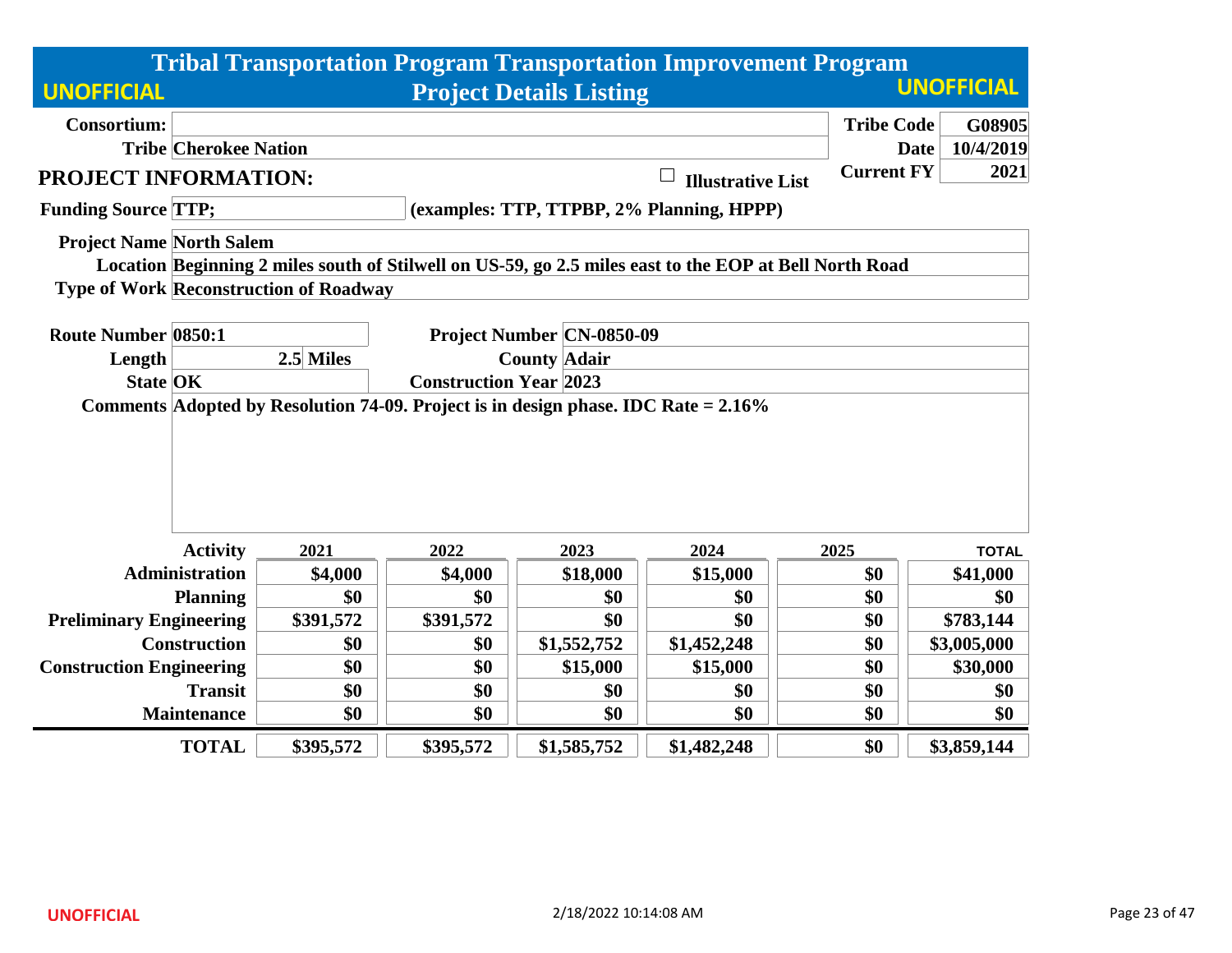|                                 |                                                                                    |                                               |                               |                                  | <b>Tribal Transportation Program Transportation Improvement Program</b>                                  |                   |                          |  |  |
|---------------------------------|------------------------------------------------------------------------------------|-----------------------------------------------|-------------------------------|----------------------------------|----------------------------------------------------------------------------------------------------------|-------------------|--------------------------|--|--|
| <b>UNOFFICIAL</b>               |                                                                                    |                                               |                               | <b>Project Details Listing</b>   |                                                                                                          |                   | <b>UNOFFICIAL</b>        |  |  |
| <b>Consortium:</b>              |                                                                                    |                                               |                               |                                  |                                                                                                          | <b>Tribe Code</b> | G08905                   |  |  |
|                                 | <b>Tribe Cherokee Nation</b>                                                       |                                               |                               |                                  |                                                                                                          | Date              | 10/4/2019                |  |  |
| PROJECT INFORMATION:            |                                                                                    |                                               |                               |                                  | <b>Illustrative List</b>                                                                                 | <b>Current FY</b> | 2021                     |  |  |
| <b>Funding Source TTP</b>       |                                                                                    |                                               |                               |                                  | (examples: TTP, TTPBP, 2% Planning, HPPP)                                                                |                   |                          |  |  |
| <b>Project Name D0525 Road</b>  |                                                                                    |                                               |                               |                                  |                                                                                                          |                   |                          |  |  |
|                                 |                                                                                    |                                               |                               |                                  | Location Beginning 3.5 miles north of Twin Oaks, go 2.7 miles east to the JCT of Kansas-Bull Hollow Road |                   |                          |  |  |
|                                 |                                                                                    | <b>Type of Work Reconstruction of Roadway</b> |                               |                                  |                                                                                                          |                   |                          |  |  |
|                                 |                                                                                    |                                               |                               |                                  |                                                                                                          |                   |                          |  |  |
| Route Number 0761:1,2           |                                                                                    |                                               |                               | <b>Project Number CN-0761-09</b> |                                                                                                          |                   |                          |  |  |
| Length                          |                                                                                    | 2.7 Miles                                     | <b>County Delaware</b>        |                                  |                                                                                                          |                   |                          |  |  |
| <b>State OK</b>                 |                                                                                    |                                               | <b>Construction Year 2023</b> |                                  |                                                                                                          |                   |                          |  |  |
|                                 | Comments Adopted by Resolution 74-09. Project is in design phase. IDC Rate = 2.16% |                                               |                               |                                  |                                                                                                          |                   |                          |  |  |
|                                 |                                                                                    |                                               |                               |                                  |                                                                                                          |                   |                          |  |  |
|                                 |                                                                                    |                                               |                               |                                  |                                                                                                          |                   |                          |  |  |
|                                 |                                                                                    |                                               |                               |                                  |                                                                                                          |                   |                          |  |  |
|                                 |                                                                                    |                                               |                               |                                  |                                                                                                          |                   |                          |  |  |
|                                 | <b>Activity</b>                                                                    | 2021                                          | 2022                          |                                  |                                                                                                          |                   |                          |  |  |
|                                 | <b>Administration</b>                                                              |                                               |                               | 2023                             | 2024                                                                                                     | 2025              | <b>TOTAL</b>             |  |  |
|                                 |                                                                                    | \$8,000<br>\$0                                | \$1,000<br>\$0                | \$34,000<br>\$0                  | \$0<br>\$0                                                                                               | \$0<br>\$0        | \$43,000                 |  |  |
|                                 | <b>Planning</b>                                                                    |                                               |                               | \$0                              | \$0                                                                                                      | \$0               | \$0                      |  |  |
| <b>Preliminary Engineering</b>  | <b>Construction</b>                                                                | \$803,031<br>\$0                              | \$100,000<br>\$0              | \$2,835,000                      | \$0                                                                                                      | \$0               | \$903,031<br>\$2,835,000 |  |  |
| <b>Construction Engineering</b> |                                                                                    | \$0                                           | \$0                           | \$50,000                         | \$0                                                                                                      | \$0               | \$50,000                 |  |  |
|                                 | <b>Transit</b>                                                                     | \$0                                           | \$0                           | \$0                              | \$0                                                                                                      | \$0               | \$0                      |  |  |
|                                 | <b>Maintenance</b>                                                                 | \$0                                           | \$0                           | \$0                              | \$0                                                                                                      | \$0               | \$0                      |  |  |
|                                 |                                                                                    |                                               |                               |                                  |                                                                                                          |                   |                          |  |  |
|                                 | <b>TOTAL</b>                                                                       | \$811,031                                     | \$101,000                     | \$2,919,000                      | \$0                                                                                                      | \$0               | \$3,831,031              |  |  |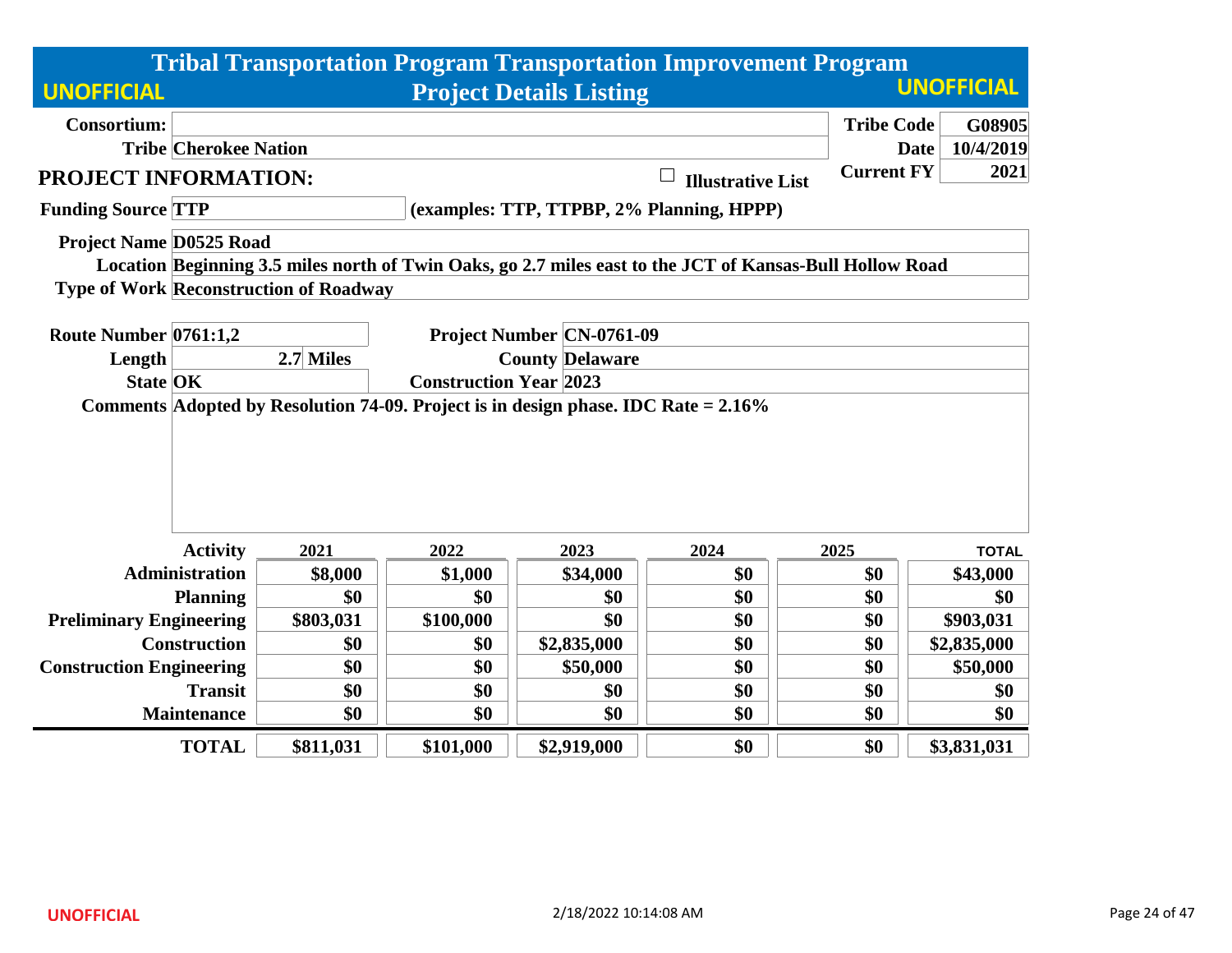|                                     |                                                                                                                                                                        |                                               |                     | <b>Tribal Transportation Program Transportation Improvement Program</b>                           |                          |                   |                   |  |  |
|-------------------------------------|------------------------------------------------------------------------------------------------------------------------------------------------------------------------|-----------------------------------------------|---------------------|---------------------------------------------------------------------------------------------------|--------------------------|-------------------|-------------------|--|--|
| <b>UNOFFICIAL</b>                   |                                                                                                                                                                        |                                               |                     | <b>Project Details Listing</b>                                                                    |                          |                   | <b>UNOFFICIAL</b> |  |  |
| <b>Consortium:</b>                  |                                                                                                                                                                        |                                               |                     |                                                                                                   |                          | <b>Tribe Code</b> | G08905            |  |  |
|                                     | <b>Tribe Cherokee Nation</b>                                                                                                                                           |                                               |                     |                                                                                                   |                          |                   | 10/4/2019<br>Date |  |  |
| PROJECT INFORMATION:                |                                                                                                                                                                        |                                               |                     |                                                                                                   | <b>Illustrative List</b> | <b>Current FY</b> | 2021              |  |  |
| <b>Funding Source TTP</b>           |                                                                                                                                                                        |                                               |                     | (examples: TTP, TTPBP, 2% Planning, HPPP)                                                         |                          |                   |                   |  |  |
| <b>Project Name Lyon South Road</b> |                                                                                                                                                                        |                                               |                     |                                                                                                   |                          |                   |                   |  |  |
|                                     |                                                                                                                                                                        |                                               |                     | Location From the end of the Lyon Switch Road project, proceed 2.7 miles south to Beaver Gap Road |                          |                   |                   |  |  |
|                                     |                                                                                                                                                                        | <b>Type of Work Reconstruction of Roadway</b> |                     |                                                                                                   |                          |                   |                   |  |  |
|                                     |                                                                                                                                                                        |                                               |                     |                                                                                                   |                          |                   |                   |  |  |
| <b>Route Number A802:1,2,3,4</b>    |                                                                                                                                                                        |                                               |                     | <b>Project Number CN-A802-13</b>                                                                  |                          |                   |                   |  |  |
| Length                              |                                                                                                                                                                        | 2.7 Miles                                     | <b>County Adair</b> |                                                                                                   |                          |                   |                   |  |  |
|                                     | <b>Construction Year 2024</b><br><b>State OK</b><br>Comments Adopted by Resolution 56-13. Project is in preliminary design. Total planning estimate is \$3,361,938.00. |                                               |                     |                                                                                                   |                          |                   |                   |  |  |
|                                     | <b>IDC</b> Rate = $2.16$                                                                                                                                               |                                               |                     |                                                                                                   |                          |                   |                   |  |  |
|                                     |                                                                                                                                                                        |                                               |                     |                                                                                                   |                          |                   |                   |  |  |
|                                     |                                                                                                                                                                        |                                               |                     |                                                                                                   |                          |                   |                   |  |  |
|                                     |                                                                                                                                                                        |                                               |                     |                                                                                                   |                          |                   |                   |  |  |
|                                     |                                                                                                                                                                        |                                               |                     |                                                                                                   |                          |                   |                   |  |  |
|                                     | <b>Activity</b>                                                                                                                                                        | 2021                                          | 2022                | 2023                                                                                              | 2024                     | 2025              | <b>TOTAL</b>      |  |  |
|                                     | <b>Administration</b>                                                                                                                                                  | \$2,000                                       | \$2,000             | \$2,000                                                                                           | \$1,000                  | \$5,000           | \$12,000          |  |  |
|                                     | <b>Planning</b>                                                                                                                                                        | \$0                                           | \$0                 | \$0                                                                                               | \$0                      | \$0               | \$0               |  |  |
| <b>Preliminary Engineering</b>      |                                                                                                                                                                        | \$200,000                                     | \$200,000           | \$200,000                                                                                         | \$100,000                | \$0               | \$700,000         |  |  |
|                                     | <b>Construction</b>                                                                                                                                                    | \$0                                           | \$0                 | \$0                                                                                               | \$0                      | \$500,000         | \$500,000         |  |  |
| <b>Construction Engineering</b>     |                                                                                                                                                                        | \$0                                           | \$0                 | \$0                                                                                               | \$0                      | \$5,000           | \$5,000           |  |  |
|                                     | <b>Transit</b>                                                                                                                                                         | \$0                                           | \$0                 | \$0                                                                                               | \$0                      | \$0               | \$0               |  |  |
|                                     | <b>Maintenance</b>                                                                                                                                                     | \$0                                           | \$0                 | \$0                                                                                               | \$0                      | \$0               | \$0               |  |  |
|                                     | <b>TOTAL</b>                                                                                                                                                           | \$202,000                                     | \$202,000           | \$202,000                                                                                         | \$101,000                | \$510,000         | \$1,217,000       |  |  |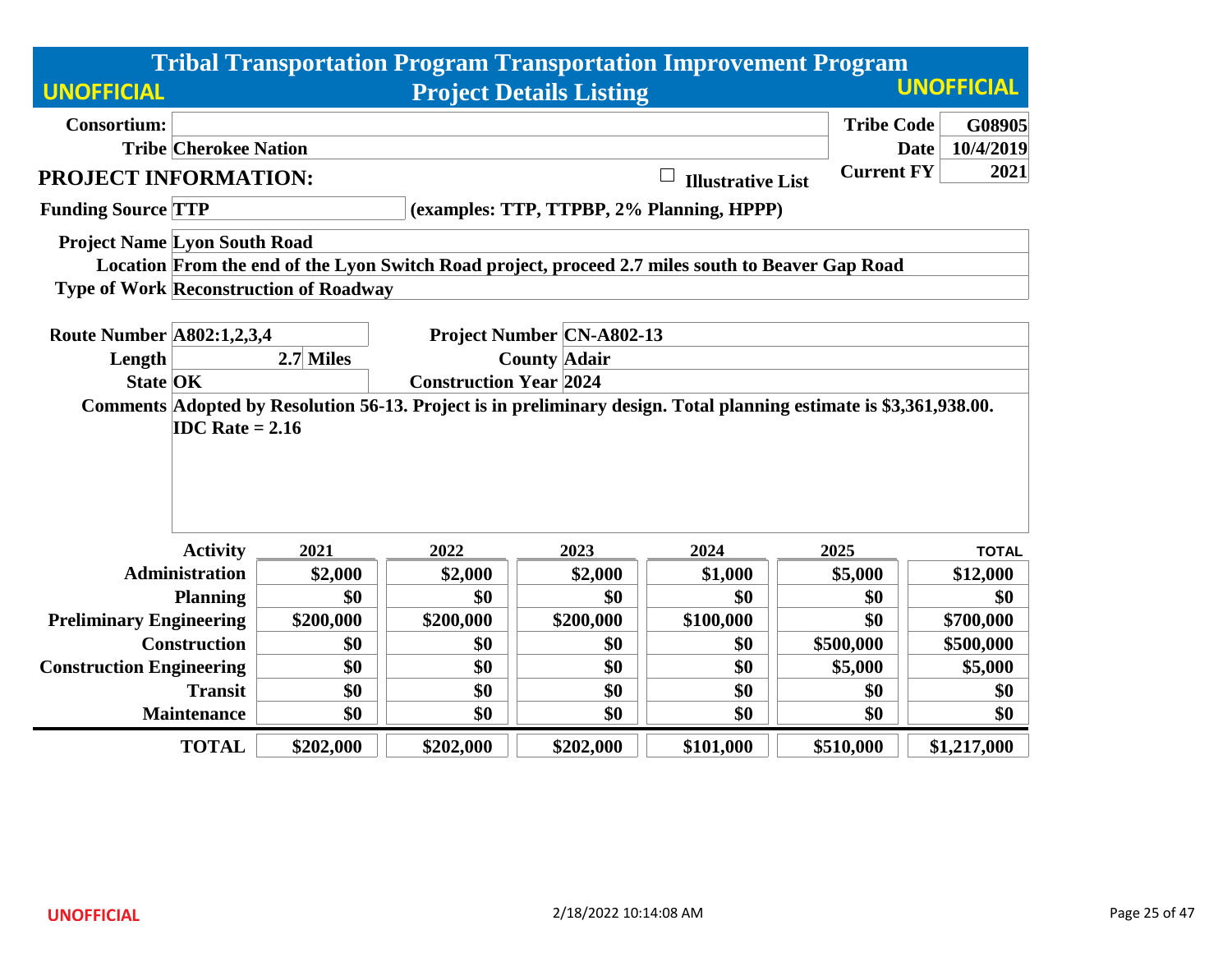|                                  |                              |                                               |             |                                  | <b>Tribal Transportation Program Transportation Improvement Program</b>                                     |                   |                          |  |
|----------------------------------|------------------------------|-----------------------------------------------|-------------|----------------------------------|-------------------------------------------------------------------------------------------------------------|-------------------|--------------------------|--|
| <b>UNOFFICIAL</b>                |                              |                                               |             | <b>Project Details Listing</b>   |                                                                                                             |                   | <b>UNOFFICIAL</b>        |  |
| <b>Consortium:</b>               |                              |                                               |             |                                  |                                                                                                             | <b>Tribe Code</b> | G08905                   |  |
|                                  | <b>Tribe Cherokee Nation</b> |                                               |             |                                  |                                                                                                             |                   | 10/4/2019<br><b>Date</b> |  |
| PROJECT INFORMATION:             |                              |                                               |             |                                  | <b>Illustrative List</b>                                                                                    | <b>Current FY</b> | 2021                     |  |
| <b>Funding Source TTP</b>        |                              |                                               |             |                                  | (examples: TTP, TTPBP, 2% Planning, HPPP)                                                                   |                   |                          |  |
| <b>Project Name Smith Hollow</b> |                              |                                               |             |                                  |                                                                                                             |                   |                          |  |
|                                  |                              |                                               |             |                                  | Location From 5 miles west of Stilwell on SH-100, go 4.6 miles northwest to the JCT of Bidding Springs Road |                   |                          |  |
|                                  |                              | <b>Type of Work Reconstruction of Roadway</b> |             |                                  |                                                                                                             |                   |                          |  |
| <b>Route Number 0847:1,2,3</b>   |                              |                                               |             | <b>Project Number CN-0847-06</b> |                                                                                                             |                   |                          |  |
| Length                           |                              | 4.6 Miles                                     |             | <b>County Adair</b>              |                                                                                                             |                   |                          |  |
| <b>State OK</b>                  |                              | <b>Construction Year 2022</b>                 |             |                                  |                                                                                                             |                   |                          |  |
|                                  |                              |                                               |             |                                  |                                                                                                             |                   |                          |  |
|                                  | <b>Activity</b>              | 2021                                          | 2022        | 2023                             | 2024                                                                                                        | 2025              | <b>TOTAL</b>             |  |
|                                  | <b>Administration</b>        | \$7,000                                       | \$45,000    | \$45,000                         | \$0                                                                                                         | \$0               | \$97,000                 |  |
|                                  | <b>Planning</b>              | \$0                                           | \$0         | \$0                              | \$0                                                                                                         | \$0               | \$0                      |  |
| <b>Preliminary Engineering</b>   |                              | \$835,271                                     | \$0         | \$0                              | \$0                                                                                                         | \$0               | \$835,271                |  |
|                                  | <b>Construction</b>          | \$0                                           | \$3,000,000 | \$3,100,000                      | \$0                                                                                                         | \$0               | \$6,100,000              |  |
| <b>Construction Engineering</b>  |                              | \$0                                           | \$53,710    | \$54,710                         | \$0                                                                                                         | \$0               | \$108,420                |  |
|                                  | <b>Transit</b>               | \$0                                           | \$0         | \$0                              | \$0                                                                                                         | \$0               | \$0                      |  |
|                                  | <b>Maintenance</b>           | \$0                                           | \$0         | \$0                              | \$0                                                                                                         | \$0               | \$0                      |  |
|                                  | <b>TOTAL</b>                 | \$842,271                                     | \$3,098,710 | \$3,199,710                      | \$0                                                                                                         | \$0               | \$7,140,691              |  |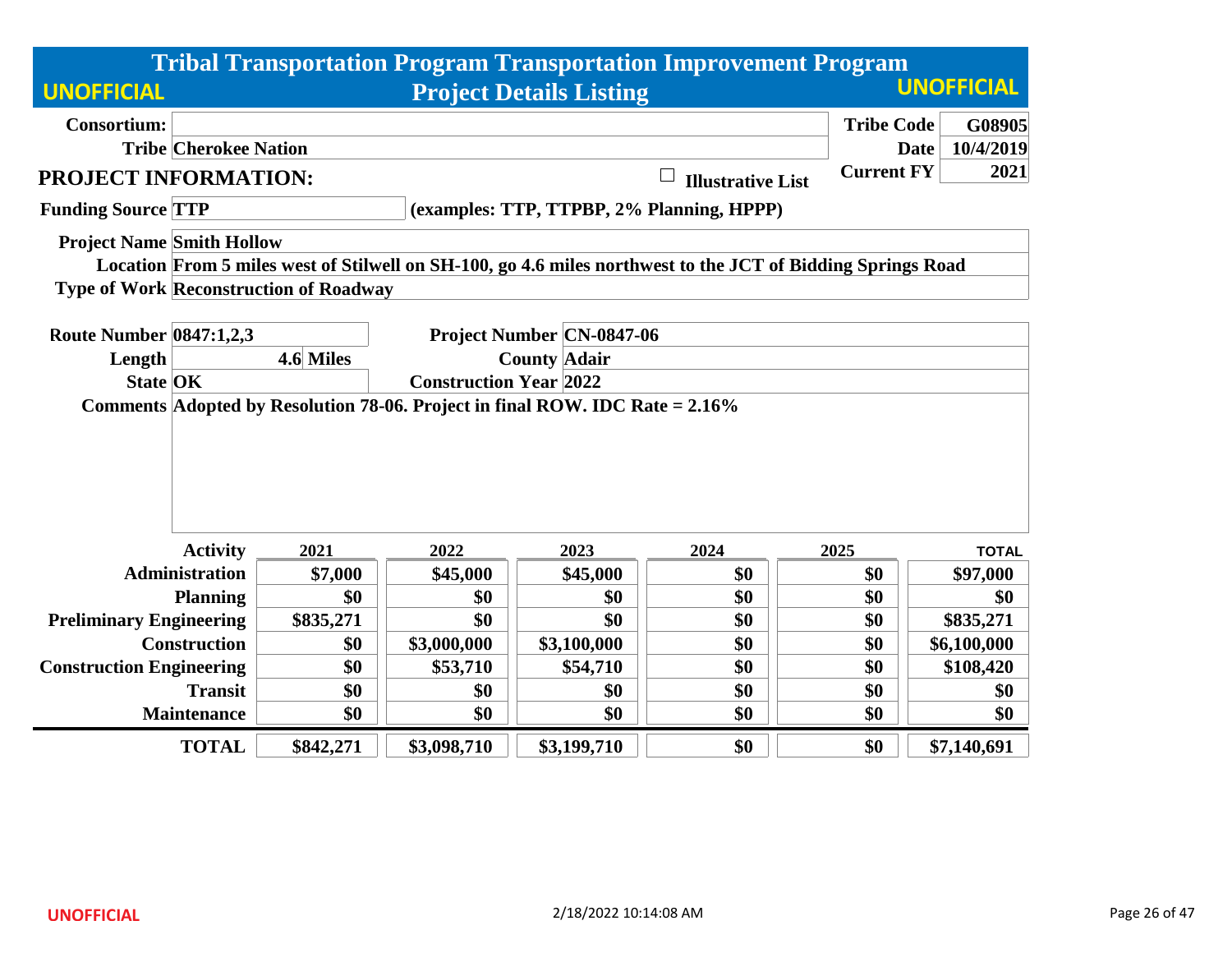|                                  |                                                                                                                |                                                                                                                                           |                                                               |                                | <b>Tribal Transportation Program Transportation Improvement Program</b>                                     |                   |                          |  |  |  |  |
|----------------------------------|----------------------------------------------------------------------------------------------------------------|-------------------------------------------------------------------------------------------------------------------------------------------|---------------------------------------------------------------|--------------------------------|-------------------------------------------------------------------------------------------------------------|-------------------|--------------------------|--|--|--|--|
| <b>UNOFFICIAL</b>                |                                                                                                                |                                                                                                                                           |                                                               | <b>Project Details Listing</b> |                                                                                                             |                   | <b>UNOFFICIAL</b>        |  |  |  |  |
| <b>Consortium:</b>               |                                                                                                                |                                                                                                                                           |                                                               |                                |                                                                                                             | <b>Tribe Code</b> | G08905                   |  |  |  |  |
|                                  | <b>Tribe Cherokee Nation</b>                                                                                   |                                                                                                                                           |                                                               |                                |                                                                                                             |                   | 10/4/2019<br><b>Date</b> |  |  |  |  |
| PROJECT INFORMATION:             |                                                                                                                |                                                                                                                                           |                                                               |                                | <b>Illustrative List</b>                                                                                    | <b>Current FY</b> | 2021                     |  |  |  |  |
|                                  |                                                                                                                |                                                                                                                                           |                                                               |                                | Funding Source TTP; State and County funds (examples: TTP, TTPBP, 2% Planning, HPPP)                        |                   |                          |  |  |  |  |
| <b>Project Name NS-4410 Road</b> |                                                                                                                |                                                                                                                                           |                                                               |                                |                                                                                                             |                   |                          |  |  |  |  |
|                                  | Location From the intersection of 7th Street and Excelsior in Vinita, proceed 1.1 miles south to EW-0280 Road. |                                                                                                                                           |                                                               |                                |                                                                                                             |                   |                          |  |  |  |  |
|                                  |                                                                                                                |                                                                                                                                           | Type of Work Reconstruction of Roadway and Bridge Replacement |                                |                                                                                                             |                   |                          |  |  |  |  |
|                                  |                                                                                                                |                                                                                                                                           |                                                               |                                |                                                                                                             |                   |                          |  |  |  |  |
| <b>Route Number 0229:1,2,3</b>   |                                                                                                                |                                                                                                                                           |                                                               | Project Number CN-0229-13      |                                                                                                             |                   |                          |  |  |  |  |
| Length                           |                                                                                                                | 1.1 Miles<br><b>County Craig</b>                                                                                                          |                                                               |                                |                                                                                                             |                   |                          |  |  |  |  |
| <b>State OK</b>                  |                                                                                                                | <b>Construction Year 2021</b><br>Comments Adopted by Resolution 56-13. Cooperative project with the Oklahoma Turnpike Authority (OTA) and |                                                               |                                |                                                                                                             |                   |                          |  |  |  |  |
|                                  |                                                                                                                |                                                                                                                                           |                                                               |                                |                                                                                                             |                   |                          |  |  |  |  |
|                                  |                                                                                                                |                                                                                                                                           |                                                               |                                | Craig County. Project is in the utility relocation stage. OTA will let the construction project and perform |                   |                          |  |  |  |  |
|                                  |                                                                                                                | the CE. IDC Rate $= 2.16\%$                                                                                                               |                                                               |                                |                                                                                                             |                   |                          |  |  |  |  |
|                                  |                                                                                                                |                                                                                                                                           |                                                               |                                |                                                                                                             |                   |                          |  |  |  |  |
|                                  |                                                                                                                |                                                                                                                                           |                                                               |                                |                                                                                                             |                   |                          |  |  |  |  |
|                                  | <b>Activity</b>                                                                                                | 2021                                                                                                                                      | 2022                                                          | 2023                           |                                                                                                             |                   |                          |  |  |  |  |
|                                  | <b>Administration</b>                                                                                          |                                                                                                                                           |                                                               |                                | 2024                                                                                                        | 2025              | <b>TOTAL</b>             |  |  |  |  |
|                                  |                                                                                                                | \$1,000                                                                                                                                   | \$4,000                                                       | \$1,000                        | \$0                                                                                                         | \$0               | \$6,000                  |  |  |  |  |
|                                  | <b>Planning</b>                                                                                                | \$0                                                                                                                                       | \$0                                                           | \$0                            | \$0                                                                                                         | \$0               | \$0                      |  |  |  |  |
| <b>Preliminary Engineering</b>   |                                                                                                                | \$1,078,732                                                                                                                               | \$0                                                           | \$0                            | \$0                                                                                                         | \$0               | \$1,078,732              |  |  |  |  |
|                                  | <b>Construction</b>                                                                                            | \$0                                                                                                                                       | \$3,985,000                                                   | \$100,000                      | \$0                                                                                                         | \$0               | \$4,085,000              |  |  |  |  |
| <b>Construction Engineering</b>  |                                                                                                                | \$0                                                                                                                                       | \$10,000                                                      | \$1,000                        | \$0                                                                                                         | \$0               | \$11,000                 |  |  |  |  |
|                                  | <b>Transit</b>                                                                                                 | \$0                                                                                                                                       | \$0                                                           | \$0                            | \$0                                                                                                         | \$0               | \$0                      |  |  |  |  |
|                                  | <b>Maintenance</b>                                                                                             | \$0                                                                                                                                       | \$0                                                           | \$0                            | \$0                                                                                                         | \$0               | \$0                      |  |  |  |  |
|                                  | <b>TOTAL</b>                                                                                                   | \$1,079,732                                                                                                                               | \$3,999,000                                                   | \$102,000                      | \$0                                                                                                         | \$0               | \$5,180,732              |  |  |  |  |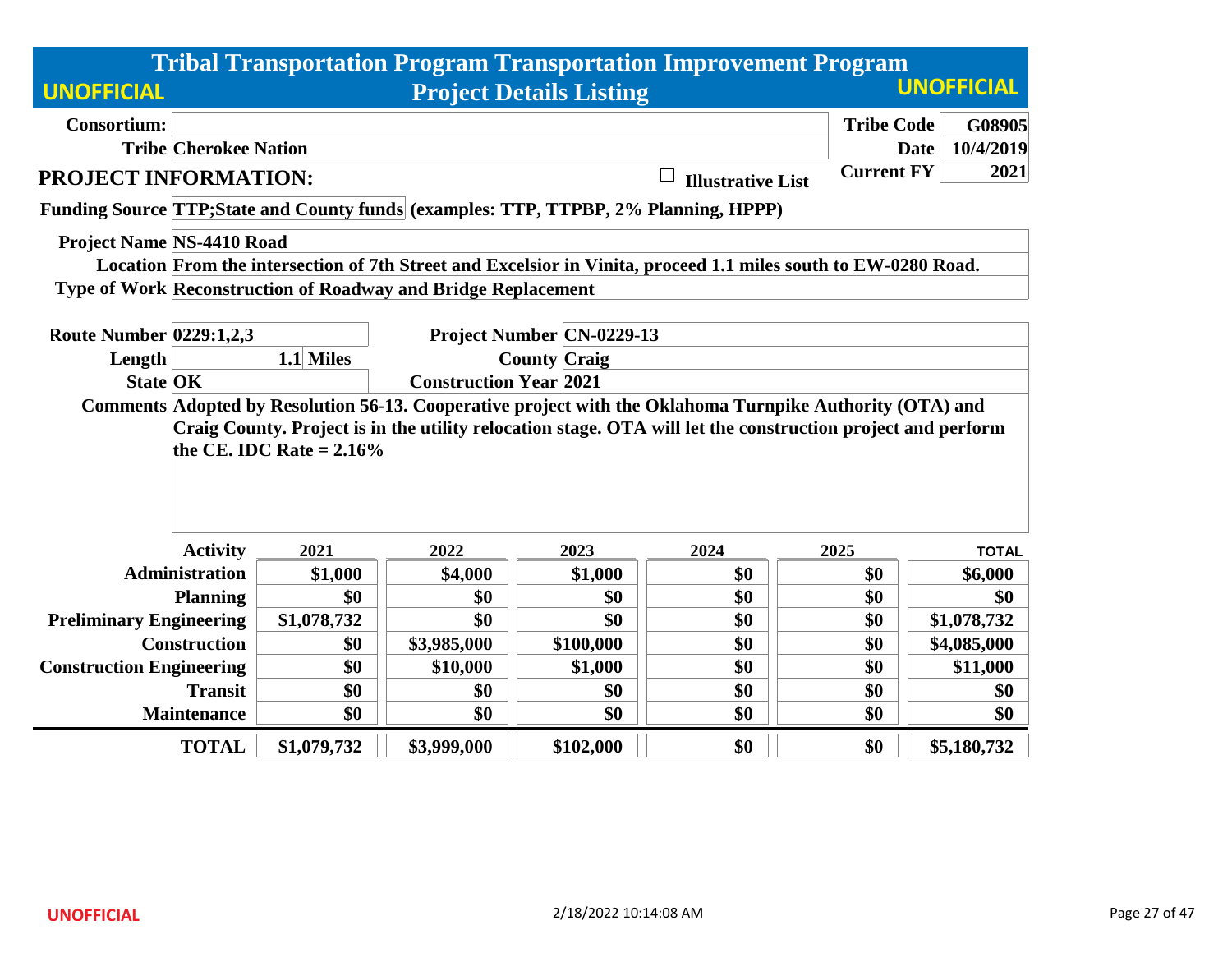|                                         |                              |                                                  |                               |                                       | <b>Tribal Transportation Program Transportation Improvement Program</b>                                              |                   |                          |
|-----------------------------------------|------------------------------|--------------------------------------------------|-------------------------------|---------------------------------------|----------------------------------------------------------------------------------------------------------------------|-------------------|--------------------------|
| <b>UNOFFICIAL</b>                       |                              |                                                  |                               | <b>Project Details Listing</b>        |                                                                                                                      |                   | <b>UNOFFICIAL</b>        |
| <b>Consortium:</b>                      |                              |                                                  |                               |                                       |                                                                                                                      | <b>Tribe Code</b> | G08905                   |
|                                         | <b>Tribe Cherokee Nation</b> |                                                  |                               |                                       |                                                                                                                      |                   | 10/4/2019<br><b>Date</b> |
| PROJECT INFORMATION:                    |                              |                                                  |                               |                                       | <b>Illustrative List</b>                                                                                             | <b>Current FY</b> | 2021                     |
| <b>Funding Source TTP; County funds</b> |                              |                                                  |                               |                                       | (examples: TTP, TTPBP, 2% Planning, HPPP)                                                                            |                   |                          |
|                                         |                              | <b>Project Name Chimney Rock Hollow I and II</b> |                               |                                       | Location Beginning 3.5 miles north of Locust Grove on SH-82, go 2.3 miles east for the BOP and then 3.7 miles east f |                   |                          |
|                                         |                              | <b>Type of Work Reconstruction of Roadway</b>    |                               |                                       |                                                                                                                      |                   |                          |
| Route Number 0632:2-5/0633:1            |                              |                                                  |                               | <b>Project Number CN-0632/0633-11</b> |                                                                                                                      |                   |                          |
| Length                                  |                              | 3.7 Miles                                        |                               | <b>County Mayes</b>                   |                                                                                                                      |                   |                          |
| <b>State OK</b>                         |                              |                                                  | <b>Construction Year 2021</b> |                                       |                                                                                                                      |                   |                          |
|                                         | Rate = $2.16\%$              |                                                  |                               |                                       | Comments Adopted by Resolution 59-11. Cooperative project with Mayes County. Project is under construction. IDC      |                   |                          |
|                                         | <b>Activity</b>              | 2021                                             | 2022                          | 2023                                  | 2024                                                                                                                 | 2025              | <b>TOTAL</b>             |
|                                         | <b>Administration</b>        | \$54,000                                         | \$4,000                       | \$1,000                               | \$0                                                                                                                  | \$0               | \$59,000                 |
|                                         | <b>Planning</b>              | \$0                                              | \$0                           | \$0                                   | \$0                                                                                                                  | \$0               | \$0                      |
| <b>Preliminary Engineering</b>          |                              | \$0                                              | \$0                           | \$0                                   | \$0                                                                                                                  | \$0               | \$0                      |
|                                         | <b>Construction</b>          | \$5,997,434                                      | \$505,000                     | \$1,000                               | \$0                                                                                                                  | \$0               | \$6,503,434              |
| <b>Construction Engineering</b>         |                              | \$74,000                                         | \$5,000                       | \$0                                   | \$0                                                                                                                  | \$0               | \$79,000                 |
|                                         | <b>Transit</b>               | \$0                                              | \$0                           | \$0                                   | \$0                                                                                                                  | \$0               | \$0                      |
|                                         | <b>Maintenance</b>           | \$0                                              | \$0                           | \$0                                   | \$0                                                                                                                  | \$0               | \$0                      |
|                                         | <b>TOTAL</b>                 | \$6,125,434                                      | \$514,000                     | \$2,000                               | \$0                                                                                                                  | \$0               | \$6,641,434              |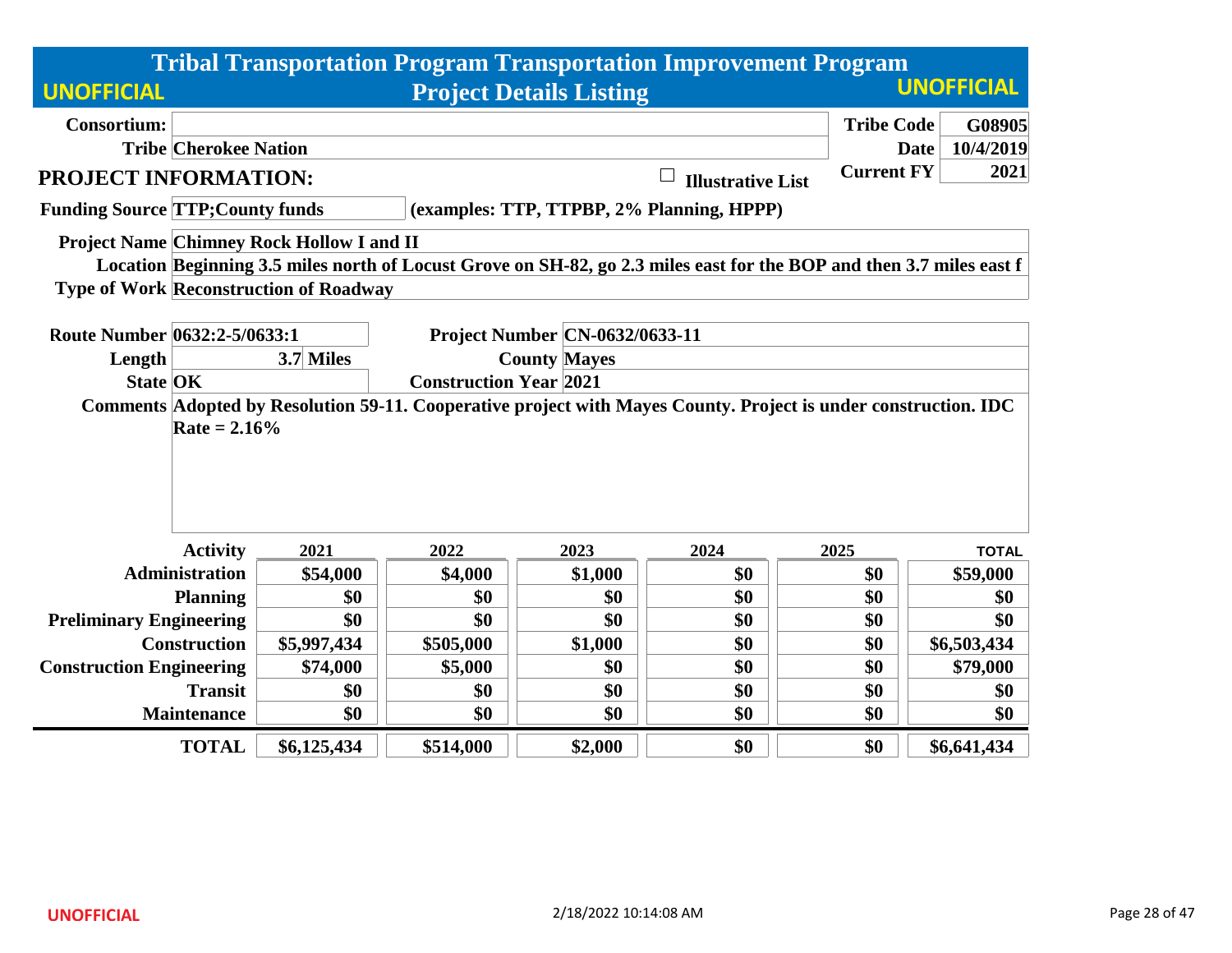|                                 |                              |                                                                |                               |                                | <b>Tribal Transportation Program Transportation Improvement Program</b>                     |                   |                          |  |  |  |
|---------------------------------|------------------------------|----------------------------------------------------------------|-------------------------------|--------------------------------|---------------------------------------------------------------------------------------------|-------------------|--------------------------|--|--|--|
| <b>UNOFFICIAL</b>               |                              |                                                                |                               | <b>Project Details Listing</b> |                                                                                             |                   | <b>UNOFFICIAL</b>        |  |  |  |
| <b>Consortium:</b>              |                              |                                                                |                               |                                |                                                                                             | <b>Tribe Code</b> | G08905                   |  |  |  |
|                                 | <b>Tribe Cherokee Nation</b> |                                                                |                               |                                |                                                                                             |                   | 10/4/2019<br><b>Date</b> |  |  |  |
| PROJECT INFORMATION:            |                              |                                                                |                               |                                | <b>Illustrative List</b>                                                                    | <b>Current FY</b> | 2021                     |  |  |  |
| <b>Funding Source TTP</b>       |                              |                                                                |                               |                                | (examples: TTP, TTPBP, 2% Planning, HPPP)                                                   |                   |                          |  |  |  |
|                                 |                              | Project Name Sally Bull Hollow Phase I                         |                               |                                |                                                                                             |                   |                          |  |  |  |
|                                 |                              | Location Beginning at Bell, go 2.77 miles northeast to the EOP |                               |                                |                                                                                             |                   |                          |  |  |  |
|                                 |                              | <b>Type of Work Reconstruction of Roadway</b>                  |                               |                                |                                                                                             |                   |                          |  |  |  |
|                                 |                              |                                                                |                               |                                |                                                                                             |                   |                          |  |  |  |
| Route Number A800:1,3,4         |                              |                                                                |                               | Project Number CN-A800-09-1    |                                                                                             |                   |                          |  |  |  |
| Length                          |                              | 2.77 Miles                                                     | <b>County Adair</b>           |                                |                                                                                             |                   |                          |  |  |  |
| <b>State OK</b>                 |                              |                                                                | <b>Construction Year 2024</b> |                                |                                                                                             |                   |                          |  |  |  |
|                                 |                              |                                                                |                               |                                | Comments Adopted by Resolution 74-09. Project is in NEPA and Design stage. IDC Rate = 2.16% |                   |                          |  |  |  |
|                                 |                              |                                                                |                               |                                |                                                                                             |                   |                          |  |  |  |
|                                 |                              |                                                                |                               |                                |                                                                                             |                   |                          |  |  |  |
|                                 |                              |                                                                |                               |                                |                                                                                             |                   |                          |  |  |  |
|                                 |                              |                                                                |                               |                                |                                                                                             |                   |                          |  |  |  |
|                                 |                              |                                                                |                               |                                |                                                                                             |                   |                          |  |  |  |
|                                 | <b>Activity</b>              | 2021                                                           | 2022                          | 2023                           | 2024                                                                                        | 2025              | <b>TOTAL</b>             |  |  |  |
|                                 | <b>Administration</b>        | \$3,000                                                        | \$1,000                       | \$1,000                        | \$54,000                                                                                    | \$3,000           | \$62,000                 |  |  |  |
|                                 | <b>Planning</b>              | \$0                                                            | \$0                           | \$0                            | \$0                                                                                         | \$0               | \$0                      |  |  |  |
| <b>Preliminary Engineering</b>  |                              | \$321,951                                                      | \$76,268                      | \$100,000                      | \$0                                                                                         | \$0               | \$498,219                |  |  |  |
|                                 | <b>Construction</b>          | \$0                                                            | \$0                           | \$0                            | \$2,019,000                                                                                 | \$367,900         | \$2,386,900              |  |  |  |
| <b>Construction Engineering</b> |                              | \$0                                                            | \$0                           | \$0                            | \$55,000                                                                                    | \$10,000          | \$65,000                 |  |  |  |
|                                 | <b>Transit</b>               | \$0                                                            | \$0                           | \$0                            | \$0                                                                                         | \$0               | \$0                      |  |  |  |
|                                 | <b>Maintenance</b>           | \$0                                                            | \$0                           | \$0                            | \$0                                                                                         | \$0               | \$0                      |  |  |  |
|                                 | <b>TOTAL</b>                 | \$324,951                                                      | \$77,268                      | \$101,000                      | \$2,128,000                                                                                 | \$380,900         | \$3,012,119              |  |  |  |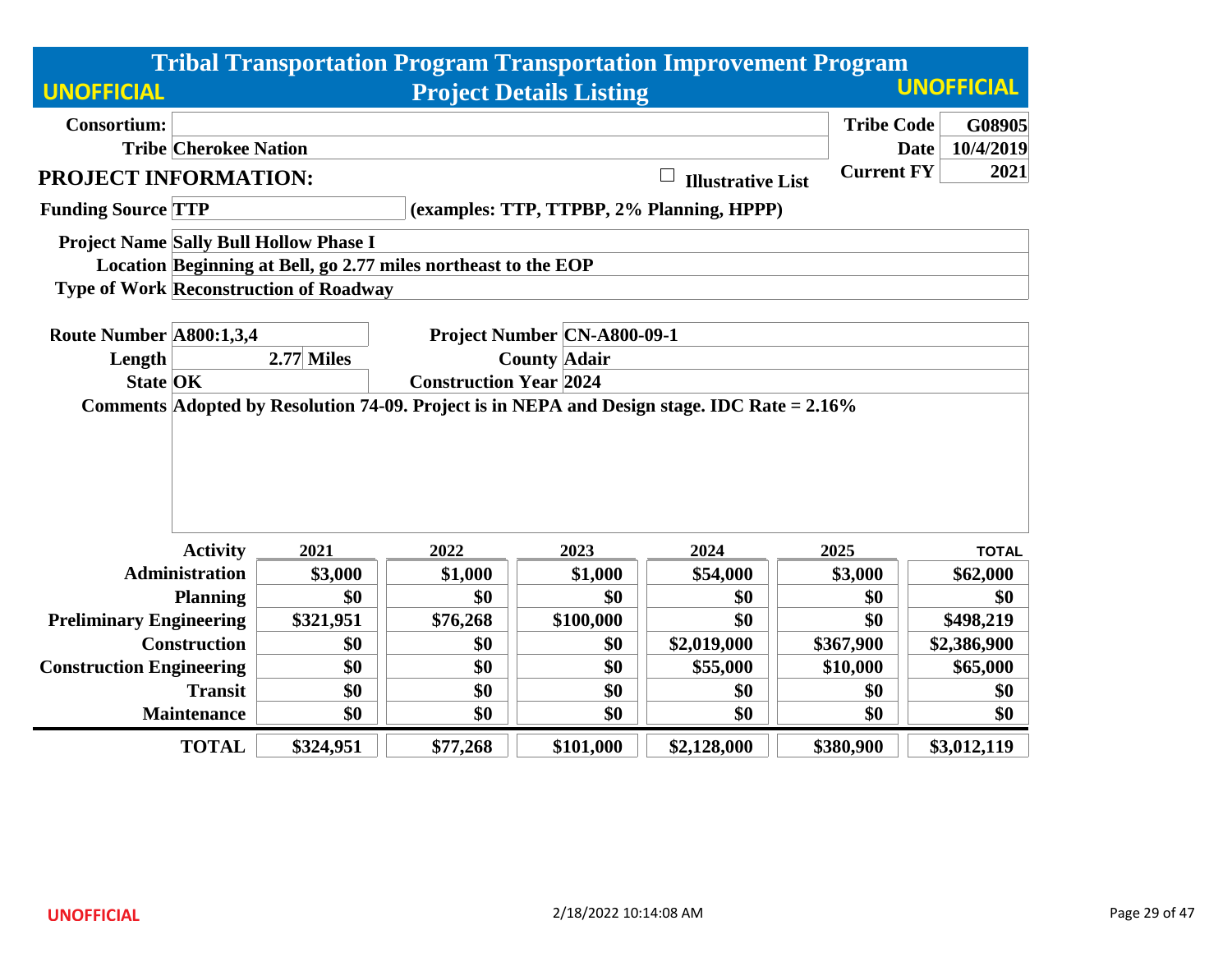|                                       |                              |                                               |                               |                                  | <b>Tribal Transportation Program Transportation Improvement Program</b>                                            |                   |                          |
|---------------------------------------|------------------------------|-----------------------------------------------|-------------------------------|----------------------------------|--------------------------------------------------------------------------------------------------------------------|-------------------|--------------------------|
| <b>UNOFFICIAL</b>                     |                              |                                               |                               | <b>Project Details Listing</b>   |                                                                                                                    |                   | <b>UNOFFICIAL</b>        |
| <b>Consortium:</b>                    |                              |                                               |                               |                                  |                                                                                                                    | <b>Tribe Code</b> | G08905                   |
|                                       | <b>Tribe Cherokee Nation</b> |                                               |                               |                                  |                                                                                                                    |                   | 10/4/2019<br><b>Date</b> |
| PROJECT INFORMATION:                  |                              |                                               |                               |                                  | <b>Illustrative List</b>                                                                                           | <b>Current FY</b> | 2021                     |
| <b>Funding Source TTP</b>             |                              |                                               |                               |                                  | (examples: TTP, TTPBP, 2% Planning, HPPP)                                                                          |                   |                          |
| <b>Project Name Hulbert-Lost City</b> |                              |                                               |                               |                                  |                                                                                                                    |                   |                          |
|                                       |                              |                                               |                               |                                  | Location From approximately 1.75 miles west of Hulbert on SH-51, go 4.4 miles northeast to the JCT of Lost City Ro |                   |                          |
|                                       |                              | <b>Type of Work Reconstruction of Roadway</b> |                               |                                  |                                                                                                                    |                   |                          |
| <b>Route Number 0914:1</b>            |                              |                                               |                               | <b>Project Number CN-0914-02</b> |                                                                                                                    |                   |                          |
| Length                                |                              | 4.4 Miles                                     |                               | <b>County Cherokee</b>           |                                                                                                                    |                   |                          |
| <b>State OK</b>                       |                              |                                               | <b>Construction Year 2021</b> |                                  |                                                                                                                    |                   |                          |
|                                       |                              |                                               |                               |                                  | Comments Adopted by Resolution 24-99. Project is under construction. IDC Rate = 2.16%                              |                   |                          |
|                                       |                              |                                               |                               |                                  |                                                                                                                    |                   |                          |
|                                       | <b>Activity</b>              | 2021                                          | 2022                          | 2023                             | 2024                                                                                                               | 2025              | <b>TOTAL</b>             |
|                                       | <b>Administration</b>        | \$28,369                                      | \$28,370                      | \$0                              | \$0                                                                                                                | \$0               | \$56,739                 |
|                                       | <b>Planning</b>              | \$0                                           | \$0                           | \$0                              | \$0                                                                                                                | \$0               | \$0                      |
| <b>Preliminary Engineering</b>        |                              | \$0                                           | \$0                           | \$0                              | \$0                                                                                                                | \$0               | \$0                      |
|                                       | <b>Construction</b>          | \$2,864,544                                   | \$1,084,565                   | \$0                              | \$0                                                                                                                | \$0               | \$3,949,109              |
| <b>Construction Engineering</b>       |                              | \$40,000                                      | \$41,000                      | \$0                              | \$0                                                                                                                | \$0               | \$81,000                 |
|                                       | <b>Transit</b>               | \$0                                           | \$0                           | \$0                              | \$0                                                                                                                | \$0               | \$0                      |
|                                       | <b>Maintenance</b>           | \$0                                           | \$0                           | \$0                              | \$0                                                                                                                | \$0               | \$0                      |
|                                       | <b>TOTAL</b>                 | \$2,932,913                                   | \$1,153,935                   | \$0                              | \$0                                                                                                                | \$0               | \$4,086,848              |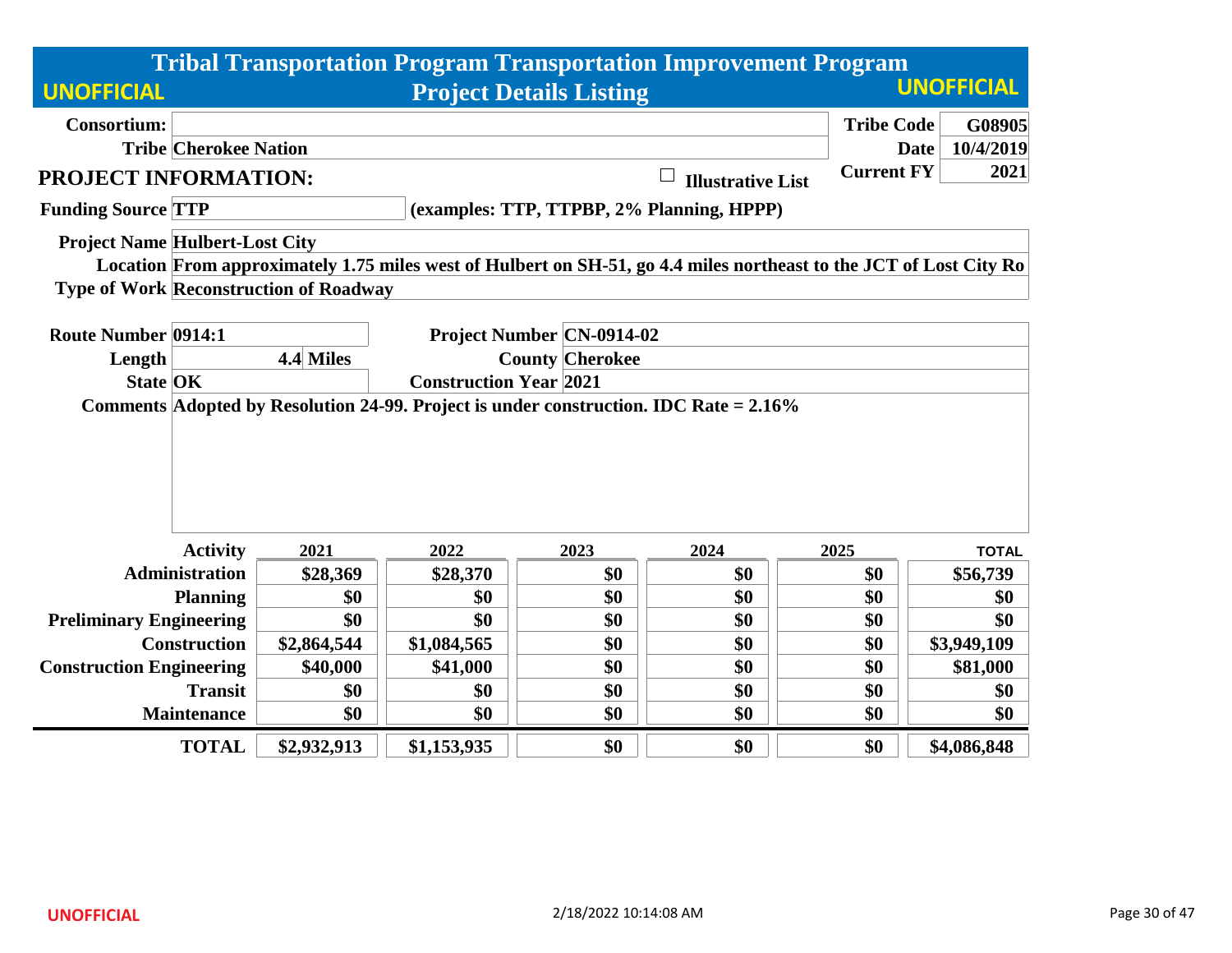|                                                                              |                                                  |                                               |                     |                                | <b>Tribal Transportation Program Transportation Improvement Program</b>                                      |                   |                          |  |  |
|------------------------------------------------------------------------------|--------------------------------------------------|-----------------------------------------------|---------------------|--------------------------------|--------------------------------------------------------------------------------------------------------------|-------------------|--------------------------|--|--|
| <b>UNOFFICIAL</b>                                                            |                                                  |                                               |                     | <b>Project Details Listing</b> |                                                                                                              |                   | <b>UNOFFICIAL</b>        |  |  |
| <b>Consortium:</b>                                                           |                                                  |                                               |                     |                                |                                                                                                              | <b>Tribe Code</b> | G08905                   |  |  |
|                                                                              | <b>Tribe Cherokee Nation</b>                     |                                               |                     |                                |                                                                                                              |                   | 10/4/2019<br><b>Date</b> |  |  |
| PROJECT INFORMATION:                                                         |                                                  |                                               |                     |                                | <b>Illustrative List</b>                                                                                     | <b>Current FY</b> | 2021                     |  |  |
| <b>Funding Source TTP;</b>                                                   |                                                  |                                               |                     |                                | (examples: TTP, TTPBP, 2% Planning, HPPP)                                                                    |                   |                          |  |  |
| <b>Project Name Dahlonegah South</b>                                         |                                                  |                                               |                     |                                |                                                                                                              |                   |                          |  |  |
|                                                                              |                                                  |                                               |                     |                                | Location Begin at Dahlonegah School 1.8 miles west of US-59 and go 3.8 miles south to the EOP at Greasy Road |                   |                          |  |  |
|                                                                              |                                                  | <b>Type of Work Reconstruction of Roadway</b> |                     |                                |                                                                                                              |                   |                          |  |  |
|                                                                              |                                                  |                                               |                     |                                |                                                                                                              |                   |                          |  |  |
| Route Number 0843:1,2                                                        |                                                  | <b>Project Number CN-0843-06</b>              |                     |                                |                                                                                                              |                   |                          |  |  |
| Length                                                                       |                                                  | 3.8 Miles                                     | <b>County Adair</b> |                                |                                                                                                              |                   |                          |  |  |
| Comments Adopted by Resolution 78-06. Project is ROW stage. IDC Rate = 2.16% | <b>State OK</b><br><b>Construction Year 2022</b> |                                               |                     |                                |                                                                                                              |                   |                          |  |  |
|                                                                              |                                                  |                                               |                     |                                |                                                                                                              |                   |                          |  |  |
|                                                                              | <b>Activity</b>                                  | 2021                                          | 2022                | 2023                           | 2024                                                                                                         | 2025              | <b>TOTAL</b>             |  |  |
|                                                                              | <b>Administration</b>                            | \$2,000                                       | \$64,000            | \$1,000                        | \$0                                                                                                          | \$0               | \$67,000                 |  |  |
|                                                                              | <b>Planning</b>                                  | \$0                                           | \$0                 | \$0                            | \$0                                                                                                          | \$0               | \$0                      |  |  |
| <b>Preliminary Engineering</b>                                               |                                                  | \$175,042                                     | \$0                 | \$0                            | \$0                                                                                                          | \$0               | \$175,042                |  |  |
|                                                                              | <b>Construction</b>                              | \$0                                           | \$3,953,775         | \$205,000                      | \$0                                                                                                          | \$0               | \$4,158,775              |  |  |
| <b>Construction Engineering</b>                                              |                                                  | \$0                                           | \$74,000            | \$1,000                        | \$0                                                                                                          | \$0               | \$75,000                 |  |  |
|                                                                              | <b>Transit</b>                                   | \$0                                           | \$0                 | \$0                            | \$0                                                                                                          | \$0               | \$0                      |  |  |
|                                                                              | <b>Maintenance</b>                               | \$0                                           | \$0                 | \$0                            | \$0                                                                                                          | \$0               | \$0                      |  |  |
|                                                                              | <b>TOTAL</b>                                     | \$177,042                                     | \$4,091,775         | \$207,000                      | \$0                                                                                                          | \$0               | \$4,475,817              |  |  |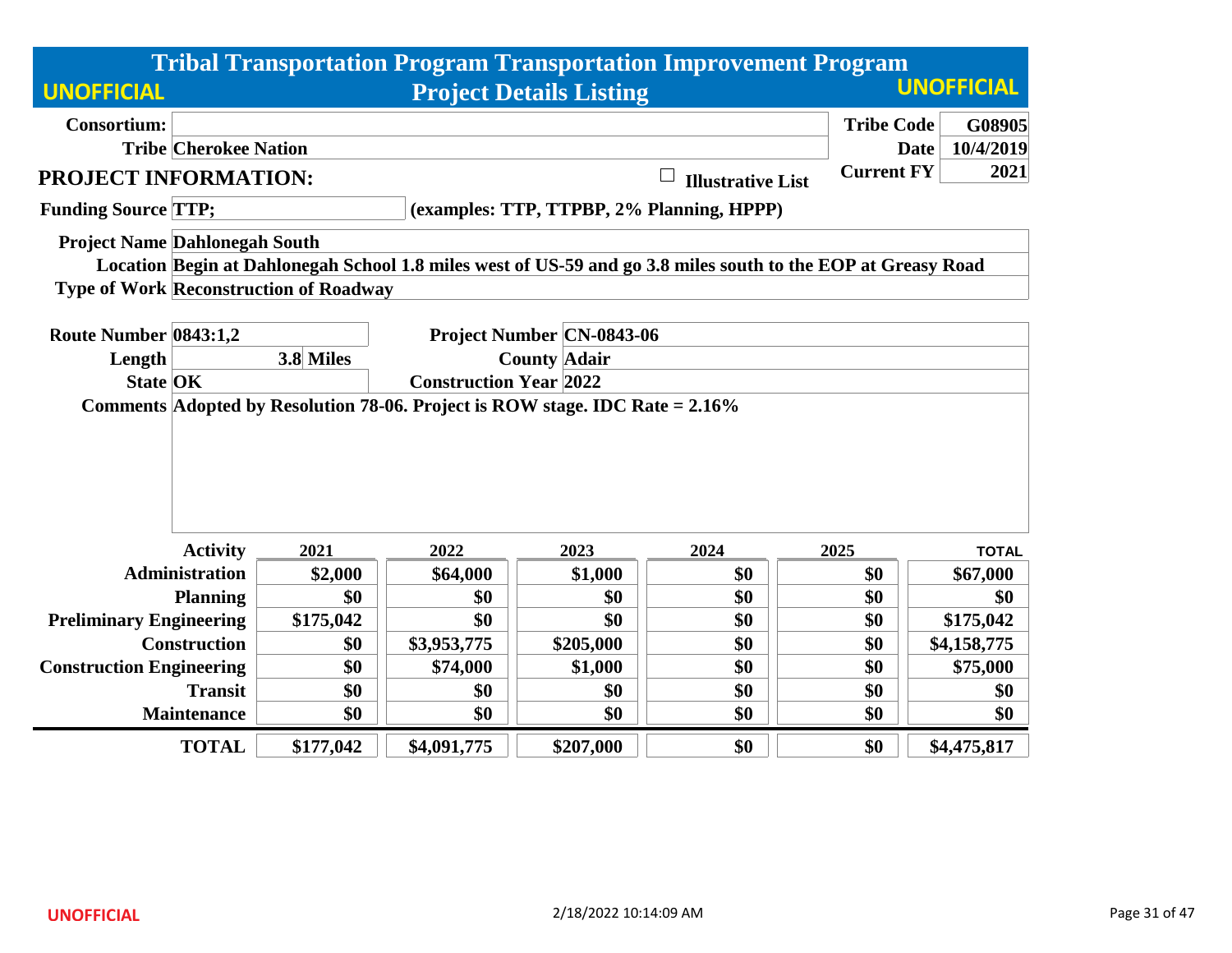|                                        |                                                                                                    |                                               |           |                                                         | <b>Tribal Transportation Program Transportation Improvement Program</b>                         |                   |                          |  |  |  |  |
|----------------------------------------|----------------------------------------------------------------------------------------------------|-----------------------------------------------|-----------|---------------------------------------------------------|-------------------------------------------------------------------------------------------------|-------------------|--------------------------|--|--|--|--|
| <b>UNOFFICIAL</b>                      |                                                                                                    |                                               |           | <b>Project Details Listing</b>                          |                                                                                                 |                   | <b>UNOFFICIAL</b>        |  |  |  |  |
| <b>Consortium:</b>                     |                                                                                                    |                                               |           |                                                         |                                                                                                 | <b>Tribe Code</b> | G08905                   |  |  |  |  |
|                                        | <b>Tribe Cherokee Nation</b>                                                                       |                                               |           |                                                         |                                                                                                 |                   | 10/4/2019<br><b>Date</b> |  |  |  |  |
| <b>PROJECT INFORMATION:</b>            |                                                                                                    |                                               |           |                                                         | <b>Illustrative List</b>                                                                        | <b>Current FY</b> | 2021                     |  |  |  |  |
| <b>Funding Source TTP</b>              |                                                                                                    |                                               |           |                                                         | (examples: TTP, TTPBP, 2% Planning, HPPP)                                                       |                   |                          |  |  |  |  |
| <b>Project Name Dreadfulwater Road</b> |                                                                                                    |                                               |           |                                                         |                                                                                                 |                   |                          |  |  |  |  |
|                                        |                                                                                                    |                                               |           |                                                         | Location From approximately 2 miles west of Eldon and 1 mile north of US-62, go 1.2 miles west. |                   |                          |  |  |  |  |
|                                        |                                                                                                    | <b>Type of Work Reconstruction of Roadway</b> |           |                                                         |                                                                                                 |                   |                          |  |  |  |  |
| Route Number 0957:1,2                  |                                                                                                    |                                               |           | <b>Project Number CN-0957-07</b>                        |                                                                                                 |                   |                          |  |  |  |  |
| Length                                 |                                                                                                    | 1.2 Miles                                     |           |                                                         |                                                                                                 |                   |                          |  |  |  |  |
|                                        |                                                                                                    |                                               |           | <b>County Cherokee</b><br><b>Construction Year 2023</b> |                                                                                                 |                   |                          |  |  |  |  |
|                                        | <b>State OK</b><br>Comments Adopted by Resolution 65-07. Project in design phase. IDC Rate = 2.16% |                                               |           |                                                         |                                                                                                 |                   |                          |  |  |  |  |
|                                        |                                                                                                    |                                               |           |                                                         |                                                                                                 |                   |                          |  |  |  |  |
|                                        |                                                                                                    |                                               |           |                                                         |                                                                                                 |                   |                          |  |  |  |  |
|                                        |                                                                                                    |                                               |           |                                                         |                                                                                                 |                   |                          |  |  |  |  |
|                                        |                                                                                                    |                                               |           |                                                         |                                                                                                 |                   |                          |  |  |  |  |
|                                        |                                                                                                    |                                               |           |                                                         |                                                                                                 |                   |                          |  |  |  |  |
|                                        | <b>Activity</b>                                                                                    | 2021                                          | 2022      | 2023                                                    | 2024                                                                                            | 2025              | <b>TOTAL</b>             |  |  |  |  |
|                                        | <b>Administration</b>                                                                              | \$2,000                                       | \$1,000   | \$64,000                                                | \$0                                                                                             | \$0               | \$67,000                 |  |  |  |  |
|                                        | <b>Planning</b>                                                                                    | \$0                                           | \$0       | \$0                                                     | \$0                                                                                             | \$0               | \$0                      |  |  |  |  |
| <b>Preliminary Engineering</b>         |                                                                                                    | \$214,707                                     | \$100,000 | \$0                                                     | \$0                                                                                             | \$0               | \$314,707                |  |  |  |  |
|                                        | <b>Construction</b>                                                                                | \$0                                           | \$0       | \$1,373,715                                             | \$0                                                                                             | \$0               | \$1,373,715              |  |  |  |  |
| <b>Construction Engineering</b>        |                                                                                                    | \$0                                           | \$0       | \$76,500                                                | \$0                                                                                             | \$0               | \$76,500                 |  |  |  |  |
|                                        | <b>Transit</b>                                                                                     | \$0                                           | \$0       | \$0                                                     | \$0                                                                                             | \$0               | \$0                      |  |  |  |  |
|                                        | <b>Maintenance</b>                                                                                 | \$0                                           | \$0       | \$0                                                     | \$0                                                                                             | \$0               | \$0                      |  |  |  |  |
|                                        | <b>TOTAL</b>                                                                                       | \$216,707                                     | \$101,000 | \$1,514,215                                             | \$0                                                                                             | \$0               | \$1,831,922              |  |  |  |  |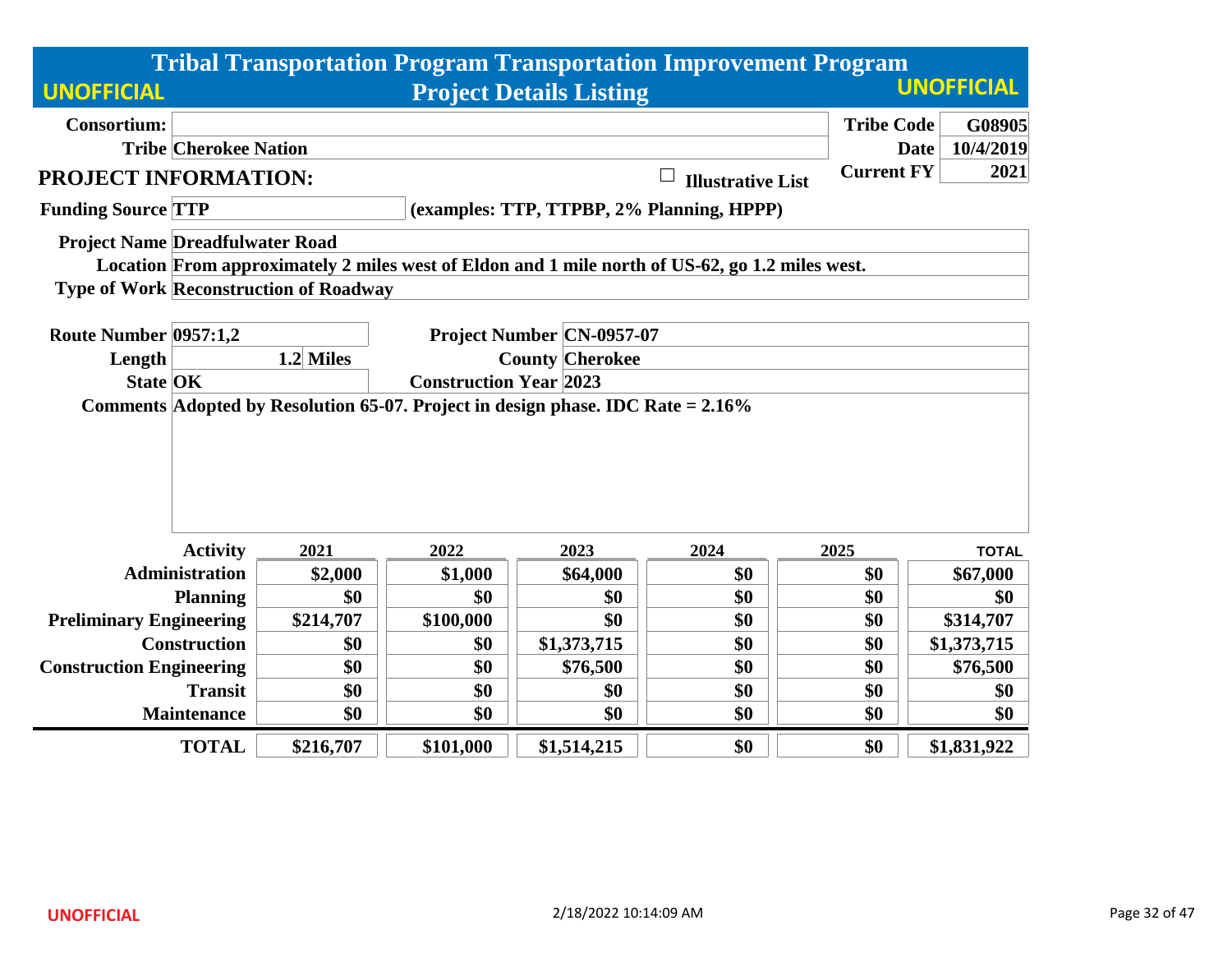|                                 |                                                                                    |                                                         |             |                                  | <b>Tribal Transportation Program Transportation Improvement Program</b> |                   |                          |  |  |  |
|---------------------------------|------------------------------------------------------------------------------------|---------------------------------------------------------|-------------|----------------------------------|-------------------------------------------------------------------------|-------------------|--------------------------|--|--|--|
| <b>UNOFFICIAL</b>               |                                                                                    |                                                         |             | <b>Project Details Listing</b>   |                                                                         |                   | <b>UNOFFICIAL</b>        |  |  |  |
| <b>Consortium:</b>              |                                                                                    |                                                         |             |                                  |                                                                         | <b>Tribe Code</b> | G08905                   |  |  |  |
|                                 | <b>Tribe Cherokee Nation</b>                                                       |                                                         |             |                                  |                                                                         |                   | 10/4/2019<br><b>Date</b> |  |  |  |
| PROJECT INFORMATION:            |                                                                                    |                                                         |             |                                  | <b>Illustrative List</b>                                                | <b>Current FY</b> | 2021                     |  |  |  |
| <b>Funding Source TTP</b>       |                                                                                    |                                                         |             |                                  | (examples: TTP, TTPBP, 2% Planning, HPPP)                               |                   |                          |  |  |  |
|                                 |                                                                                    | <b>Project Name Chewey North-River Road</b>             |             |                                  |                                                                         |                   |                          |  |  |  |
|                                 |                                                                                    | Location From Chewey, go 4.6 miles northeast to the EOP |             |                                  |                                                                         |                   |                          |  |  |  |
|                                 |                                                                                    | <b>Type of Work Reconstruction of Roadway</b>           |             |                                  |                                                                         |                   |                          |  |  |  |
|                                 |                                                                                    |                                                         |             |                                  |                                                                         |                   |                          |  |  |  |
| <b>Route Number 0820:1,2,3</b>  |                                                                                    |                                                         |             | <b>Project Number CN-0820-06</b> |                                                                         |                   |                          |  |  |  |
| Length                          |                                                                                    | 4.6 Miles                                               |             | <b>County Adair</b>              |                                                                         |                   |                          |  |  |  |
| <b>State OK</b>                 |                                                                                    | <b>Construction Year 2022</b>                           |             |                                  |                                                                         |                   |                          |  |  |  |
|                                 | Comments Adopted by Resolution 78-06. Project is in ROW stage. IDC Rate $= 2.16\%$ |                                                         |             |                                  |                                                                         |                   |                          |  |  |  |
|                                 |                                                                                    |                                                         |             |                                  |                                                                         |                   |                          |  |  |  |
|                                 |                                                                                    |                                                         |             |                                  |                                                                         |                   |                          |  |  |  |
|                                 |                                                                                    |                                                         |             |                                  |                                                                         |                   |                          |  |  |  |
|                                 |                                                                                    |                                                         |             |                                  |                                                                         |                   |                          |  |  |  |
|                                 |                                                                                    |                                                         |             |                                  |                                                                         |                   |                          |  |  |  |
|                                 | <b>Activity</b>                                                                    | 2021                                                    | 2022        | 2023                             | 2024                                                                    | 2025              | <b>TOTAL</b>             |  |  |  |
|                                 | <b>Administration</b>                                                              | \$3,000                                                 | \$44,000    | \$44,000                         | \$1,000                                                                 | \$0               | \$92,000                 |  |  |  |
|                                 | <b>Planning</b>                                                                    | \$0                                                     | \$0         | \$0                              | \$0                                                                     | \$0               | \$0                      |  |  |  |
| <b>Preliminary Engineering</b>  |                                                                                    | \$391,750                                               | \$0         | \$0                              | \$0                                                                     | \$0               | \$391,750                |  |  |  |
|                                 | <b>Construction</b>                                                                | \$0                                                     | \$3,239,250 | \$3,239,250                      | \$100,000                                                               | \$0               | \$6,578,500              |  |  |  |
| <b>Construction Engineering</b> |                                                                                    | \$0                                                     | \$55,250    | \$55,250                         | \$5,000                                                                 | \$0               | \$115,500                |  |  |  |
|                                 | <b>Transit</b>                                                                     | \$0                                                     | \$0         | \$0                              | \$0                                                                     | \$0               | \$0                      |  |  |  |
|                                 | <b>Maintenance</b>                                                                 | \$0                                                     | \$0         | \$0                              | \$0                                                                     | \$0               | \$0                      |  |  |  |
|                                 | <b>TOTAL</b>                                                                       | \$394,750                                               | \$3,338,500 | \$3,338,500                      | \$106,000                                                               | \$0               | \$7,177,750              |  |  |  |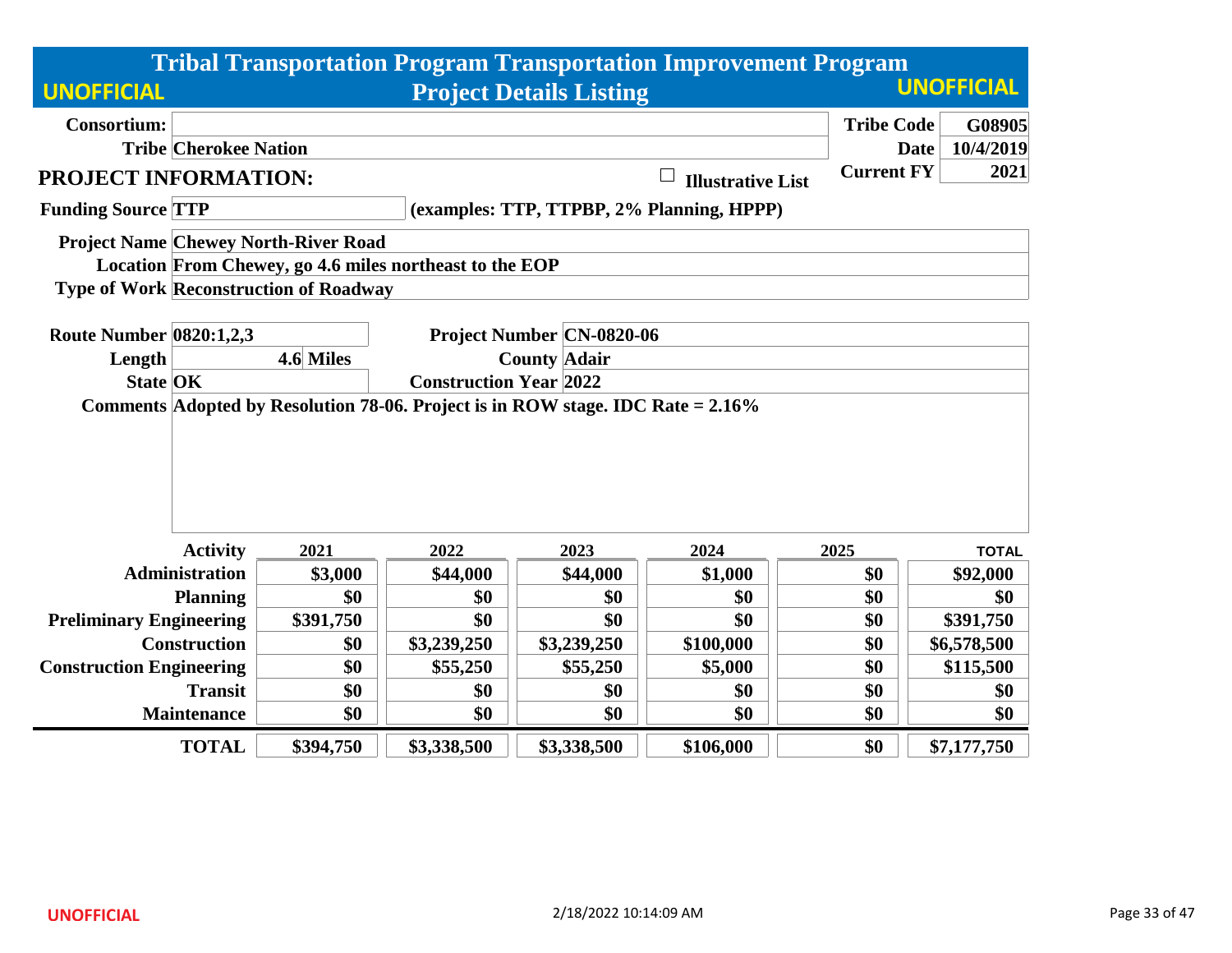|                                      |                                                                                                                                                        |                                               |      |                                       |                                                  | <b>Tribal Transportation Program Transportation Improvement Program</b>                               |                          |  |  |  |
|--------------------------------------|--------------------------------------------------------------------------------------------------------------------------------------------------------|-----------------------------------------------|------|---------------------------------------|--------------------------------------------------|-------------------------------------------------------------------------------------------------------|--------------------------|--|--|--|
| <b>UNOFFICIAL</b>                    |                                                                                                                                                        |                                               |      | <b>Project Details Listing</b>        |                                                  |                                                                                                       | <b>UNOFFICIAL</b>        |  |  |  |
| <b>Consortium:</b>                   |                                                                                                                                                        |                                               |      |                                       |                                                  | <b>Tribe Code</b>                                                                                     | G08905                   |  |  |  |
|                                      | <b>Tribe Cherokee Nation</b>                                                                                                                           |                                               |      |                                       |                                                  |                                                                                                       | 10/4/2019<br><b>Date</b> |  |  |  |
| PROJECT INFORMATION:                 |                                                                                                                                                        |                                               |      |                                       | $\blacktriangledown$<br><b>Illustrative List</b> | <b>Current FY</b>                                                                                     | 2021                     |  |  |  |
| <b>Funding Source TTP</b>            |                                                                                                                                                        |                                               |      |                                       | (examples: TTP, TTPBP, 2% Planning, HPPP)        |                                                                                                       |                          |  |  |  |
| <b>Project Name Chance Road</b>      |                                                                                                                                                        |                                               |      |                                       |                                                  |                                                                                                       |                          |  |  |  |
|                                      |                                                                                                                                                        |                                               |      |                                       |                                                  | Location From Blackfox Hollow and SH-10 in Cherokee County, go east 5.4 miles to EOP in Adair County. |                          |  |  |  |
|                                      |                                                                                                                                                        | <b>Type of Work Reconstruction of Roadway</b> |      |                                       |                                                  |                                                                                                       |                          |  |  |  |
|                                      |                                                                                                                                                        |                                               |      |                                       |                                                  |                                                                                                       |                          |  |  |  |
| Route Number 0955:1,2,3/0806:1-5 and |                                                                                                                                                        |                                               |      | <b>Project Number CN-0955/0806-11</b> |                                                  |                                                                                                       |                          |  |  |  |
| Length                               |                                                                                                                                                        | 5.4 Miles<br><b>County Adair/Cherokee</b>     |      |                                       |                                                  |                                                                                                       |                          |  |  |  |
| <b>State OK</b>                      | <b>Construction Year 2027</b><br>Comments Adopted by Resolution 59-11. PE is set to begin in 2023. Total planning estimate is \$6,750,000.00. IDC Rate |                                               |      |                                       |                                                  |                                                                                                       |                          |  |  |  |
|                                      | $=0\%$                                                                                                                                                 |                                               |      |                                       |                                                  |                                                                                                       |                          |  |  |  |
|                                      | <b>Activity</b>                                                                                                                                        | 2021                                          | 2022 | 2023                                  | 2024                                             | 2025                                                                                                  | <b>TOTAL</b>             |  |  |  |
|                                      | <b>Administration</b>                                                                                                                                  | \$0                                           | \$0  | \$0                                   | \$0                                              | \$1,000                                                                                               | \$1,000                  |  |  |  |
|                                      | <b>Planning</b>                                                                                                                                        | \$0                                           | \$0  | \$0                                   | \$0                                              | \$3,910                                                                                               | \$3,910                  |  |  |  |
| <b>Preliminary Engineering</b>       |                                                                                                                                                        | \$0                                           | \$0  | \$0                                   | \$0                                              | \$27,000                                                                                              | \$27,000                 |  |  |  |
|                                      | <b>Construction</b>                                                                                                                                    | \$0                                           | \$0  | \$0                                   | \$0                                              | \$0                                                                                                   | \$0                      |  |  |  |
| <b>Construction Engineering</b>      |                                                                                                                                                        | \$0                                           | \$0  | \$0                                   | \$0                                              | \$0                                                                                                   | \$0                      |  |  |  |
|                                      | <b>Transit</b>                                                                                                                                         | \$0                                           | \$0  | \$0                                   | \$0                                              | \$0                                                                                                   | \$0                      |  |  |  |
|                                      | <b>Maintenance</b>                                                                                                                                     | \$0                                           | \$0  | \$0                                   | \$0                                              | \$0                                                                                                   | \$0                      |  |  |  |
|                                      | <b>TOTAL</b>                                                                                                                                           | \$0                                           | \$0  | \$0                                   | \$0                                              | \$31,910                                                                                              | \$31,910                 |  |  |  |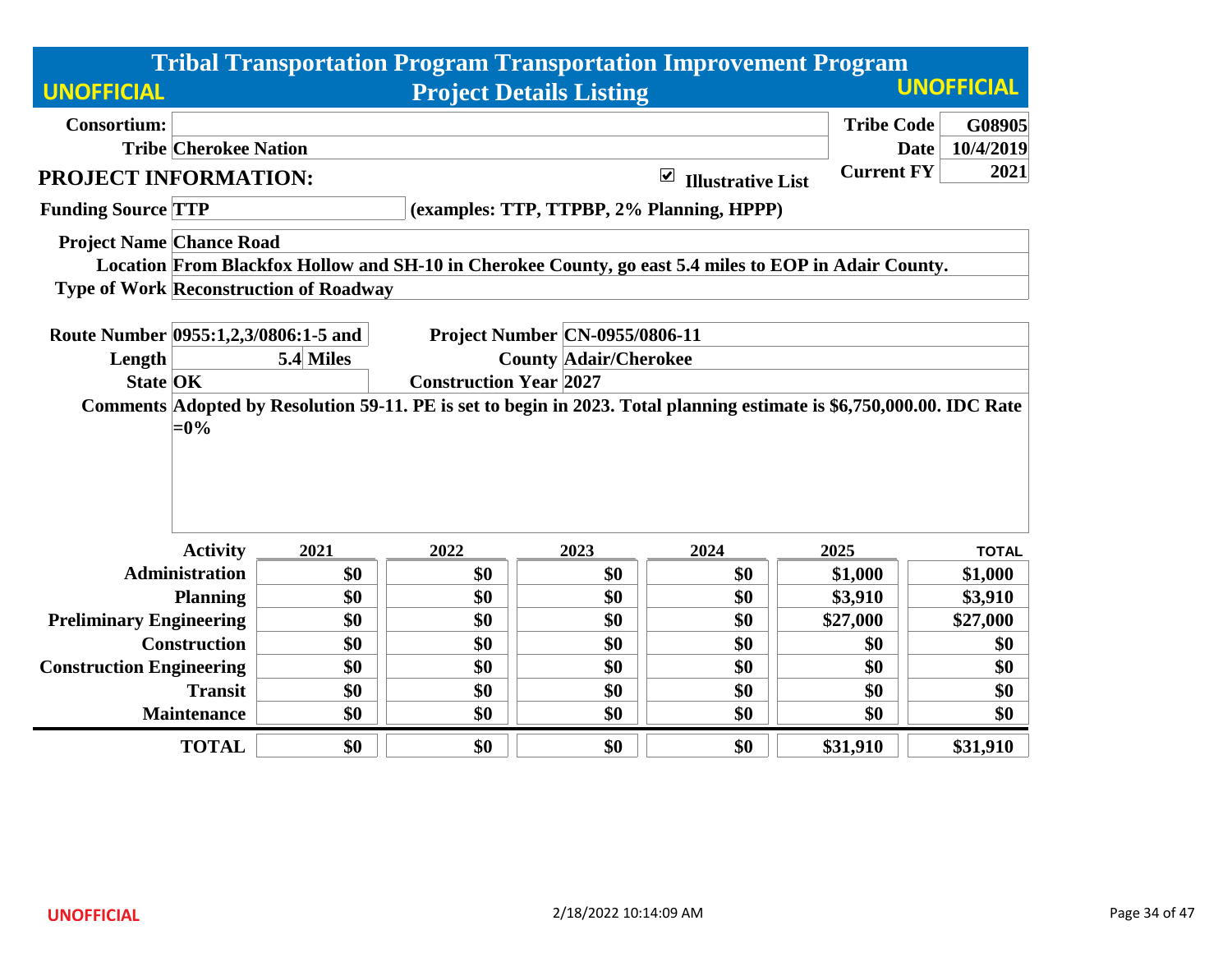|                                 |                              |                                               |                                                                   |                                  | <b>Tribal Transportation Program Transportation Improvement Program</b> |                   |                          |  |  |  |
|---------------------------------|------------------------------|-----------------------------------------------|-------------------------------------------------------------------|----------------------------------|-------------------------------------------------------------------------|-------------------|--------------------------|--|--|--|
| <b>UNOFFICIAL</b>               |                              |                                               |                                                                   | <b>Project Details Listing</b>   |                                                                         |                   | <b>UNOFFICIAL</b>        |  |  |  |
| <b>Consortium:</b>              |                              |                                               |                                                                   |                                  |                                                                         | <b>Tribe Code</b> | G08905                   |  |  |  |
|                                 | <b>Tribe Cherokee Nation</b> |                                               |                                                                   |                                  |                                                                         |                   | 10/4/2019<br><b>Date</b> |  |  |  |
| <b>PROJECT INFORMATION:</b>     |                              |                                               |                                                                   |                                  | <b>Illustrative List</b>                                                | <b>Current FY</b> | 2021                     |  |  |  |
| <b>Funding Source TTP</b>       |                              |                                               |                                                                   |                                  | (examples: TTP, TTPBP, 2% Planning, HPPP)                               |                   |                          |  |  |  |
| <b>Project Name Lyon Switch</b> |                              |                                               |                                                                   |                                  |                                                                         |                   |                          |  |  |  |
|                                 |                              |                                               | Location From Lyon Switch, go 3.1 miles south and west to the EOP |                                  |                                                                         |                   |                          |  |  |  |
|                                 |                              | <b>Type of Work Reconstruction of Roadway</b> |                                                                   |                                  |                                                                         |                   |                          |  |  |  |
| <b>Route Number 0827:1,2,3</b>  |                              |                                               |                                                                   | <b>Project Number CN-0827-06</b> |                                                                         |                   |                          |  |  |  |
| Length                          |                              | 3.1 Miles                                     |                                                                   | <b>County Adair</b>              |                                                                         |                   |                          |  |  |  |
| <b>State OK</b>                 |                              |                                               | <b>Construction Year 2022</b>                                     |                                  |                                                                         |                   |                          |  |  |  |
|                                 |                              |                                               |                                                                   |                                  |                                                                         |                   |                          |  |  |  |
|                                 | <b>Activity</b>              | 2021                                          | 2022                                                              | 2023                             | 2024                                                                    | 2025              | <b>TOTAL</b>             |  |  |  |
|                                 | <b>Administration</b>        | \$4,000                                       | \$23,000                                                          | \$24,000                         | \$0                                                                     | \$0               | \$51,000                 |  |  |  |
|                                 | <b>Planning</b>              | \$0                                           | \$0                                                               | \$0                              | \$0                                                                     | \$0               | \$0                      |  |  |  |
| <b>Preliminary Engineering</b>  |                              | \$347,119                                     | \$0                                                               | \$0                              | \$0                                                                     | \$0               | \$347,119                |  |  |  |
|                                 | <b>Construction</b>          | \$0                                           | \$1,314,809                                                       | \$1,319,808                      | \$0                                                                     | \$0               | \$2,634,617              |  |  |  |
| <b>Construction Engineering</b> |                              | \$0                                           | \$36,000                                                          | \$37,000                         | \$0                                                                     | \$0               | \$73,000                 |  |  |  |
|                                 | <b>Transit</b>               | \$0                                           | \$0                                                               | \$0                              | \$0                                                                     | \$0               | \$0                      |  |  |  |
|                                 | <b>Maintenance</b>           | \$0                                           | \$0                                                               | \$0                              | \$0                                                                     | \$0               | \$0                      |  |  |  |
|                                 | <b>TOTAL</b>                 | \$351,119                                     | \$1,373,809                                                       | \$1,380,808                      | \$0                                                                     | \$0               | \$3,105,736              |  |  |  |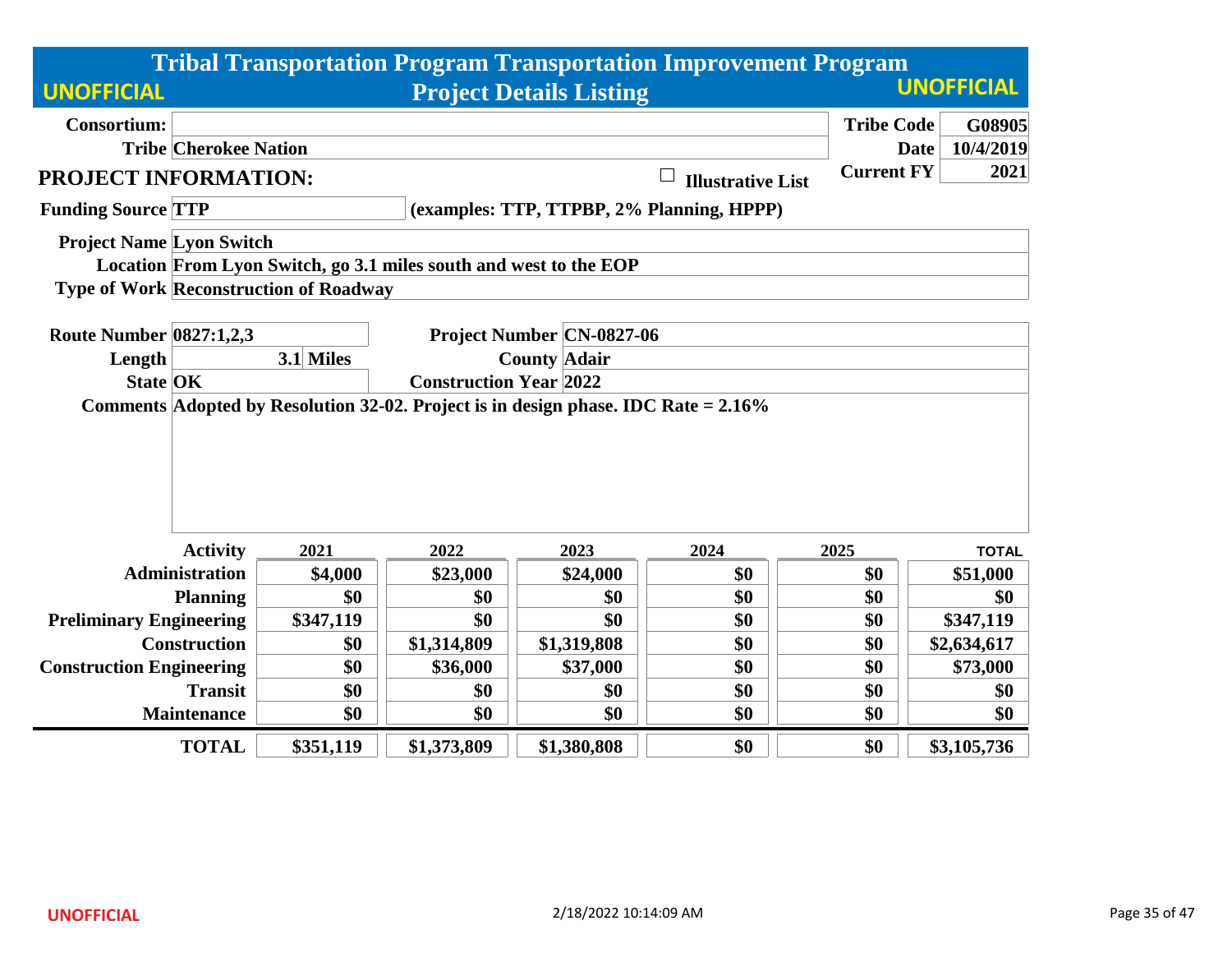|                                               |                               |                        |                                           | <b>Tribal Transportation Program Transportation Improvement Program</b>                                          |                   |                   |  |  |  |
|-----------------------------------------------|-------------------------------|------------------------|-------------------------------------------|------------------------------------------------------------------------------------------------------------------|-------------------|-------------------|--|--|--|
| <b>UNOFFICIAL</b>                             |                               |                        | <b>Project Details Listing</b>            |                                                                                                                  |                   | <b>UNOFFICIAL</b> |  |  |  |
| <b>Consortium:</b>                            |                               |                        |                                           |                                                                                                                  | <b>Tribe Code</b> | G08905            |  |  |  |
| <b>Tribe Cherokee Nation</b>                  |                               |                        |                                           |                                                                                                                  | <b>Date</b>       | 10/4/2019         |  |  |  |
| PROJECT INFORMATION:                          |                               |                        |                                           | <b>Illustrative List</b>                                                                                         | <b>Current FY</b> | 2021              |  |  |  |
| <b>Funding Source TTP</b>                     |                               |                        | (examples: TTP, TTPBP, 2% Planning, HPPP) |                                                                                                                  |                   |                   |  |  |  |
| <b>Project Name Kansas-Dry Creek</b>          |                               |                        |                                           | Location Beginning 3 miles north of the Town of Kansas on US-59, go 2 miles west to the JCT of Daytown-Dry Creek |                   |                   |  |  |  |
| <b>Type of Work Reconstruction of Roadway</b> |                               |                        |                                           |                                                                                                                  |                   |                   |  |  |  |
| Route Number 0704:1,2,3,4                     |                               |                        | <b>Project Number CN-0704-07</b>          |                                                                                                                  |                   |                   |  |  |  |
| Length                                        | 2 Miles                       | <b>County Delaware</b> |                                           |                                                                                                                  |                   |                   |  |  |  |
| <b>State OK</b>                               | <b>Construction Year 2022</b> |                        |                                           |                                                                                                                  |                   |                   |  |  |  |
| <b>Activity</b>                               | 2021                          | 2022                   | 2023                                      | 2024                                                                                                             | 2025              | <b>TOTAL</b>      |  |  |  |
| <b>Administration</b>                         | \$4,000                       | \$70,000               | \$0                                       | \$0                                                                                                              | \$0               | \$74,000          |  |  |  |
| <b>Planning</b>                               | \$0                           | \$0                    | \$0                                       | \$0                                                                                                              | \$0               | \$0               |  |  |  |
| <b>Preliminary Engineering</b>                | \$364,116                     | \$0                    | \$0                                       | \$0                                                                                                              | \$0               | \$364,116         |  |  |  |
| <b>Construction</b>                           | \$0                           | \$2,000,000            | \$0                                       | \$0                                                                                                              | \$0               | \$2,000,000       |  |  |  |
| <b>Construction Engineering</b>               | \$0                           | \$70,000               | \$0                                       | \$0                                                                                                              | \$0               | \$70,000          |  |  |  |
| <b>Transit</b>                                | \$0                           | \$0                    | \$0                                       | \$0                                                                                                              | \$0               | \$0               |  |  |  |
| <b>Maintenance</b>                            | \$0                           | \$0                    | \$0                                       | \$0                                                                                                              | \$0               | \$0               |  |  |  |
| <b>TOTAL</b>                                  | \$368,116                     | \$2,140,000            | \$0                                       | \$0                                                                                                              | \$0               | \$2,508,116       |  |  |  |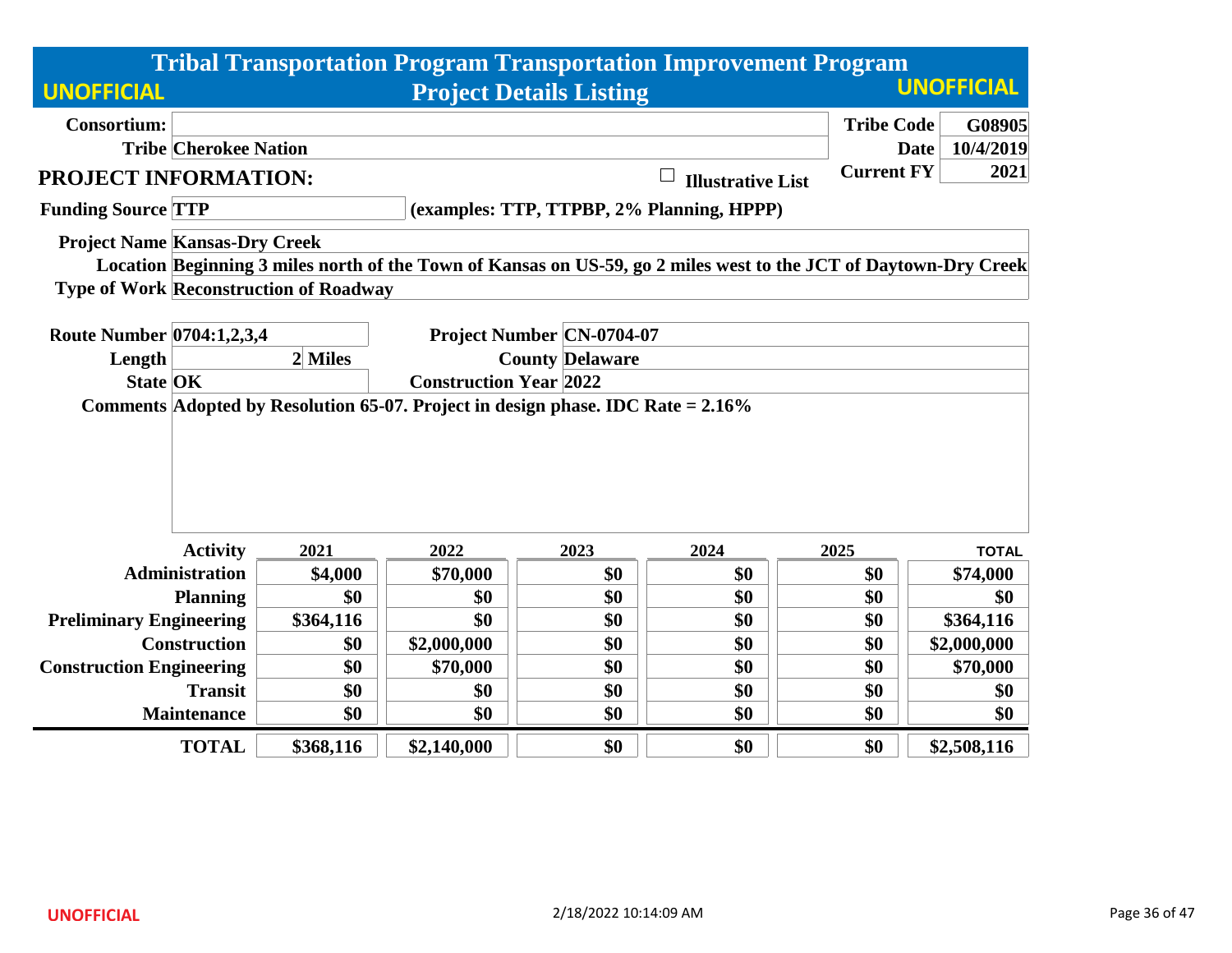|                                 |                              |                                               |           |                                | <b>Tribal Transportation Program Transportation Improvement Program</b>                                                                                                                                                   |                   |                          |
|---------------------------------|------------------------------|-----------------------------------------------|-----------|--------------------------------|---------------------------------------------------------------------------------------------------------------------------------------------------------------------------------------------------------------------------|-------------------|--------------------------|
| <b>UNOFFICIAL</b>               |                              |                                               |           | <b>Project Details Listing</b> |                                                                                                                                                                                                                           |                   | <b>UNOFFICIAL</b>        |
| <b>Consortium:</b>              |                              |                                               |           |                                |                                                                                                                                                                                                                           | <b>Tribe Code</b> | G08905                   |
|                                 | <b>Tribe Cherokee Nation</b> |                                               |           |                                |                                                                                                                                                                                                                           |                   | 10/4/2019<br><b>Date</b> |
| PROJECT INFORMATION:            |                              |                                               |           |                                | <b>Illustrative List</b>                                                                                                                                                                                                  | <b>Current FY</b> | 2021                     |
| <b>Funding Source TTP</b>       |                              |                                               |           |                                | (examples: TTP, TTPBP, 2% Planning, HPPP)                                                                                                                                                                                 |                   |                          |
| <b>Project Name Bunch Road</b>  |                              |                                               |           |                                |                                                                                                                                                                                                                           |                   |                          |
|                                 |                              |                                               |           |                                | Location From Bunch-Henderson Road about 0.6 miles north of the Adair/Sequoyah County line, go east 1.0 mile                                                                                                              |                   |                          |
|                                 |                              | <b>Type of Work Reconstruction of Roadway</b> |           |                                |                                                                                                                                                                                                                           |                   |                          |
| <b>Route Number 0852:1</b>      |                              |                                               |           | Project Number CN-0852-11      |                                                                                                                                                                                                                           |                   |                          |
| Length                          |                              | 1 Miles                                       |           |                                |                                                                                                                                                                                                                           |                   |                          |
| <b>State OK</b>                 |                              |                                               |           |                                |                                                                                                                                                                                                                           |                   |                          |
|                                 | 2.16%                        |                                               |           |                                | Comments Adopted by Resolution 59-11. Project has been scaled back from 5.9 miles to 1.0 mile because a good<br>portion of the existing roadway lies within railroad right-of-way. Project is in design phase. IDC Rate = |                   |                          |
|                                 | <b>Activity</b>              | 2021                                          | 2022      | 2023                           | 2024                                                                                                                                                                                                                      | 2025              | <b>TOTAL</b>             |
|                                 | <b>Administration</b>        | \$2,000                                       | \$2,000   | \$44,000                       | \$0                                                                                                                                                                                                                       | \$0               | \$48,000                 |
|                                 | <b>Planning</b>              | \$0                                           | \$0       | \$0                            | \$0                                                                                                                                                                                                                       | \$0               | \$0                      |
| <b>Preliminary Engineering</b>  |                              | \$181,700                                     | \$181,701 | \$0                            | \$0                                                                                                                                                                                                                       | \$0               | \$363,401                |
|                                 | <b>Construction</b>          | \$0                                           | \$0       | \$1,000,000                    | \$0                                                                                                                                                                                                                       | \$0               | \$1,000,000              |
| <b>Construction Engineering</b> |                              | \$0                                           | \$0       | \$50,000                       | \$0                                                                                                                                                                                                                       | \$0               | \$50,000                 |
|                                 | <b>Transit</b>               | \$0                                           | \$0       | \$0                            | \$0                                                                                                                                                                                                                       | \$0               | \$0                      |
|                                 | <b>Maintenance</b>           | \$0                                           | \$0       | \$0                            | \$0                                                                                                                                                                                                                       | \$0               | \$0                      |
|                                 | <b>TOTAL</b>                 | \$183,700                                     | \$183,701 | \$1,094,000                    | \$0                                                                                                                                                                                                                       | \$0               | \$1,461,401              |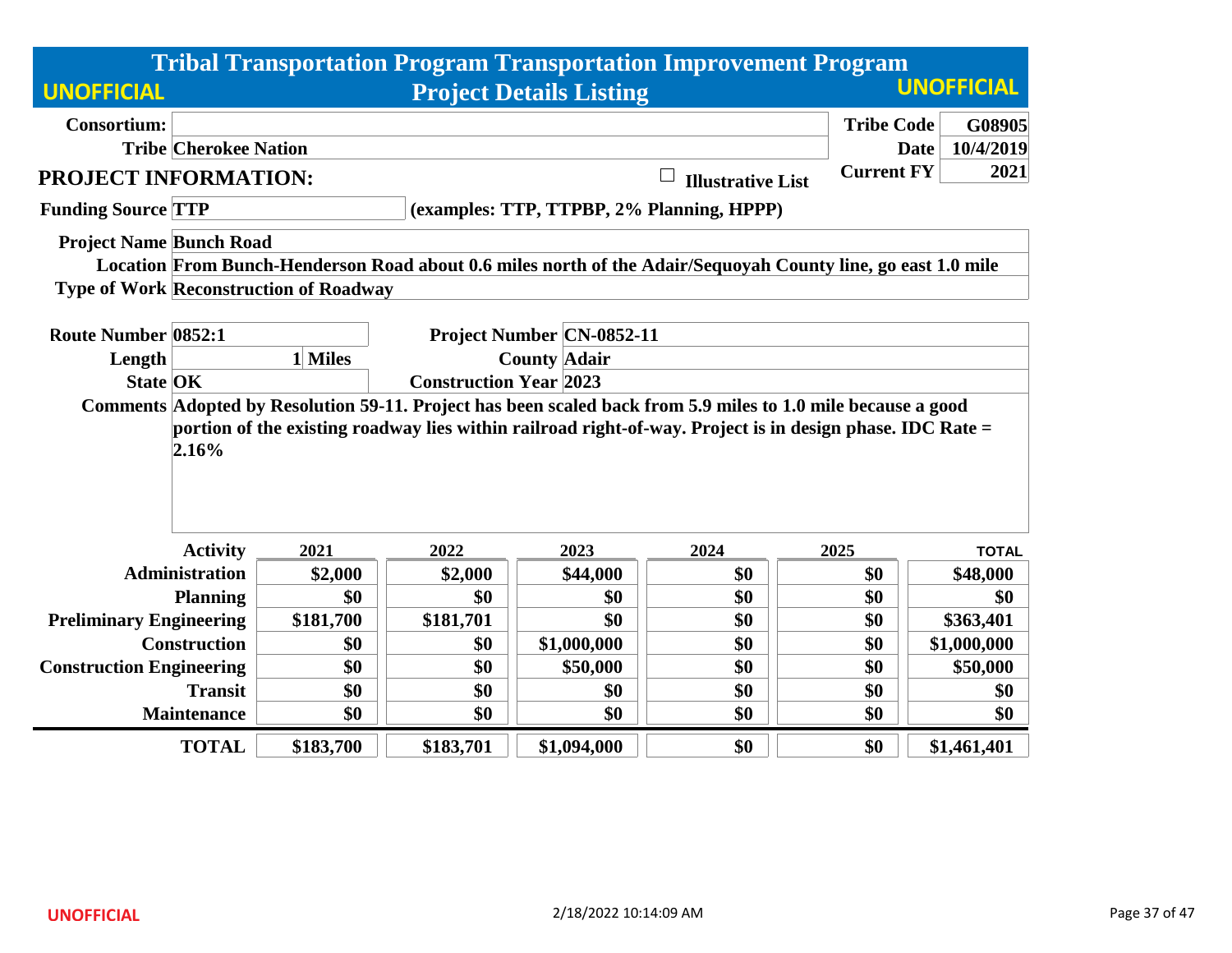|                                       |                                                                                                                                                                                                                                                                                                                               |                                                  |                                                                           |                                | <b>Tribal Transportation Program Transportation Improvement Program</b> |                   |                          |  |  |  |
|---------------------------------------|-------------------------------------------------------------------------------------------------------------------------------------------------------------------------------------------------------------------------------------------------------------------------------------------------------------------------------|--------------------------------------------------|---------------------------------------------------------------------------|--------------------------------|-------------------------------------------------------------------------|-------------------|--------------------------|--|--|--|
| <b>UNOFFICIAL</b>                     |                                                                                                                                                                                                                                                                                                                               |                                                  |                                                                           | <b>Project Details Listing</b> |                                                                         |                   | <b>UNOFFICIAL</b>        |  |  |  |
| <b>Consortium:</b>                    |                                                                                                                                                                                                                                                                                                                               |                                                  |                                                                           |                                |                                                                         | <b>Tribe Code</b> | G08905                   |  |  |  |
|                                       | <b>Tribe Cherokee Nation</b>                                                                                                                                                                                                                                                                                                  |                                                  |                                                                           |                                |                                                                         |                   | 10/4/2019<br><b>Date</b> |  |  |  |
| PROJECT INFORMATION:                  |                                                                                                                                                                                                                                                                                                                               |                                                  |                                                                           |                                | <b>Illustrative List</b>                                                | <b>Current FY</b> | 2021                     |  |  |  |
| <b>Funding Source TTP;TTP Bridge;</b> |                                                                                                                                                                                                                                                                                                                               |                                                  |                                                                           |                                | (examples: TTP, TTPBP, 2% Planning, HPPP)                               |                   |                          |  |  |  |
|                                       |                                                                                                                                                                                                                                                                                                                               | Project Name Rocky Mt. Schhool Loop Bridge (#36) |                                                                           |                                |                                                                         |                   |                          |  |  |  |
|                                       |                                                                                                                                                                                                                                                                                                                               |                                                  | Location At the north end of the Rocky Mt. School Road over Smith Hollow. |                                |                                                                         |                   |                          |  |  |  |
| <b>Type of Work Reconstruction</b>    |                                                                                                                                                                                                                                                                                                                               |                                                  |                                                                           |                                |                                                                         |                   |                          |  |  |  |
|                                       |                                                                                                                                                                                                                                                                                                                               |                                                  |                                                                           |                                |                                                                         |                   |                          |  |  |  |
| <b>Route Number 0888:2</b>            |                                                                                                                                                                                                                                                                                                                               | <b>Project Number CN-0888-09-BR</b>              |                                                                           |                                |                                                                         |                   |                          |  |  |  |
| Length                                |                                                                                                                                                                                                                                                                                                                               | 0.007007 Miles                                   | <b>County Adair</b>                                                       |                                |                                                                         |                   |                          |  |  |  |
| <b>State OK</b>                       |                                                                                                                                                                                                                                                                                                                               | <b>Construction Year 2022</b>                    |                                                                           |                                |                                                                         |                   |                          |  |  |  |
|                                       | Comments Adopted by Resolution 74-09 as a part of the Rocky Mt. School Loop Road Project. The proposed<br>construction funding sources are: \$902,184 in TTPBP and \$286,546 coming from the Nation's TTP<br>allocation. Bridge Project is ready to let upon the next tree cleering opportunity (Nov 21). IDC Rate =<br>2.16% |                                                  |                                                                           |                                |                                                                         |                   |                          |  |  |  |
|                                       | <b>Activity</b>                                                                                                                                                                                                                                                                                                               | 2021                                             | 2022                                                                      | 2023                           | 2024                                                                    | 2025              | <b>TOTAL</b>             |  |  |  |
|                                       | <b>Administration</b>                                                                                                                                                                                                                                                                                                         | \$0                                              | \$30,000                                                                  | \$0                            | \$0                                                                     | \$0               | \$30,000                 |  |  |  |
|                                       | <b>Planning</b>                                                                                                                                                                                                                                                                                                               | \$0                                              | \$0                                                                       | \$0                            | \$0                                                                     | \$0               | \$0                      |  |  |  |
| <b>Preliminary Engineering</b>        |                                                                                                                                                                                                                                                                                                                               | \$10,000                                         | \$0                                                                       | \$0                            | \$0                                                                     | \$0               | \$10,000                 |  |  |  |
|                                       | <b>Construction</b>                                                                                                                                                                                                                                                                                                           | \$0                                              | \$1,127,730                                                               | \$0                            | \$0                                                                     | \$0               | \$1,127,730              |  |  |  |
| <b>Construction Engineering</b>       |                                                                                                                                                                                                                                                                                                                               | \$0                                              | \$31,000                                                                  | \$0                            | \$0                                                                     | \$0               | \$31,000                 |  |  |  |
|                                       | <b>Transit</b>                                                                                                                                                                                                                                                                                                                | \$0                                              | \$0                                                                       | \$0                            | \$0                                                                     | \$0               | \$0                      |  |  |  |
|                                       | <b>Maintenance</b>                                                                                                                                                                                                                                                                                                            | \$0                                              | \$0                                                                       | \$0                            | \$0                                                                     | \$0               | \$0                      |  |  |  |
|                                       | <b>TOTAL</b>                                                                                                                                                                                                                                                                                                                  | \$10,000                                         | \$1,188,730                                                               | \$0                            | \$0                                                                     | \$0               | \$1,198,730              |  |  |  |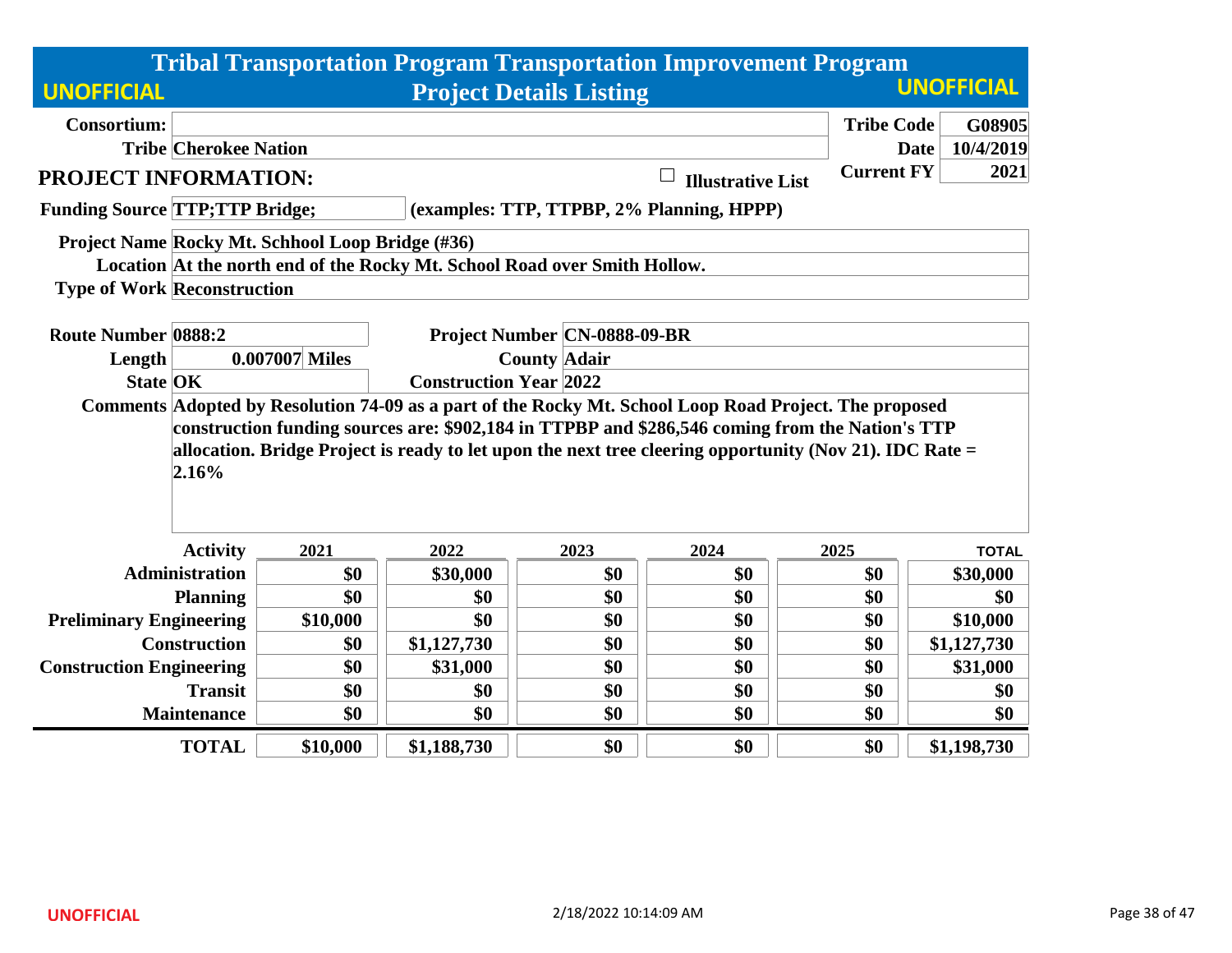|                                        |                                                                                                                                              |                                                  |                     |                                           |                          | <b>Tribal Transportation Program Transportation Improvement Program</b>                                                                                                                              |                   |  |  |  |
|----------------------------------------|----------------------------------------------------------------------------------------------------------------------------------------------|--------------------------------------------------|---------------------|-------------------------------------------|--------------------------|------------------------------------------------------------------------------------------------------------------------------------------------------------------------------------------------------|-------------------|--|--|--|
| <b>UNOFFICIAL</b>                      |                                                                                                                                              |                                                  |                     | <b>Project Details Listing</b>            |                          |                                                                                                                                                                                                      | <b>UNOFFICIAL</b> |  |  |  |
| <b>Consortium:</b>                     |                                                                                                                                              |                                                  |                     |                                           |                          | <b>Tribe Code</b>                                                                                                                                                                                    | G08905            |  |  |  |
|                                        | <b>Tribe Cherokee Nation</b>                                                                                                                 |                                                  |                     |                                           |                          | <b>Date</b>                                                                                                                                                                                          | 10/4/2019         |  |  |  |
| PROJECT INFORMATION:                   |                                                                                                                                              |                                                  |                     |                                           | <b>Illustrative List</b> | <b>Current FY</b>                                                                                                                                                                                    | 2021              |  |  |  |
| <b>Funding Source TTP; State funds</b> |                                                                                                                                              |                                                  |                     | (examples: TTP, TTPBP, 2% Planning, HPPP) |                          |                                                                                                                                                                                                      |                   |  |  |  |
| Project Name Bridge No. 56 and No. 57  |                                                                                                                                              |                                                  |                     |                                           |                          |                                                                                                                                                                                                      |                   |  |  |  |
|                                        |                                                                                                                                              |                                                  |                     |                                           |                          | Location Approximately 0.4 and 1.4 miles east of the SH-20/SH-82 junction on EW-0470 Road over Wickliffe Creek                                                                                       |                   |  |  |  |
| <b>Type of Work Reconstruction</b>     |                                                                                                                                              |                                                  |                     |                                           |                          |                                                                                                                                                                                                      |                   |  |  |  |
|                                        |                                                                                                                                              |                                                  |                     |                                           |                          |                                                                                                                                                                                                      |                   |  |  |  |
| Route Number 0639:2&4                  |                                                                                                                                              | <b>Project Number JP 28555</b><br>0.008712 Miles |                     |                                           |                          |                                                                                                                                                                                                      |                   |  |  |  |
| Length                                 |                                                                                                                                              |                                                  | <b>County Mayes</b> |                                           |                          |                                                                                                                                                                                                      |                   |  |  |  |
| <b>State OK</b>                        | <b>Construction Year 2022</b><br>Comments Aproved by the Executive Branch on 2/17/22. Cooperative project with Mayes County. The PE has been |                                                  |                     |                                           |                          |                                                                                                                                                                                                      |                   |  |  |  |
|                                        | Rate = $0\%$                                                                                                                                 |                                                  |                     |                                           |                          | completed by Mayes County and ODOT with State appropriations. ODOT will let the project and<br>administer the CE but Cherokee Nation will cover the cost of construction and CE using TTP funds. IDC |                   |  |  |  |
|                                        | <b>Activity</b>                                                                                                                              | 2021                                             | 2022                | 2023                                      | 2024                     | 2025                                                                                                                                                                                                 | <b>TOTAL</b>      |  |  |  |
|                                        | <b>Administration</b>                                                                                                                        | \$0                                              | \$0                 | \$0                                       | \$0                      | \$0                                                                                                                                                                                                  | \$0               |  |  |  |
|                                        | <b>Planning</b>                                                                                                                              | \$0                                              | \$0                 | \$0                                       | \$0                      | \$0                                                                                                                                                                                                  | \$0               |  |  |  |
| <b>Preliminary Engineering</b>         |                                                                                                                                              | \$0                                              | \$0                 | \$0                                       | \$0                      | \$0                                                                                                                                                                                                  | \$0               |  |  |  |
|                                        | <b>Construction</b>                                                                                                                          | \$0                                              | \$1,668,870         | \$0                                       | \$0                      | \$0                                                                                                                                                                                                  | \$1,668,870       |  |  |  |
| <b>Construction Engineering</b>        |                                                                                                                                              | \$0                                              | \$100,000           | \$0                                       | \$0                      | \$0                                                                                                                                                                                                  | \$100,000         |  |  |  |
|                                        | <b>Transit</b>                                                                                                                               | \$0                                              | \$0                 | \$0                                       | \$0                      | \$0                                                                                                                                                                                                  | \$0               |  |  |  |
|                                        | <b>Maintenance</b>                                                                                                                           | \$0                                              | \$0                 | \$0                                       | \$0                      | \$0                                                                                                                                                                                                  | \$0               |  |  |  |
|                                        | <b>TOTAL</b>                                                                                                                                 | \$0                                              | \$1,768,870         | \$0                                       | \$0                      | \$0                                                                                                                                                                                                  | \$1,768,870       |  |  |  |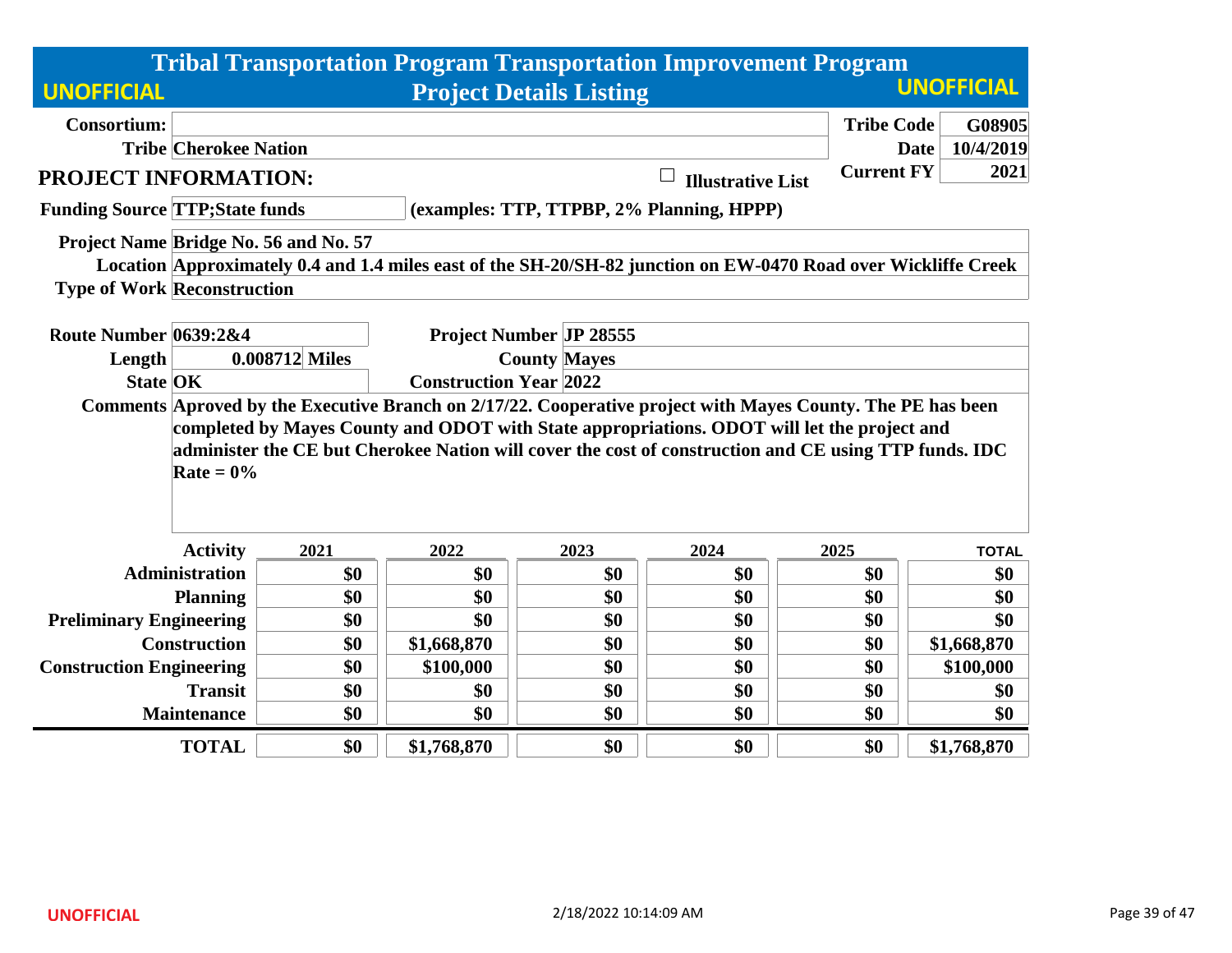|                                    |                                                                                                                                                   |                                                           |                     | <b>Tribal Transportation Program Transportation Improvement Program</b> |                          |                   |                          |  |  |
|------------------------------------|---------------------------------------------------------------------------------------------------------------------------------------------------|-----------------------------------------------------------|---------------------|-------------------------------------------------------------------------|--------------------------|-------------------|--------------------------|--|--|
| <b>UNOFFICIAL</b>                  |                                                                                                                                                   |                                                           |                     | <b>Project Details Listing</b>                                          |                          |                   | <b>UNOFFICIAL</b>        |  |  |
| <b>Consortium:</b>                 |                                                                                                                                                   |                                                           |                     |                                                                         |                          | <b>Tribe Code</b> | G08905                   |  |  |
|                                    | <b>Tribe Cherokee Nation</b>                                                                                                                      |                                                           |                     |                                                                         |                          |                   | 10/4/2019<br><b>Date</b> |  |  |
| <b>PROJECT INFORMATION:</b>        |                                                                                                                                                   |                                                           |                     |                                                                         | <b>Illustrative List</b> | <b>Current FY</b> | 2021                     |  |  |
| <b>Funding Source TTP;</b>         |                                                                                                                                                   |                                                           |                     | (examples: TTP, TTPBP, 2% Planning, HPPP)                               |                          |                   |                          |  |  |
|                                    |                                                                                                                                                   | <b>Project Name Bell School South Bridge</b>              |                     |                                                                         |                          |                   |                          |  |  |
|                                    |                                                                                                                                                   | <b>Location Approximately 1.4 miles northwest of Bell</b> |                     |                                                                         |                          |                   |                          |  |  |
| <b>Type of Work Reconstruction</b> |                                                                                                                                                   |                                                           |                     |                                                                         |                          |                   |                          |  |  |
| <b>Route Number 0802:1</b>         |                                                                                                                                                   |                                                           |                     |                                                                         |                          |                   |                          |  |  |
|                                    |                                                                                                                                                   | <b>0.085 Miles</b>                                        |                     | <b>Project Number CN-0802-09BR</b>                                      |                          |                   |                          |  |  |
| Length                             |                                                                                                                                                   |                                                           | <b>County Adair</b> |                                                                         |                          |                   |                          |  |  |
| <b>State OK</b>                    | <b>Construction Year 2020</b><br>Comments Adopted by Resolution 74-09. Bridge replacement project is complete and awaiting final claims. IDC Rate |                                                           |                     |                                                                         |                          |                   |                          |  |  |
|                                    | $= 2.16\%$                                                                                                                                        |                                                           |                     |                                                                         |                          |                   |                          |  |  |
|                                    | <b>Activity</b>                                                                                                                                   | 2021                                                      | 2022                | 2023                                                                    | 2024                     | 2025              | <b>TOTAL</b>             |  |  |
|                                    | <b>Administration</b>                                                                                                                             | \$1,000                                                   | \$0                 | \$0                                                                     | \$0                      | \$0               | \$1,000                  |  |  |
|                                    | <b>Planning</b>                                                                                                                                   | \$0                                                       | \$0                 | \$0                                                                     | \$0                      | \$0               | \$0                      |  |  |
| <b>Preliminary Engineering</b>     |                                                                                                                                                   | \$0                                                       | \$0                 | \$0                                                                     | \$0                      | \$0               | \$0                      |  |  |
|                                    | <b>Construction</b>                                                                                                                               | \$72,057                                                  | \$0                 | \$0                                                                     | \$0                      | \$0               | \$72,057                 |  |  |
| <b>Construction Engineering</b>    |                                                                                                                                                   | \$1,000                                                   | \$0                 | \$0                                                                     | \$0                      | \$0               | \$1,000                  |  |  |
|                                    | <b>Transit</b>                                                                                                                                    | \$0                                                       | \$0                 | \$0                                                                     | \$0                      | \$0               | \$0                      |  |  |
|                                    | <b>Maintenance</b>                                                                                                                                | \$0                                                       | \$0                 | \$0                                                                     | \$0                      | \$0               | \$0                      |  |  |
|                                    | <b>TOTAL</b>                                                                                                                                      | \$74,057                                                  | \$0                 | \$0                                                                     | \$0                      | \$0               | \$74,057                 |  |  |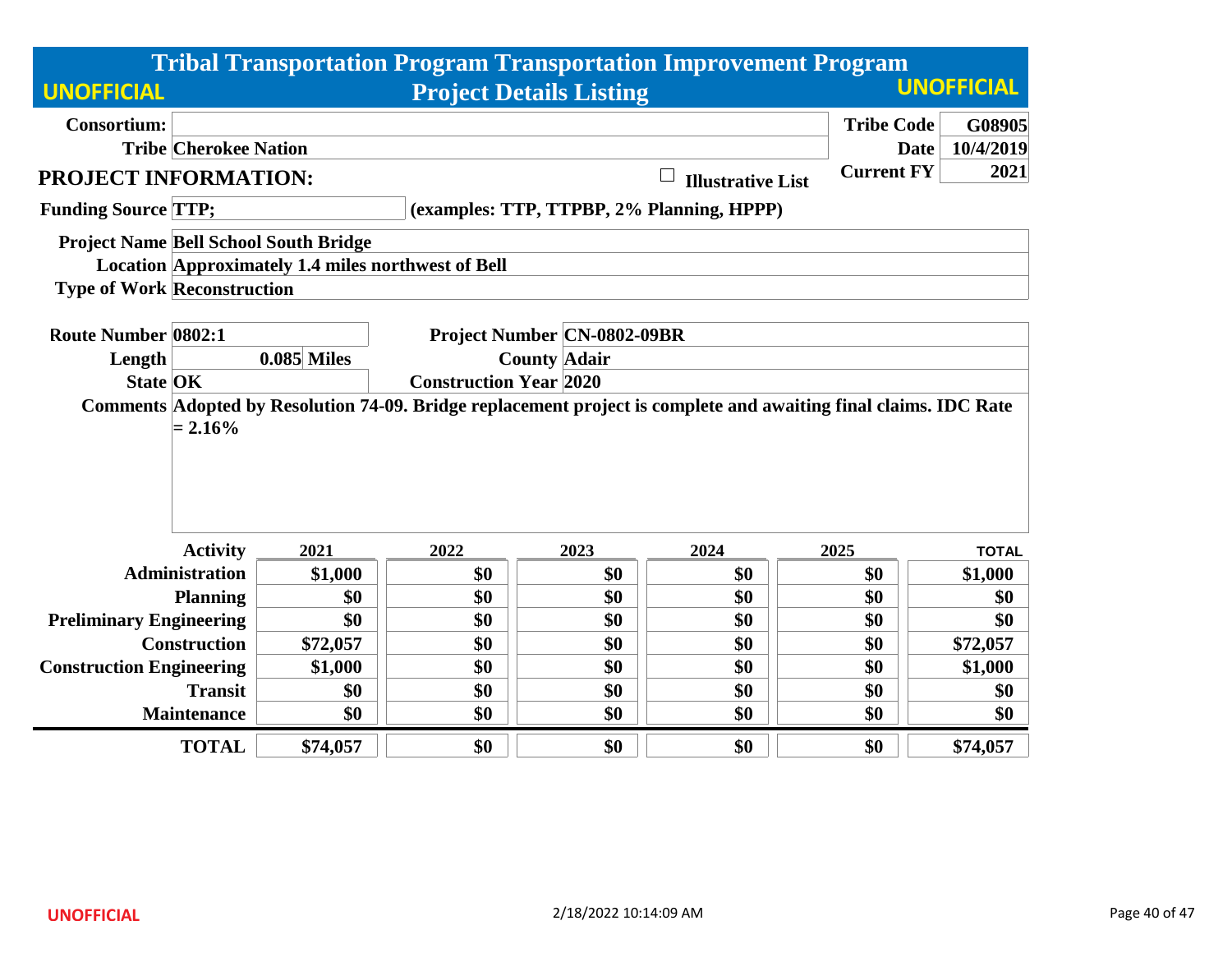|                                    |                              |                                                                 |                                 | <b>Tribal Transportation Program Transportation Improvement Program</b>                                                                                                                         |                          |                   |                          |  |  |
|------------------------------------|------------------------------|-----------------------------------------------------------------|---------------------------------|-------------------------------------------------------------------------------------------------------------------------------------------------------------------------------------------------|--------------------------|-------------------|--------------------------|--|--|
| <b>UNOFFICIAL</b>                  |                              |                                                                 |                                 | <b>Project Details Listing</b>                                                                                                                                                                  |                          |                   | <b>UNOFFICIAL</b>        |  |  |
| <b>Consortium:</b>                 |                              |                                                                 |                                 |                                                                                                                                                                                                 |                          | <b>Tribe Code</b> | G08905                   |  |  |
|                                    | <b>Tribe Cherokee Nation</b> |                                                                 |                                 |                                                                                                                                                                                                 |                          |                   | 10/4/2019<br><b>Date</b> |  |  |
| PROJECT INFORMATION:               |                              |                                                                 |                                 |                                                                                                                                                                                                 | <b>Illustrative List</b> | <b>Current FY</b> | 2021                     |  |  |
| <b>Funding Source TTP;</b>         |                              |                                                                 |                                 | (examples: TTP, TTPBP, 2% Planning, HPPP)                                                                                                                                                       |                          |                   |                          |  |  |
|                                    |                              | <b>Project Name Northeast Ft. Gibson and Extension Phase II</b> |                                 |                                                                                                                                                                                                 |                          |                   |                          |  |  |
|                                    |                              |                                                                 |                                 | Location From the junction of 4-Mile Road and EW-0830 Road, proceed east 2.0 miles.                                                                                                             |                          |                   |                          |  |  |
| <b>Type of Work Reconstruction</b> |                              |                                                                 |                                 |                                                                                                                                                                                                 |                          |                   |                          |  |  |
| Route Number 0932: 1, 2, and 3     |                              |                                                                 |                                 | Project Number CN-0932-06-2                                                                                                                                                                     |                          |                   |                          |  |  |
| Length                             |                              | <b>2.002 Miles</b>                                              | <b>County Cherokee/Muskogee</b> |                                                                                                                                                                                                 |                          |                   |                          |  |  |
| <b>State OK</b>                    |                              |                                                                 | <b>Construction Year 2020</b>   |                                                                                                                                                                                                 |                          |                   |                          |  |  |
|                                    |                              |                                                                 |                                 | Comments Adopted by resolutions 32-02 and 65-07. PE was completed under Phase I. Phase II is scheduled to<br>commence construction near the end of construction of Phase I. IDC Rate $= 2.16\%$ |                          |                   |                          |  |  |
|                                    | <b>Activity</b>              | 2021                                                            | 2022                            | 2023                                                                                                                                                                                            | 2024                     | 2025              | <b>TOTAL</b>             |  |  |
|                                    | <b>Administration</b>        | \$50,000                                                        | \$1,000                         | \$0                                                                                                                                                                                             | \$0                      | \$0               | \$51,000                 |  |  |
|                                    | <b>Planning</b>              | \$0                                                             | \$0                             | \$0                                                                                                                                                                                             | \$0                      | \$0               | \$0                      |  |  |
| <b>Preliminary Engineering</b>     |                              | \$0                                                             | \$0                             | \$0                                                                                                                                                                                             | \$0                      | \$0               | \$0                      |  |  |
|                                    | <b>Construction</b>          | \$3,250,000                                                     | \$5,000                         | \$0                                                                                                                                                                                             | \$0                      | \$0               | \$3,255,000              |  |  |
| <b>Construction Engineering</b>    |                              | \$15,000                                                        | \$1,000                         | \$1,000                                                                                                                                                                                         | \$0                      | \$0               | \$17,000                 |  |  |
|                                    | <b>Transit</b>               | \$0                                                             | \$0                             | \$0                                                                                                                                                                                             | \$0                      | \$0               | \$0                      |  |  |
|                                    | <b>Maintenance</b>           | \$0                                                             | \$0                             | \$0                                                                                                                                                                                             | \$0                      | \$0               | \$0                      |  |  |
|                                    | <b>TOTAL</b>                 | \$3,315,000                                                     | \$7,000                         | \$1,000                                                                                                                                                                                         | \$0                      | \$0               | \$3,323,000              |  |  |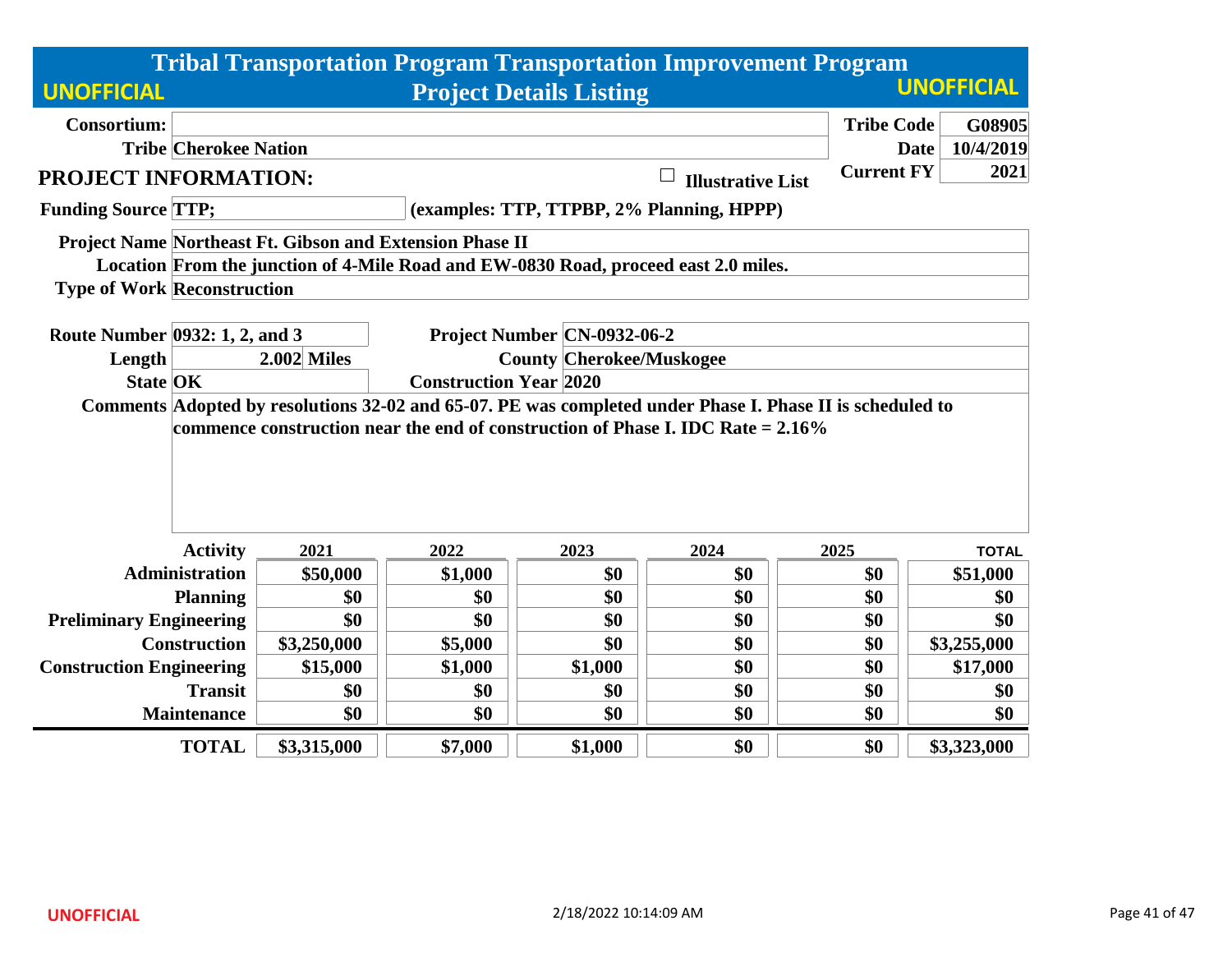|                                                |                                                                                                                                                                                                                                                                                                    |            |                     |                                | <b>Tribal Transportation Program Transportation Improvement Program</b>               |                   |                          |  |  |  |
|------------------------------------------------|----------------------------------------------------------------------------------------------------------------------------------------------------------------------------------------------------------------------------------------------------------------------------------------------------|------------|---------------------|--------------------------------|---------------------------------------------------------------------------------------|-------------------|--------------------------|--|--|--|
| <b>UNOFFICIAL</b>                              |                                                                                                                                                                                                                                                                                                    |            |                     | <b>Project Details Listing</b> |                                                                                       |                   | <b>UNOFFICIAL</b>        |  |  |  |
| <b>Consortium:</b>                             |                                                                                                                                                                                                                                                                                                    |            |                     |                                |                                                                                       | <b>Tribe Code</b> | G08905                   |  |  |  |
|                                                | <b>Tribe Cherokee Nation</b>                                                                                                                                                                                                                                                                       |            |                     |                                |                                                                                       |                   | <b>Date</b><br>10/4/2019 |  |  |  |
| PROJECT INFORMATION:                           |                                                                                                                                                                                                                                                                                                    |            |                     |                                | $\blacktriangledown$<br><b>Illustrative List</b>                                      | <b>Current FY</b> | 2021                     |  |  |  |
| <b>Funding Source TTP Bridge; County Funds</b> |                                                                                                                                                                                                                                                                                                    |            |                     |                                | (examples: TTP, TTPBP, 2% Planning, HPPP)                                             |                   |                          |  |  |  |
| <b>Project Name Bridge No. 249</b>             |                                                                                                                                                                                                                                                                                                    |            |                     |                                |                                                                                       |                   |                          |  |  |  |
|                                                |                                                                                                                                                                                                                                                                                                    |            |                     |                                | Location From 1.6 miles north of Collinsville on N. 137th E. Ave. over Horsepen Creek |                   |                          |  |  |  |
| <b>Type of Work Reconstruction</b>             |                                                                                                                                                                                                                                                                                                    |            |                     |                                |                                                                                       |                   |                          |  |  |  |
|                                                |                                                                                                                                                                                                                                                                                                    |            |                     |                                |                                                                                       |                   |                          |  |  |  |
| <b>Route Number 1101:4</b>                     |                                                                                                                                                                                                                                                                                                    |            |                     | Project Number JP-33566(04)    |                                                                                       |                   |                          |  |  |  |
| Length                                         |                                                                                                                                                                                                                                                                                                    | 0.05 Miles | <b>County Tulsa</b> |                                |                                                                                       |                   |                          |  |  |  |
| <b>State OK</b>                                | <b>Construction Year 2022</b>                                                                                                                                                                                                                                                                      |            |                     |                                |                                                                                       |                   |                          |  |  |  |
|                                                | Comments Adopted by resolution 29-19. Tulsa County has completed the PE and will contribute the balance of<br>construction costs over the TTPBP \$1-million-dollar cap. Total estimate is \$2,067,656.00. Upon successful<br>award, ODOT will let the project and perform the CE. IDC Rate $= 0\%$ |            |                     |                                |                                                                                       |                   |                          |  |  |  |
|                                                | <b>Activity</b>                                                                                                                                                                                                                                                                                    | 2021       | 2022                | 2023                           | 2024                                                                                  | 2025              | <b>TOTAL</b>             |  |  |  |
|                                                | <b>Administration</b>                                                                                                                                                                                                                                                                              | \$0        | \$0                 | \$0                            | \$0                                                                                   | \$0               | \$0                      |  |  |  |
|                                                | <b>Planning</b>                                                                                                                                                                                                                                                                                    | \$0        | \$0                 | \$0                            | \$0                                                                                   | \$0               | \$0                      |  |  |  |
| <b>Preliminary Engineering</b>                 |                                                                                                                                                                                                                                                                                                    | \$0        | \$0                 | \$0                            | \$0                                                                                   | \$0               | \$0                      |  |  |  |
|                                                | <b>Construction</b>                                                                                                                                                                                                                                                                                | \$0        | \$2,047,656         | \$0                            | \$0                                                                                   | \$0               | \$2,047,656              |  |  |  |
| <b>Construction Engineering</b>                |                                                                                                                                                                                                                                                                                                    | \$0        | \$20,000            | \$0                            | \$0                                                                                   | \$0               | \$20,000                 |  |  |  |
|                                                | <b>Transit</b>                                                                                                                                                                                                                                                                                     | \$0        | \$0                 | \$0                            | \$0                                                                                   | \$0               | \$0                      |  |  |  |
|                                                | <b>Maintenance</b>                                                                                                                                                                                                                                                                                 | \$0        | \$0                 | \$0                            | \$0                                                                                   | \$0               | \$0                      |  |  |  |
|                                                | <b>TOTAL</b>                                                                                                                                                                                                                                                                                       | \$0        | \$2,067,656         | \$0                            | \$0                                                                                   | \$0               | \$2,067,656              |  |  |  |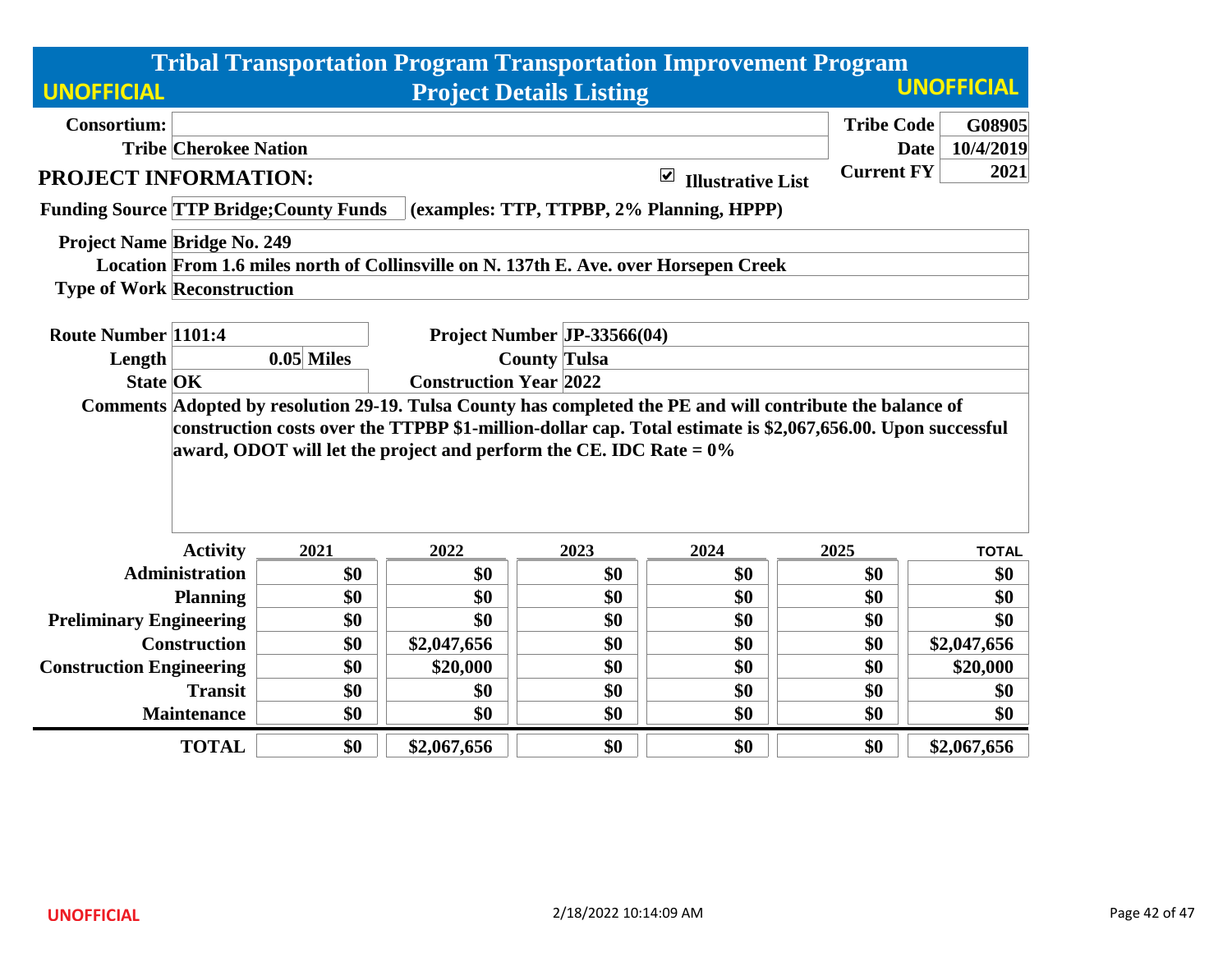|                                    |                                                                                                                                 |              |                                                                    |                                | <b>Tribal Transportation Program Transportation Improvement Program</b>          |                   |                                    |  |  |
|------------------------------------|---------------------------------------------------------------------------------------------------------------------------------|--------------|--------------------------------------------------------------------|--------------------------------|----------------------------------------------------------------------------------|-------------------|------------------------------------|--|--|
| <b>UNOFFICIAL</b>                  |                                                                                                                                 |              |                                                                    | <b>Project Details Listing</b> |                                                                                  |                   | <b>UNOFFICIAL</b>                  |  |  |
| <b>Consortium:</b>                 | <b>Tribe Cherokee Nation</b>                                                                                                    |              |                                                                    |                                |                                                                                  | <b>Tribe Code</b> | G08905<br>10/4/2019<br><b>Date</b> |  |  |
| <b>PROJECT INFORMATION:</b>        |                                                                                                                                 |              |                                                                    |                                | <b>Illustrative List</b>                                                         | <b>Current FY</b> | 2021                               |  |  |
|                                    |                                                                                                                                 |              |                                                                    |                                | Funding Source FHWA TTP Administrative (examples: TTP, TTPBP, 2% Planning, HPPP) |                   |                                    |  |  |
|                                    |                                                                                                                                 |              | <b>Project Name Project Related Administrative Expenses (PRAE)</b> |                                |                                                                                  |                   |                                    |  |  |
| <b>Location N/A</b>                |                                                                                                                                 |              |                                                                    |                                |                                                                                  |                   |                                    |  |  |
| <b>Type of Work Administration</b> |                                                                                                                                 |              |                                                                    |                                |                                                                                  |                   |                                    |  |  |
| <b>Route Number N/A</b>            |                                                                                                                                 |              | <b>Project Number N/A</b>                                          |                                |                                                                                  |                   |                                    |  |  |
| Length                             |                                                                                                                                 | <b>Miles</b> |                                                                    |                                |                                                                                  |                   |                                    |  |  |
|                                    |                                                                                                                                 |              |                                                                    |                                |                                                                                  |                   |                                    |  |  |
|                                    | <b>Construction Year N/A</b><br><b>State OK</b><br>Comments Estimated project related administrative expenses. IDC Rate = 2.16% |              |                                                                    |                                |                                                                                  |                   |                                    |  |  |
|                                    |                                                                                                                                 |              |                                                                    |                                |                                                                                  |                   |                                    |  |  |
|                                    |                                                                                                                                 |              |                                                                    |                                |                                                                                  |                   |                                    |  |  |
|                                    |                                                                                                                                 |              |                                                                    |                                |                                                                                  |                   |                                    |  |  |
|                                    |                                                                                                                                 |              |                                                                    |                                |                                                                                  |                   |                                    |  |  |
|                                    | <b>Activity</b>                                                                                                                 | 2021         | 2022                                                               | 2023                           | 2024                                                                             | 2025              | <b>TOTAL</b>                       |  |  |
|                                    | <b>Administration</b>                                                                                                           | \$147,347    | \$52,552                                                           | \$52,552                       | \$52,552                                                                         | \$52,552          | \$357,555                          |  |  |
|                                    | <b>Planning</b>                                                                                                                 | \$0          | \$0                                                                | \$0                            | \$0                                                                              | \$0               | \$0                                |  |  |
| <b>Preliminary Engineering</b>     |                                                                                                                                 | \$0          | \$0                                                                | \$0                            | \$0                                                                              | \$0               | \$0                                |  |  |
|                                    | <b>Construction</b>                                                                                                             | \$0          | \$0                                                                | \$0                            | \$0                                                                              | \$0               | \$0                                |  |  |
| <b>Construction Engineering</b>    |                                                                                                                                 | \$0          | \$0                                                                | \$0                            | \$0                                                                              | \$0               | \$0                                |  |  |
|                                    | <b>Transit</b>                                                                                                                  | \$0          | \$0                                                                | \$0                            | \$0                                                                              | \$0               | \$0                                |  |  |
|                                    | <b>Maintenance</b>                                                                                                              | \$0          | \$0                                                                | \$0                            | \$0                                                                              | \$0               | \$0                                |  |  |
|                                    | <b>TOTAL</b>                                                                                                                    | \$147,347    | \$52,552                                                           | \$52,552                       | \$52,552                                                                         | \$52,552          | \$357,555                          |  |  |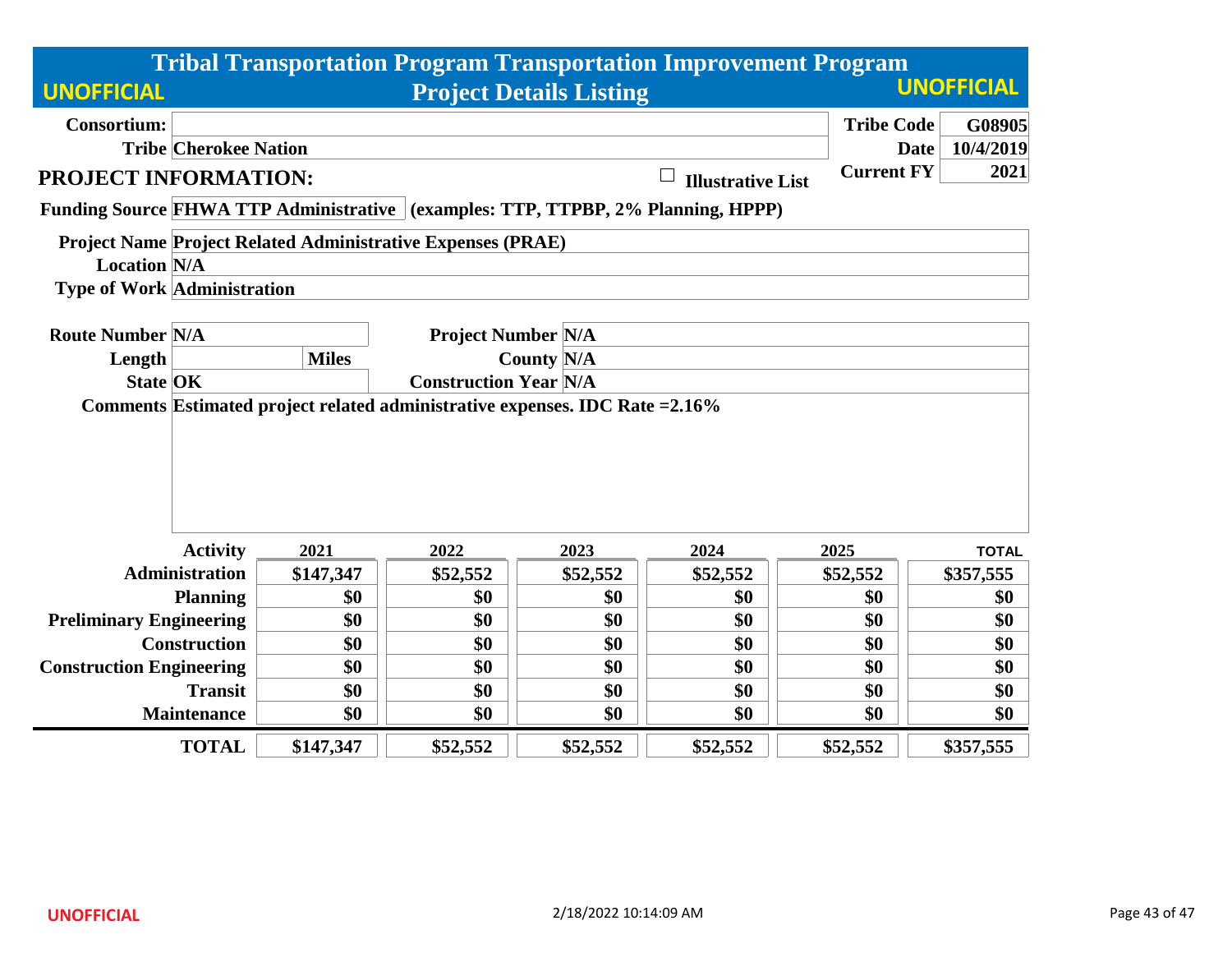|                                    |                              |                                                  |      |                                       |                                                                                              | <b>Tribal Transportation Program Transportation Improvement Program</b>                                             |                          |  |  |  |
|------------------------------------|------------------------------|--------------------------------------------------|------|---------------------------------------|----------------------------------------------------------------------------------------------|---------------------------------------------------------------------------------------------------------------------|--------------------------|--|--|--|
| <b>UNOFFICIAL</b>                  |                              |                                                  |      | <b>Project Details Listing</b>        |                                                                                              |                                                                                                                     | <b>UNOFFICIAL</b>        |  |  |  |
| <b>Consortium:</b>                 |                              |                                                  |      |                                       |                                                                                              | <b>Tribe Code</b>                                                                                                   | G08905                   |  |  |  |
|                                    | <b>Tribe Cherokee Nation</b> |                                                  |      |                                       |                                                                                              |                                                                                                                     | 10/4/2019<br><b>Date</b> |  |  |  |
| PROJECT INFORMATION:               |                              |                                                  |      |                                       | $\blacktriangledown$<br><b>Illustrative List</b>                                             | <b>Current FY</b>                                                                                                   | 2021                     |  |  |  |
| <b>Funding Source TTP</b>          |                              |                                                  |      |                                       | (examples: TTP, TTPBP, 2% Planning, HPPP)                                                    |                                                                                                                     |                          |  |  |  |
|                                    |                              | <b>Project Name Sequoyah West I and II Roads</b> |      |                                       | Location From SH-66, proceed 6.3 miles east on EW-0430 Road to the Rogers/Mayes County Line. |                                                                                                                     |                          |  |  |  |
|                                    |                              | <b>Type of Work Reconstruction of Roadway</b>    |      |                                       |                                                                                              |                                                                                                                     |                          |  |  |  |
| Route Number 0503:5,6,7/0504:1,2,3 |                              |                                                  |      | <b>Project Number CN-0503/0504-13</b> |                                                                                              |                                                                                                                     |                          |  |  |  |
| Length                             |                              | 6.3 Miles                                        |      | <b>County Rogers</b>                  |                                                                                              |                                                                                                                     |                          |  |  |  |
| <b>State OK</b>                    |                              | <b>Construction Year 2027</b>                    |      |                                       |                                                                                              |                                                                                                                     |                          |  |  |  |
|                                    | Rate $=0\%$                  |                                                  |      |                                       |                                                                                              | Comments Adopted by Resolution 56-13. PE scheduled to begin in 2025. Total planning estimate is \$7,800,000.00. IDC |                          |  |  |  |
|                                    | <b>Activity</b>              | 2021                                             | 2022 | 2023                                  | 2024                                                                                         | 2025                                                                                                                | <b>TOTAL</b>             |  |  |  |
|                                    | <b>Administration</b>        | \$0                                              | \$0  | \$0                                   | \$0                                                                                          | \$0                                                                                                                 | \$0                      |  |  |  |
|                                    | <b>Planning</b>              | \$0                                              | \$0  | \$0                                   | \$0                                                                                          | \$1,000                                                                                                             | \$1,000                  |  |  |  |
| <b>Preliminary Engineering</b>     |                              | \$0                                              | \$0  | \$0                                   | \$0                                                                                          | \$5,000                                                                                                             | \$5,000                  |  |  |  |
|                                    | <b>Construction</b>          | \$0                                              | \$0  | \$0                                   | \$0                                                                                          | \$0                                                                                                                 | \$0                      |  |  |  |
| <b>Construction Engineering</b>    |                              | \$0                                              | \$0  | \$0                                   | \$0                                                                                          | \$0                                                                                                                 | \$0                      |  |  |  |
|                                    | <b>Transit</b>               | \$0                                              | \$0  | \$0                                   | \$0                                                                                          | \$0                                                                                                                 | \$0                      |  |  |  |
|                                    | <b>Maintenance</b>           | \$0                                              | \$0  | \$0                                   | \$0                                                                                          | \$0                                                                                                                 | \$0                      |  |  |  |
|                                    | <b>TOTAL</b>                 | \$0                                              | \$0  | \$0                                   | \$0                                                                                          | \$6,000                                                                                                             | \$6,000                  |  |  |  |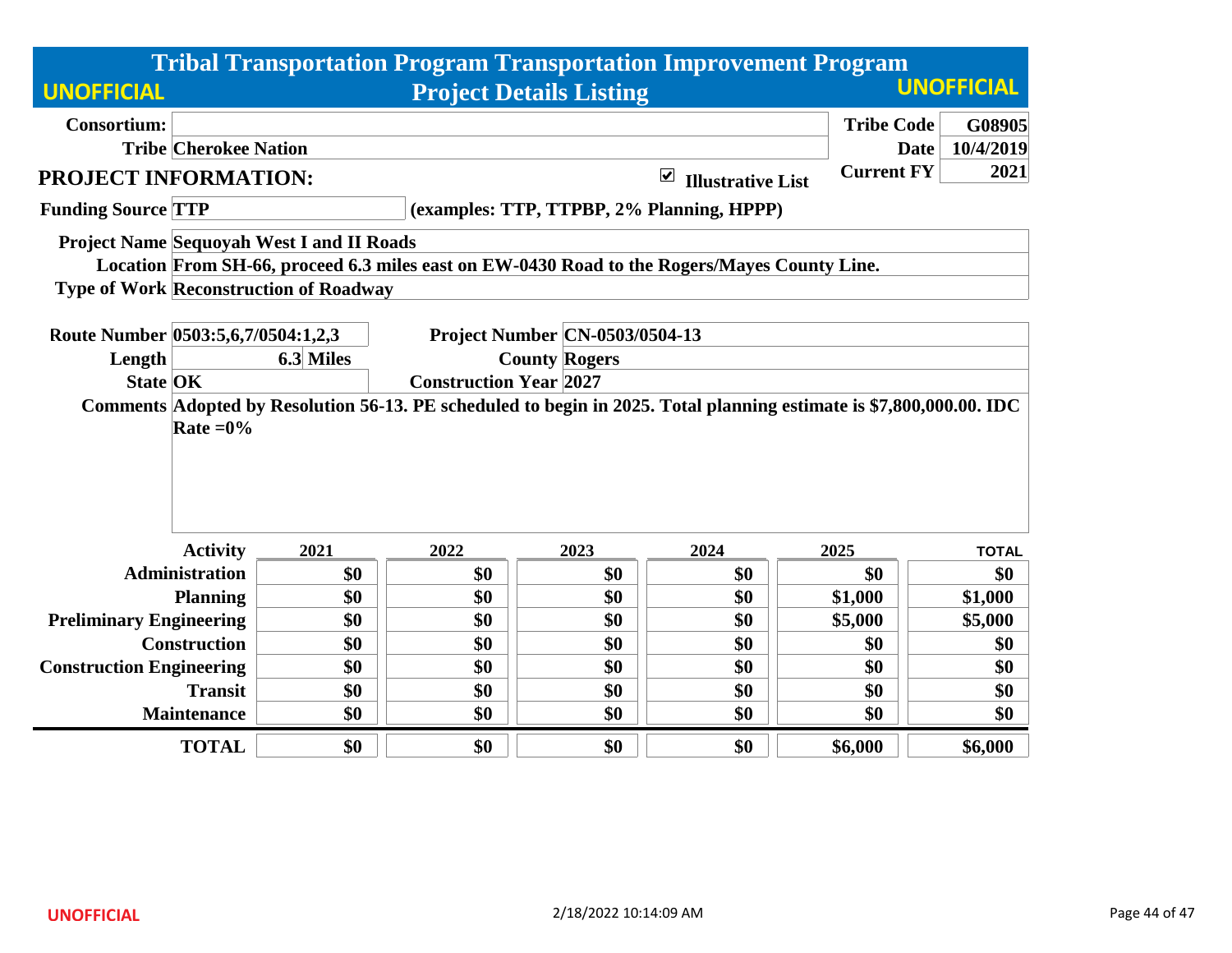|                                             |                                                                                  |                                                |           |                                | <b>Tribal Transportation Program Transportation Improvement Program</b>                                |                   |                          |  |  |
|---------------------------------------------|----------------------------------------------------------------------------------|------------------------------------------------|-----------|--------------------------------|--------------------------------------------------------------------------------------------------------|-------------------|--------------------------|--|--|
| <b>UNOFFICIAL</b>                           |                                                                                  |                                                |           | <b>Project Details Listing</b> |                                                                                                        |                   | <b>UNOFFICIAL</b>        |  |  |
| <b>Consortium:</b>                          |                                                                                  |                                                |           |                                |                                                                                                        | <b>Tribe Code</b> | G08905                   |  |  |
|                                             | <b>Tribe Cherokee Nation</b>                                                     |                                                |           |                                |                                                                                                        |                   | 10/4/2019<br><b>Date</b> |  |  |
| PROJECT INFORMATION:                        |                                                                                  |                                                |           |                                | <b>Illustrative List</b>                                                                               | <b>Current FY</b> | 2021                     |  |  |
| <b>Funding Source TTP 2% Planning;</b>      |                                                                                  |                                                |           |                                | (examples: TTP, TTPBP, 2% Planning, HPPP)                                                              |                   |                          |  |  |
| <b>Project Name Transportation Planning</b> |                                                                                  |                                                |           |                                |                                                                                                        |                   |                          |  |  |
| <b>Location N/A</b>                         |                                                                                  |                                                |           |                                |                                                                                                        |                   |                          |  |  |
|                                             |                                                                                  |                                                |           |                                | Type of Work Transportation planning activities to support long-range efforts and development of a TIP |                   |                          |  |  |
|                                             |                                                                                  |                                                |           |                                |                                                                                                        |                   |                          |  |  |
| <b>Route Number N/A</b>                     |                                                                                  | <b>Project Number N/A</b><br><b>County N/A</b> |           |                                |                                                                                                        |                   |                          |  |  |
| Length                                      |                                                                                  | <b>Miles</b>                                   |           |                                |                                                                                                        |                   |                          |  |  |
|                                             | <b>State OK</b><br><b>Construction Year N/A</b><br>Comments IDC Rate = $0.5188%$ |                                                |           |                                |                                                                                                        |                   |                          |  |  |
|                                             | <b>Activity</b>                                                                  | 2021                                           | 2022      | 2023                           | 2024                                                                                                   | 2025              | <b>TOTAL</b>             |  |  |
|                                             | <b>Administration</b>                                                            | \$0                                            | \$0       | \$0                            | \$0                                                                                                    | \$0               | \$0                      |  |  |
|                                             | <b>Planning</b>                                                                  | \$690,593                                      | \$690,593 | \$690,594                      | \$690,594                                                                                              | \$690,594         | \$3,452,968              |  |  |
| <b>Preliminary Engineering</b>              |                                                                                  | \$0                                            | \$0       | \$0                            | \$0                                                                                                    | \$0               | \$0                      |  |  |
|                                             | <b>Construction</b>                                                              | \$0                                            | \$0       | \$0                            | \$0                                                                                                    | \$0               | \$0                      |  |  |
| <b>Construction Engineering</b>             |                                                                                  | \$0                                            | \$0       | \$0                            | \$0                                                                                                    | \$0               | \$0                      |  |  |
|                                             | <b>Transit</b>                                                                   | \$0                                            | \$0       | \$0                            | \$0                                                                                                    | \$0               | \$0                      |  |  |
|                                             | <b>Maintenance</b>                                                               | \$0                                            | \$0       | \$0                            | \$0                                                                                                    | \$0               | \$0                      |  |  |
|                                             | <b>TOTAL</b>                                                                     | \$690,593                                      | \$690,593 | \$690,594                      | \$690,594                                                                                              | \$690,594         | \$3,452,968              |  |  |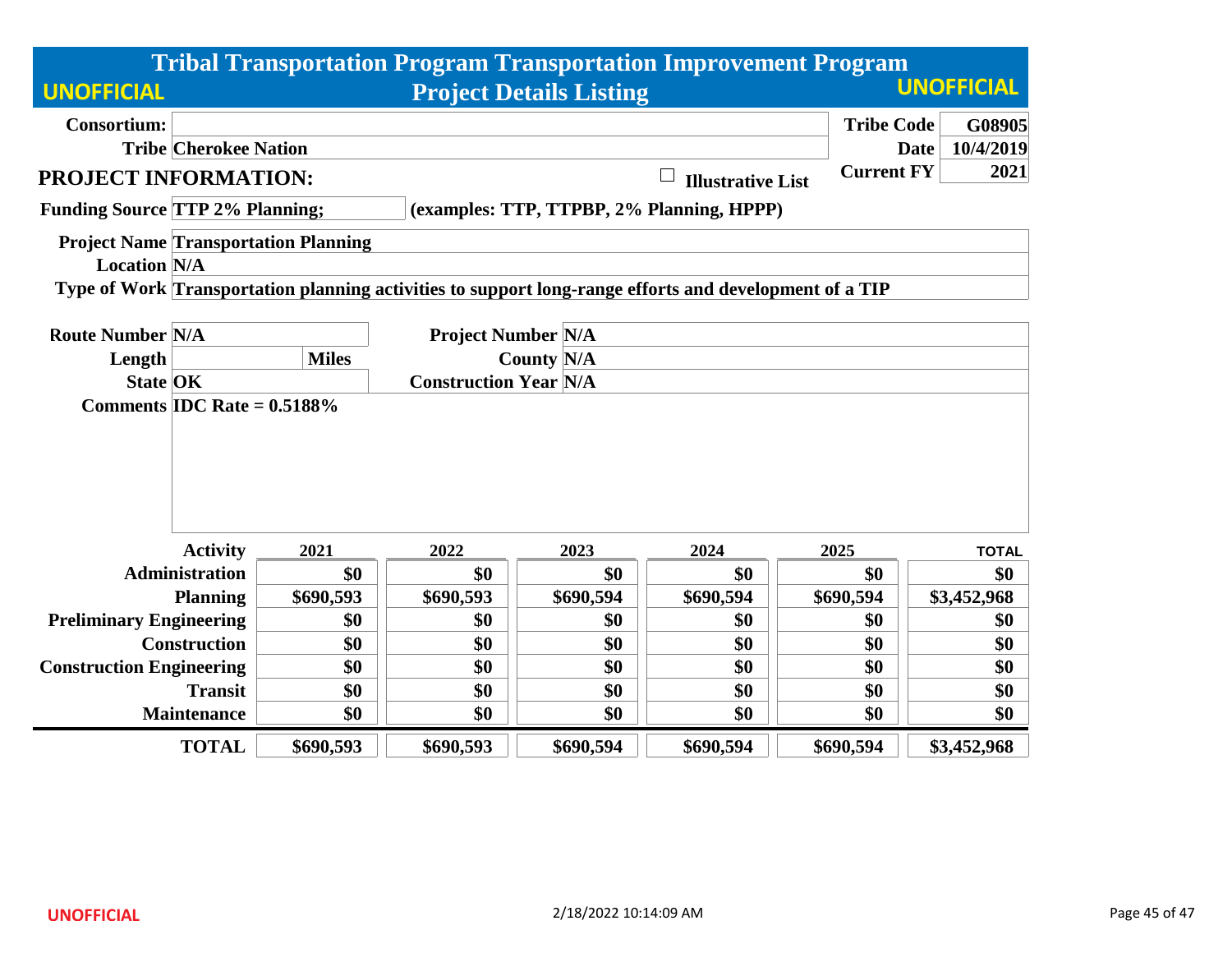|                                            |                                                                                                                                        |                                                               |                               |                                  | <b>Tribal Transportation Program Transportation Improvement Program</b> |                   |                          |  |  |
|--------------------------------------------|----------------------------------------------------------------------------------------------------------------------------------------|---------------------------------------------------------------|-------------------------------|----------------------------------|-------------------------------------------------------------------------|-------------------|--------------------------|--|--|
| <b>UNOFFICIAL</b>                          |                                                                                                                                        |                                                               |                               | <b>Project Details Listing</b>   |                                                                         |                   | <b>UNOFFICIAL</b>        |  |  |
| <b>Consortium:</b>                         |                                                                                                                                        |                                                               |                               |                                  |                                                                         | <b>Tribe Code</b> | G08905                   |  |  |
|                                            | <b>Tribe Cherokee Nation</b>                                                                                                           |                                                               |                               |                                  |                                                                         |                   | 10/4/2019<br><b>Date</b> |  |  |
| <b>PROJECT INFORMATION:</b>                |                                                                                                                                        |                                                               |                               |                                  | <b>Illustrative List</b>                                                | <b>Current FY</b> | 2021                     |  |  |
| <b>Funding Source TTP</b>                  |                                                                                                                                        |                                                               |                               |                                  | (examples: TTP, TTPBP, 2% Planning, HPPP)                               |                   |                          |  |  |
| <b>Project Name Routine Maintenance</b>    |                                                                                                                                        |                                                               |                               |                                  |                                                                         |                   |                          |  |  |
|                                            |                                                                                                                                        | Location 14 County Jurisdictional Area of the Cherokee Nation |                               |                                  |                                                                         |                   |                          |  |  |
| <b>Type of Work Maintenance and repair</b> |                                                                                                                                        |                                                               |                               |                                  |                                                                         |                   |                          |  |  |
|                                            |                                                                                                                                        |                                                               |                               |                                  |                                                                         |                   |                          |  |  |
| <b>Route Number N/A</b>                    |                                                                                                                                        |                                                               |                               | <b>Project Number CN-Main-15</b> |                                                                         |                   |                          |  |  |
| Length                                     |                                                                                                                                        | <b>Miles</b>                                                  | <b>County Cherokee Nation</b> |                                  |                                                                         |                   |                          |  |  |
|                                            | <b>Construction Year N/A</b><br><b>State OK</b><br>Comments Routine maintenance on Cherokee Nation's TTFI Inventory. IDC Rate = 2.182% |                                                               |                               |                                  |                                                                         |                   |                          |  |  |
|                                            |                                                                                                                                        |                                                               |                               |                                  |                                                                         |                   |                          |  |  |
|                                            |                                                                                                                                        |                                                               |                               |                                  |                                                                         |                   |                          |  |  |
|                                            |                                                                                                                                        |                                                               |                               |                                  |                                                                         |                   |                          |  |  |
|                                            |                                                                                                                                        |                                                               |                               |                                  |                                                                         |                   |                          |  |  |
|                                            |                                                                                                                                        |                                                               |                               |                                  |                                                                         |                   |                          |  |  |
|                                            | <b>Activity</b>                                                                                                                        | 2021                                                          | 2022                          | 2023                             | 2024                                                                    | 2025              | <b>TOTAL</b>             |  |  |
|                                            | <b>Administration</b>                                                                                                                  | \$0                                                           | \$0                           | \$0                              | \$0                                                                     | \$0               | \$0                      |  |  |
|                                            | <b>Planning</b>                                                                                                                        | \$0                                                           | \$0                           | \$0                              | \$0                                                                     | \$0               | \$0                      |  |  |
| <b>Preliminary Engineering</b>             |                                                                                                                                        | \$0                                                           | \$0                           | \$0                              | \$0                                                                     | \$0               | \$0                      |  |  |
|                                            | <b>Construction</b>                                                                                                                    | \$0                                                           | \$0                           | \$0                              | \$0                                                                     | \$0               | \$0                      |  |  |
| <b>Construction Engineering</b>            | \$0<br>\$0<br>\$0<br>\$0<br>\$0<br>\$0                                                                                                 |                                                               |                               |                                  |                                                                         |                   |                          |  |  |
|                                            | <b>Transit</b>                                                                                                                         | \$0                                                           | \$0                           | \$0                              | \$0                                                                     | \$0               | \$0                      |  |  |
|                                            | <b>Maintenance</b>                                                                                                                     | \$41,843                                                      | \$10,000                      | \$10,000                         | \$10,000                                                                | \$10,000          | \$81,843                 |  |  |
|                                            | <b>TOTAL</b>                                                                                                                           | \$41,843                                                      | \$10,000                      | \$10,000                         | \$10,000                                                                | \$10,000          | \$81,843                 |  |  |